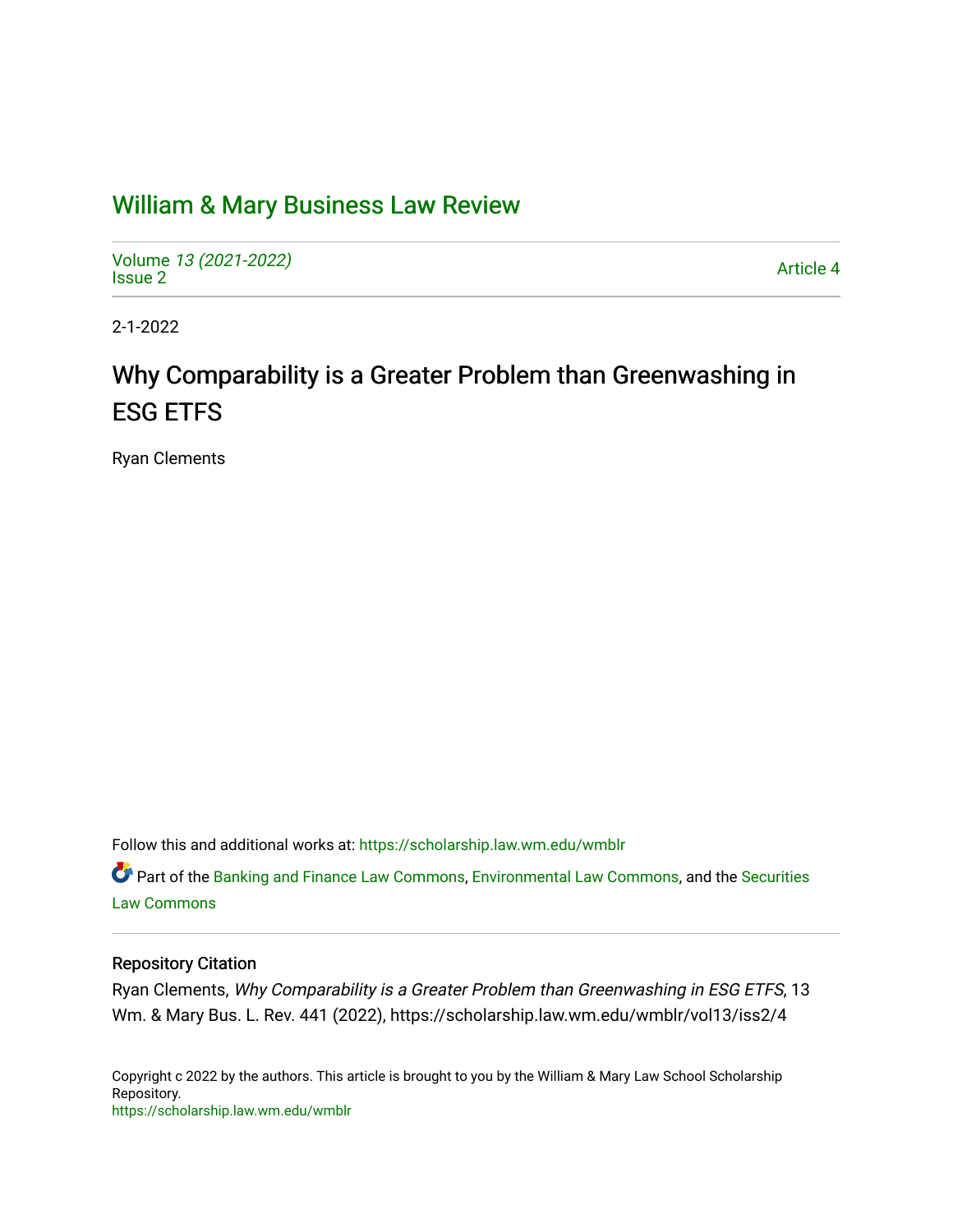## WHY COMPARABILITY IS A GREATER PROBLEM THAN GREENWASHING IN ESG ETFS

## DR. RYAN CLEMENTS\*

#### **ABSTRACT**

*This Article argues that comparability in environmental, social, and governance (ESG) exchange traded funds (ETFs) is a much greater problem than greenwashing. Rising demand for sustainable investment products in recent years has been met with an explosion in ESG ETF varieties, and numerous ESG-themed funds have captured massive capital inflows. There is little evidence, however, that deceptive "greenwashing" is widespread in ETFs. ETF issuers face significant reputational costs from such behavior, and there are effectively no consumer switching costs for hyperliquid, easily accessible ETFs. While nondeceptive practices of asset managers are observable in the zero-sum, highly competitive, asset management game of capturing new ESG-directed capital flows, the subjectivity that ETF issuers use to integrate ESG considerations into the composition of underlying ETF holdings is so disparate that investors face tremendous information acquisition and synthesis costs, and difficulty comparing products. This dilemma grows as product choice expands. ESG ETFs also create unique issuer and commercial index provider conflicts. An investor focused regulatory framework for ESG ETFs would aid comparability, standardization, and consistent product marketing presentation. To this end, this Article builds on the author's prior work on comparative complexity in ETFs by advancing three immediate measures to improve comparability and facilitate more efficient capital allocation in ESG ETF varieties: first, require justification of a fund's usage of ESG terminology in its name through specific ETF disclosures; second, standardize ESG measurement metrics; and third, mandate uniform information presentation layouts on ETF issuer websites.* 

 Assistant Professor, Chair Business Law and Regulation, University of Calgary Faculty of Law. Special thanks to Ryan Amaral for excellent research assistance. The author also wishes to thank Bryce Tingle, Arthur E. Wilmarth Jr., Lawrence Baxter, and Lee Reiners for helpful insights. The views expressed, and any remaining inaccuracies, are solely those of the author.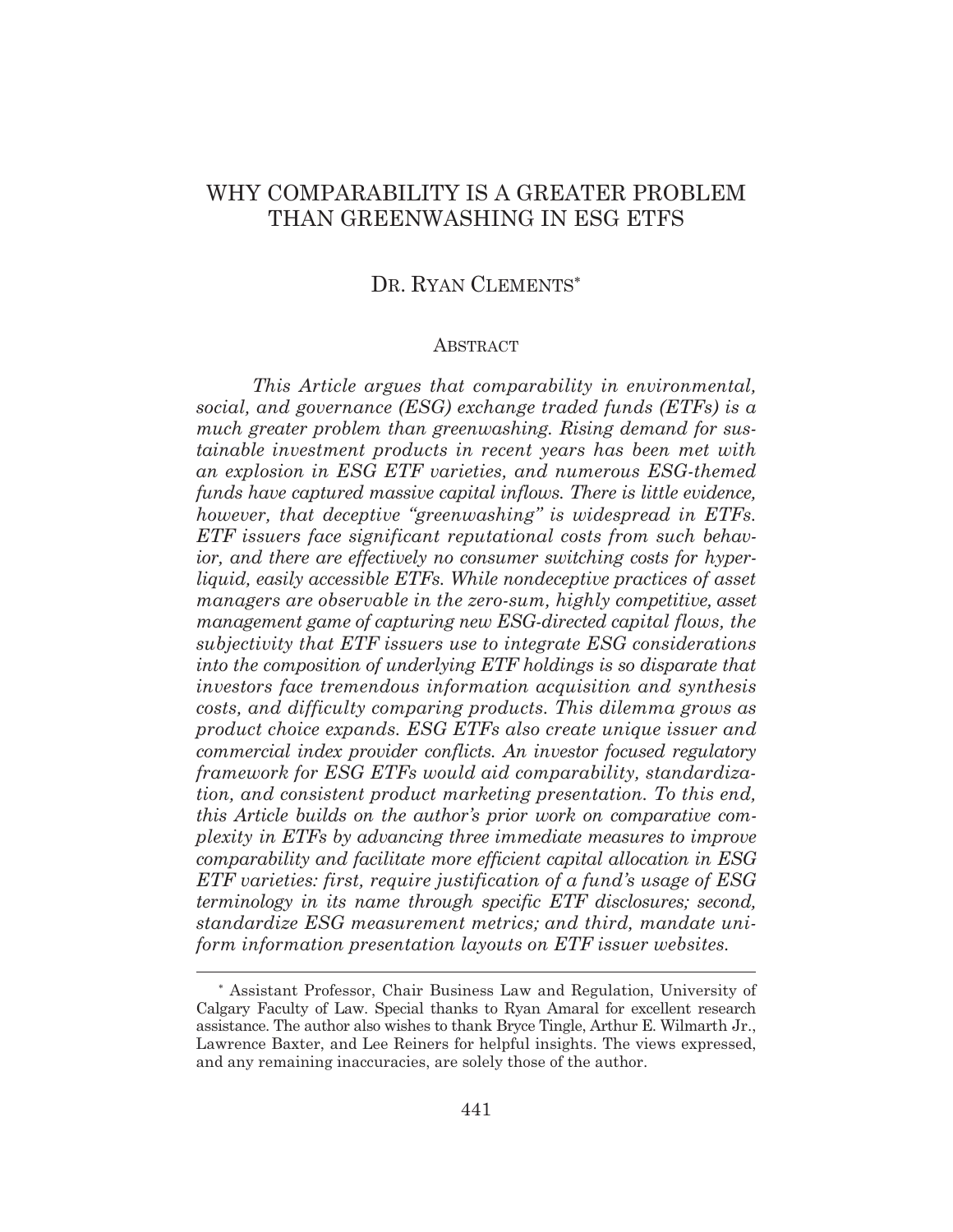## TABLE OF CONTENTS

| I. SUSTAINABLE INVESTING AND THE RISE OF ESG ETFS  447                                                             |
|--------------------------------------------------------------------------------------------------------------------|
| A. Defining ESG in the Exchange Traded Universe  447<br>B. The Rise and Impact of ESG and Sustainable              |
| C. Capital Flows and Product Proliferation in ESG ETFs454                                                          |
| II. ESG INFORMATION ACQUISITION AND COMPARISON COSTS  456                                                          |
| A. Comparability Is a Greater Problem Than Greenwashing<br>$in$ $ETFs$                                             |
| B. Information Acquisition Costs and Comparative                                                                   |
| $Complexity$<br>460<br>C. Commercial ESG Index Providers and ETF Issuer Bespoke                                    |
| <b>III. HOW ESG ETF COMPARATIVE OPACITY HARMS</b>                                                                  |
| A. It's ESG, But Not Exactly What I Thought I Purchased465<br>B. Evaluating Financial Performance and Broad Market |
| C. Is it E, S, or G? Just Trust Us  We're ESG!  469                                                                |
| IV. HOW TO IMPROVE COMPARABILITY IN ESG ETFS  474                                                                  |
| A. Step One: Justify ESG Name Usage in Specific ETF                                                                |
| Disclosures<br>B. Step Two: Standardize ESG ETF Measurement                                                        |
|                                                                                                                    |
| C. Step Three: Uniform Information Presentation Style on                                                           |
|                                                                                                                    |
|                                                                                                                    |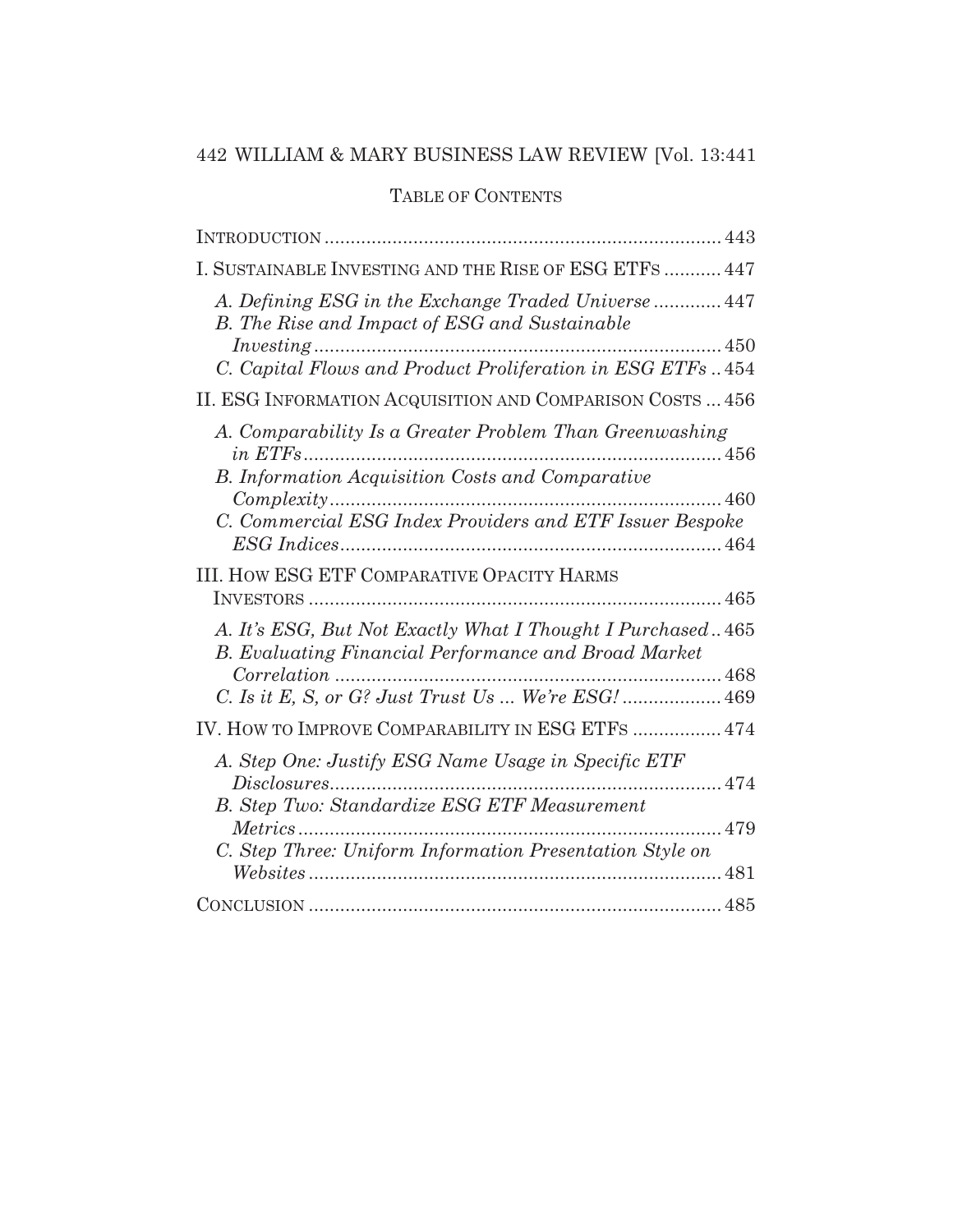#### **INTRODUCTION**

Rising demand for investment products that are "sustainable" or "responsible" has been met with an explosion in environmental, social, and governance (collectively, ESG) exchange traded fund (ETF) varieties.1 Numerous ESG-designated funds have captured massive capital inflows<sup>2</sup> in what is likely the most popular investment product since the 2008 global financial crisis the ETF.3 The media over the last several years has frequently cited concerns of "greenwashing"4 in relation to growth in ESG investing, including in ETFs.<sup>5</sup> There is little evidence, however,

<sup>1</sup> *See* Peter Krull, *Opinion: Buyer Beware: What's Really in Your 'Earth-Friendly' ESG Fund*?, MARKETWATCH (Mar. 11, 2021, 1:01 PM), https://www .marketwatch.com/story/buyer-beware-whats-really-in-your-earth-friendly-esg -fund-11615485716 [https://perma.cc/9XFN-PYYH]; *infra* Section I.B. 2 *See* Paul Blow, *What Is Greenwashing? Here Is What Investors Need to* 

*Know*, WALL ST. J. (Nov. 8, 2020, 8:00 PM), https://www.wsj.com/articles/what -is-greenwashing-here-is-what-investors-need-to-know-11604881371 [https:// perma.cc/B2TC-EAAT]; *infra* Section I.C.

<sup>3</sup> *See* Ryan Clements, *Are ETFs Making Some Asset Managers Too Interconnected To Fail?*, 22 U. PA. J. BUS. L. 772, 788–94 (2020) [hereinafter Clements, *Too Interconnected*]. 4 Greenwashing is a term that has been frequently used in the media over the

last several years to describe when a corporation or investment asset manager purports to integrate meaningful environmental, social, and governance (ESG) considerations into their decision-making processes, but in reality, they are merely creating a "false impression" and generally misleading the public. *See*  Celia A. Soehner & G. Jeffrey Boujoukos, *ESG Disclosures and Traps for the Unwary—What's Workable?*, REUTERS (June 30, 2021, 11:57 AM), https:// www.reuters.com/legal/legalindustry/esg-disclosures-traps-unwary-whats-work able-2021-06-30/ [https://perma.cc/SJ9J-YTJF]. Greenwashing could be a particularly lucrative temptation in the asset management industry because of tremendous recent investor demand for "sustainable" investment products that are characterized around ESG considerations. *See* Huw Jones, *Regulators to Tighten Scrutiny of Asset Managers to Stop 'Greenwashing'*, REUTERS (June 30, 2021, 10:25 AM), https://www.reuters.com/business/sustainable-business/regu lators-tighten-scrutiny-asset-managers-stop-greenwashing-2021-06-30/ [https:// perma.cc/FY79-6899].

<sup>5</sup> *See* Krull, *supra* note 1; Blow, *supra* note 2; Tim Quinson, *Al Gore Warns Greenwashing May Stop the Climate Fight in Its Tracks*, YAHOO FIN. (July 13, 2021, 7:01 PM), https://www.bloomberg.com/news/articles/2021-07-13/al-gore -warns-greenwashing-may-stop-climate-fight-in-its-tracks-green-insight [https:// perma.cc/C3Y3-LW5B]; Shaheen Contractor, *Cleaning up ETF ESG Greenwashing*, ETF STRATEGY (May 20, 2021), https://www.etfstrategy.com/cleaning-up -etf-esg-greenwashing-98547/ [https://perma.cc/HE7P-FTER]; Tom Eckett, *Are Climate Change ETFs Greenwashing*?, ETF STREAM (Feb. 1, 2021), https://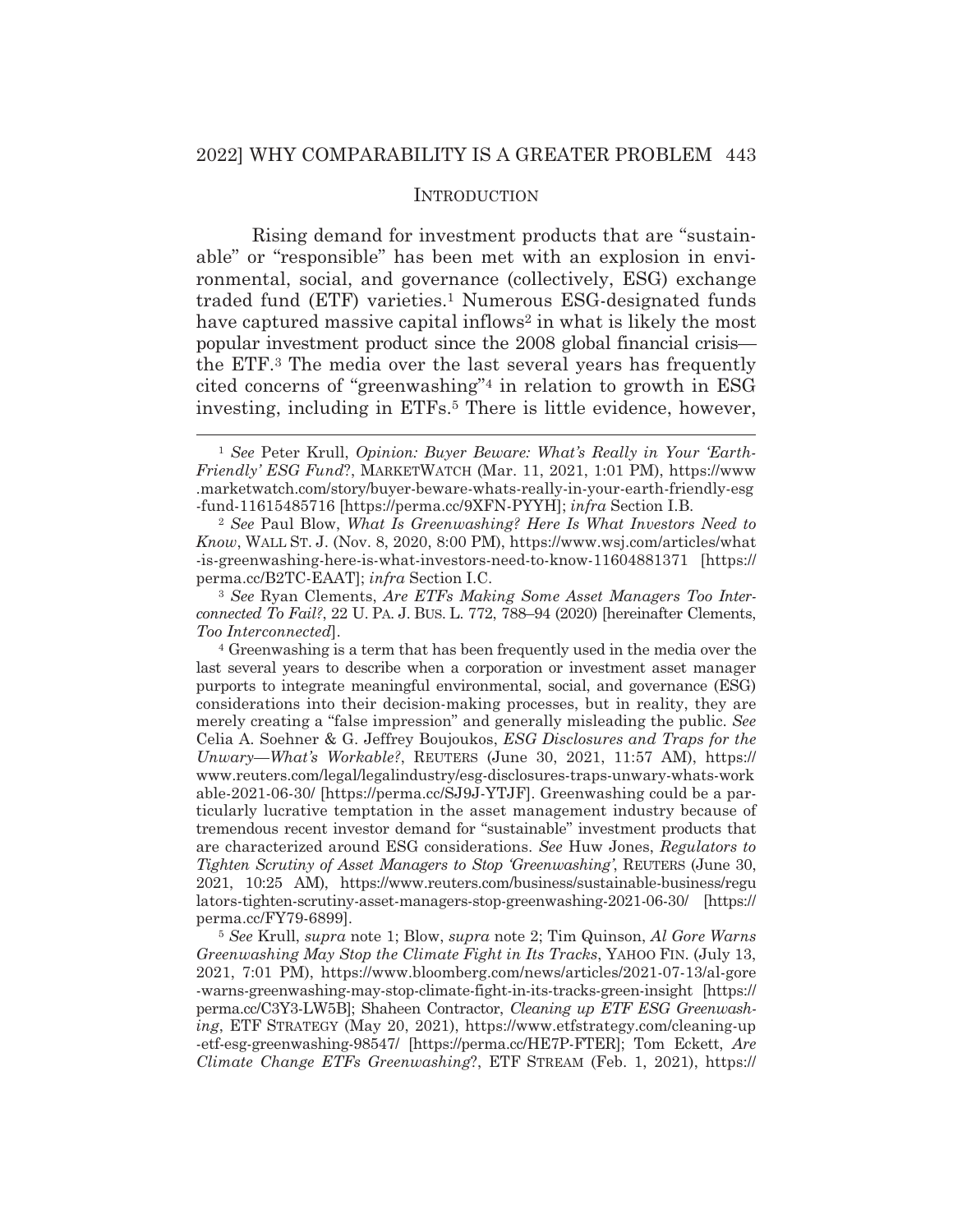that this is the case.6 The most pressing concern in ESG ETFs is not greenwashing*—*it is side-by-side comparability.7 Due to a lack of requirements tying the ESG name and terminology usage to specific ETF disclosures, non-standardized ESG scoring metrics, and discretionary information presentation methods on websites by ETF issuers, ESG investors face a formidable task attempting to compare ESG objective ETFs.8 If not remedied, this could cause significant investor harm and capital misallocation.9

 ETF issuers face significant reputational costs from engaging in greenwashing, and the consumer-switching costs of hyper-liquid, ultra-fee sensitive, easily accessible ETFs are effectively zero.10 Yet the terms and practices associated with integrating ESG considerations into investment products, like ETFs, vary considerably.11 While nondeceptive efforts to integrate sustainable and responsible investment factors are likely being deployed by asset managers in the zero-sum, highly competitive game of capturing new ESG-directed capital flows, the subjectivity that ETF managers use to integrate such considerations into the composition of underlying ETF holdings is so disparate that investors face tremendous information acquisition, synthesis costs, and difficulty comparing products.12

<sup>6</sup> *See* Soehner & Boujoukos, *supra* note 4; *infra* Section II.A.

www.etfstream.com/features/are-climate-change-etfs-greenwashing/ [https:// perma.cc/7L8M-M2XE]; Brittany Damico, *Greenwashing*, ETF TRENDS (Sept. 26, 2020), https://www.etftrends.com/esg-channel/greenwashing/ [https://perma.cc /FW7E-2L7L]; Dale Jackson, *'Greenwashing' in ETFs: Why Some Socially Responsible Funds May Be Misleading Investors*, GLOB. AND MAIL (Nov. 5, 2019), https://www.theglobeandmail.com/investing/markets/etfs/article-etfs-can-help -build-an-environmentally-friendly-portfolio-but-beware/ [https://perma.cc /57LT-7KZ5].

<sup>7</sup> *See* Dana Brakman Reiser & Anne Tucker, *Buyer Beware: Variation and Opacity in ESG and ESG Index Funds,* 41 CARDOZO L. REV. 1921, 1943, 1997 (2020).

<sup>8</sup> *See id.* at 1940–42, 1947, 1997–2001.

<sup>9</sup> *See id.* at 1943, 1997; Ryan Clements, *Exchange-Traded Confusion: How Industry Practices Undermine Product Comparisons in Exchange Traded Funds*, 15 VA. L. & BUS. REV. 125, 166 (2021) [hereinafter Clements, *Exchange-Traded Confusion*]; *infra* Part III.

<sup>10</sup> *See* Clements, *Too Interconnected*, *supra* note 3, at 792–93; *infra* Part II. 11 *See* R. BOFFO & R. PATALANO, OECD PARIS, ESG INVESTING: PRACTICES,

PROGRESS AND CHALLENGES 32–34 (2020). 12 *See* Clements, *Exchange-Traded Confusion*, *supra* note 9, at 128–31; *infra* 

Section II.B.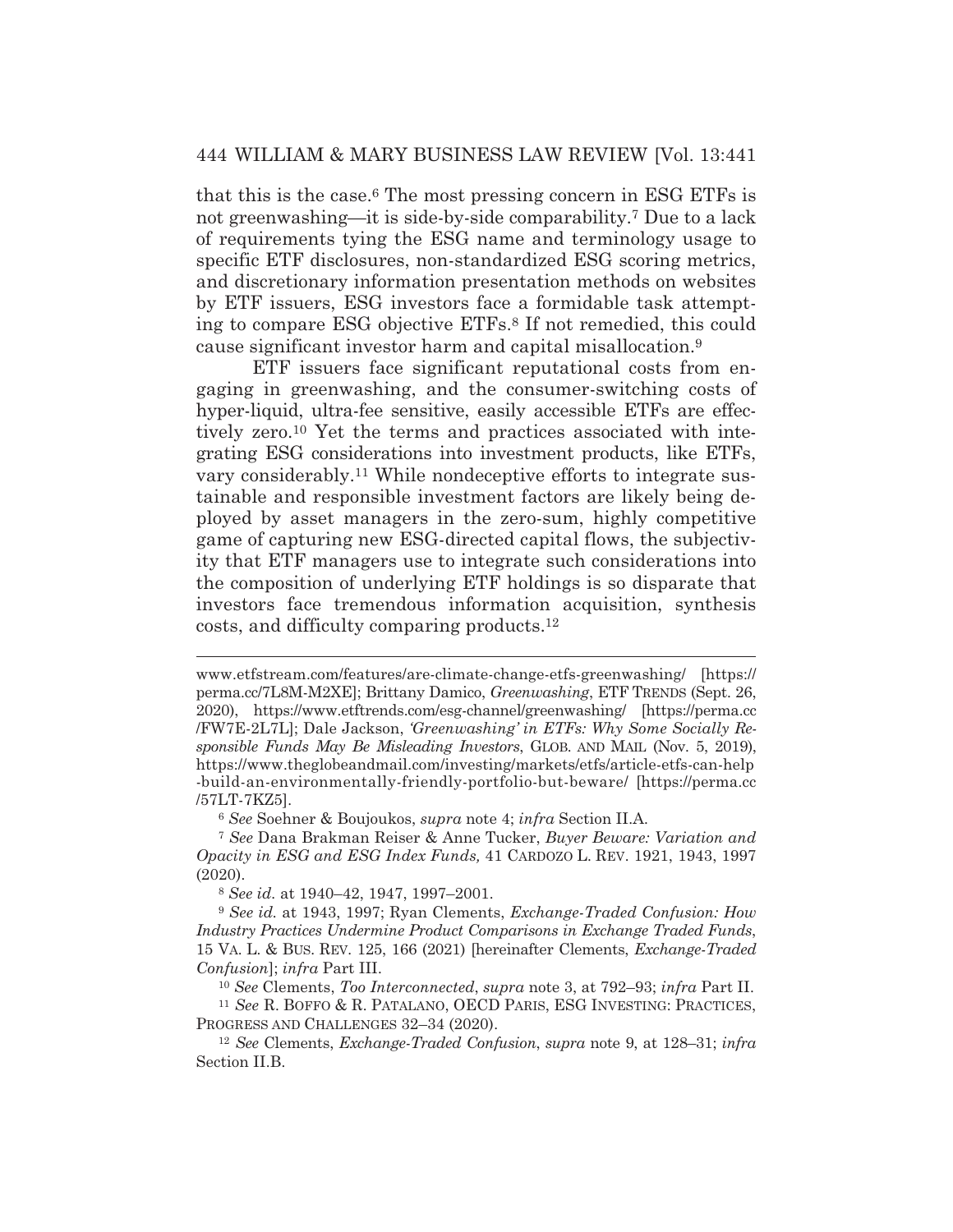## 2022] WHY COMPARABILITY IS A GREATER PROBLEM 445

 The ETF market provides a perfect test case to study the problems resulting from ESG product choice "overload."13 This Article builds on the author's prior work showing how ETFs, as a generalized investment product class, are nearly impossible to perform a true "apples to apples" product comparative analysis, due to a wide array of discretionary operational, management, and financial practices of ETF issuers that obscure and undermine simple ETF product and performance comparisons.<sup>14</sup> It also compliments other legal scholars' recently conducted work showing how the ESG investment space is creating significant consumer protection concerns given its quick expansion, wide variety of product offerings, and largely opaque investment decision-making methodologies.15

 This Article shows how some of these comparative pathologies are particularly acute in the ETF ESG subproduct segment.16 As such, the United States Securities and Exchange Commission's (SEC), and other global regulators', primary focus in this increasingly popular investment product segment should be ease of comparability, standardization, and consistent product marketing presentation.17 Without requiring justification when a fund uses an ESG term in its name,18 standardizing ESG measurement and scoring metrics,<sup>19</sup> and mandating simplified and uniform issuer website layout standards for ESG information presentation by

<sup>13</sup> *See* Clements, *Exchange-Traded Confusion*, *supra* note 9, at 166 ("ETFs present a prime case study of the dual cognitive frictions of 'information overload' and the 'paradox of choice.' Maximum information dissemination is not efficient if the costs of impaired decision-making outweigh the marginal benefits. The deleterious impact of 'information overload' on investors has been well documented, as has the 'limited attention' of consumers in general. Research has also shown that lengthy disclosures can be ineffective. A prospective ETF investor has an exhaustive (and largely unrealistic) plight in attempting to navigate, for multiple comparative fund choices, cumulatively dense and voluminous ETF fact sheets, summary and full prospectus, SAI, and ongoing disclosures like semi-annual and annual reports to get a clear and comprehensive side-by-side picture."). 14 *See id.* at 128–29.

<sup>15</sup> *See* Reiser & Tucker, *supra* note 7, at 1925–29.

<sup>16</sup> *See infra* Part III.

<sup>17</sup> *See infra* Part IV.

<sup>18</sup> *See* Reiser & Tucker, *supra* note 7, at 1940–42; *infra* Section IV.A.

<sup>19</sup> *See* Reiser & Tucker, *supra* note 7, at 1940, 1998–2001; *infra* Section IV.B.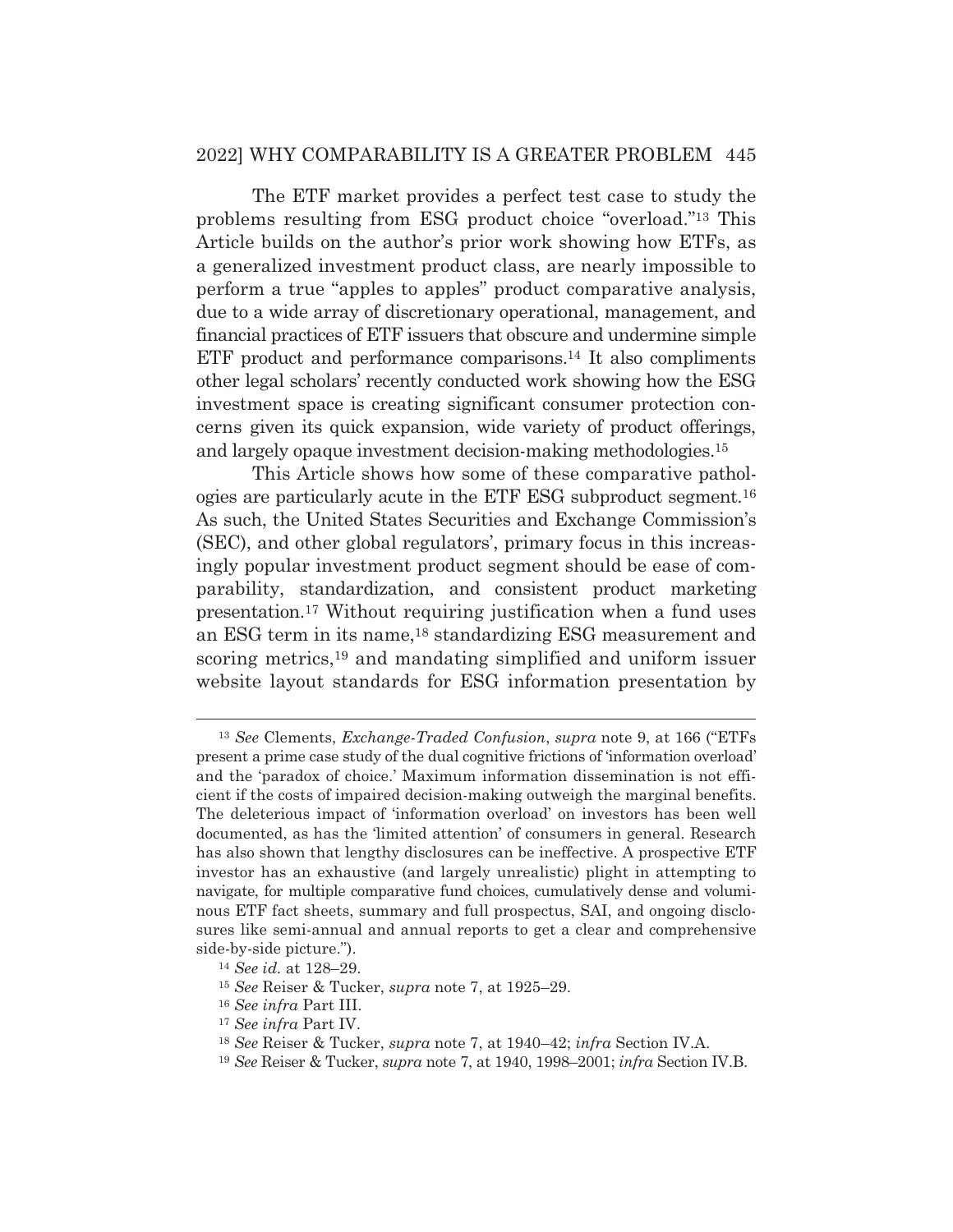ETF issuers,20 ESG ETFs will continually expose investors to harm and potential capital misallocation.<sup>21</sup>

 There are now more than three hundred combined ETFs and mutual funds that have sustainable investing as a core strategy, two-thirds of which are equity funds.<sup>22</sup> An investor focused regulatory framework for ESG ETFs would aid comparability, standardization, and consistent product marketing presentation.23 To this end, the Article builds on this author's prior work on comparative complexity in ETFs by advancing three immediate measures to improve comparability and facilitate more efficient capital allocation in ESG ETF varieties: first, require ETF firms to justify in their disclosures why they used a sustainable term in their name; second, standardize ESG measurement and scoring metrics; and third, mandate uniform information presentation layouts on ETF issuer websites.24

 Greenwashing grabs the headlines by evoking emotions envisioning nefarious investment issuers unscrupulously manipulating vulnerable investors—but it oversimplifies, obscures, and distracts from the greater issue.<sup>25</sup> ESG ETFs are commonly incorporating sustainability measures with tremendous subjectivity, using an unregulated, non-standardized universe of available names, metrics, and methodologies.26 This is creating a product comparison nightmare.27 Without specific regulatory intervention, ESG ETFs expose investors to continual harm and potential capital and risk misallocation.28 Enhanced ESG ETF product choices generate information acquisition and synthesis costs, increase

<sup>20</sup> *See* Reiser & Tucker, *supra* note 7, at 1940, 1947, 1997; Clements, *Ex*change-Traded Confusion, supra note 9, at 184; infra Section IV.C.<br><sup>21</sup> See Reiser & Tucker, supra note 7, at 1943, 1997.<br><sup>22</sup> See Jon Hale, *Are Sustainable Equity Funds Doing What They Claim to* 

*Be Doing?*, MORNINGSTAR (Mar. 26, 2020) [hereinafter Hale, *Sustainable Equity*], https://www.morningstar.com/articles/973152/are-sustainable-equity-funds-doing -what-they-claim-to-be-doing [https://perma.cc/BR4K-S52X].

<sup>23</sup> *See* Clements, *Exchange-Traded Confusion*, *supra* note 9, at 187–94. 24 *See infra* Part IV.

<sup>25</sup> *See* Clements, *Exchange-Traded Confusion*, *supra* note 9, at 128–30; *infra*  Section I.A.

<sup>26</sup> *See* Clements, *Exchange-Traded Confusion*, *supra* note 9, at 129–31; *infra*  Parts II, III.

<sup>27</sup> *See* Clements, *Exchange-Traded Confusion*, *supra* note 9, at 129.

<sup>28</sup> *See* Reiser & Tucker, *supra* note 7, at 1943, 1997; *infra* Part III.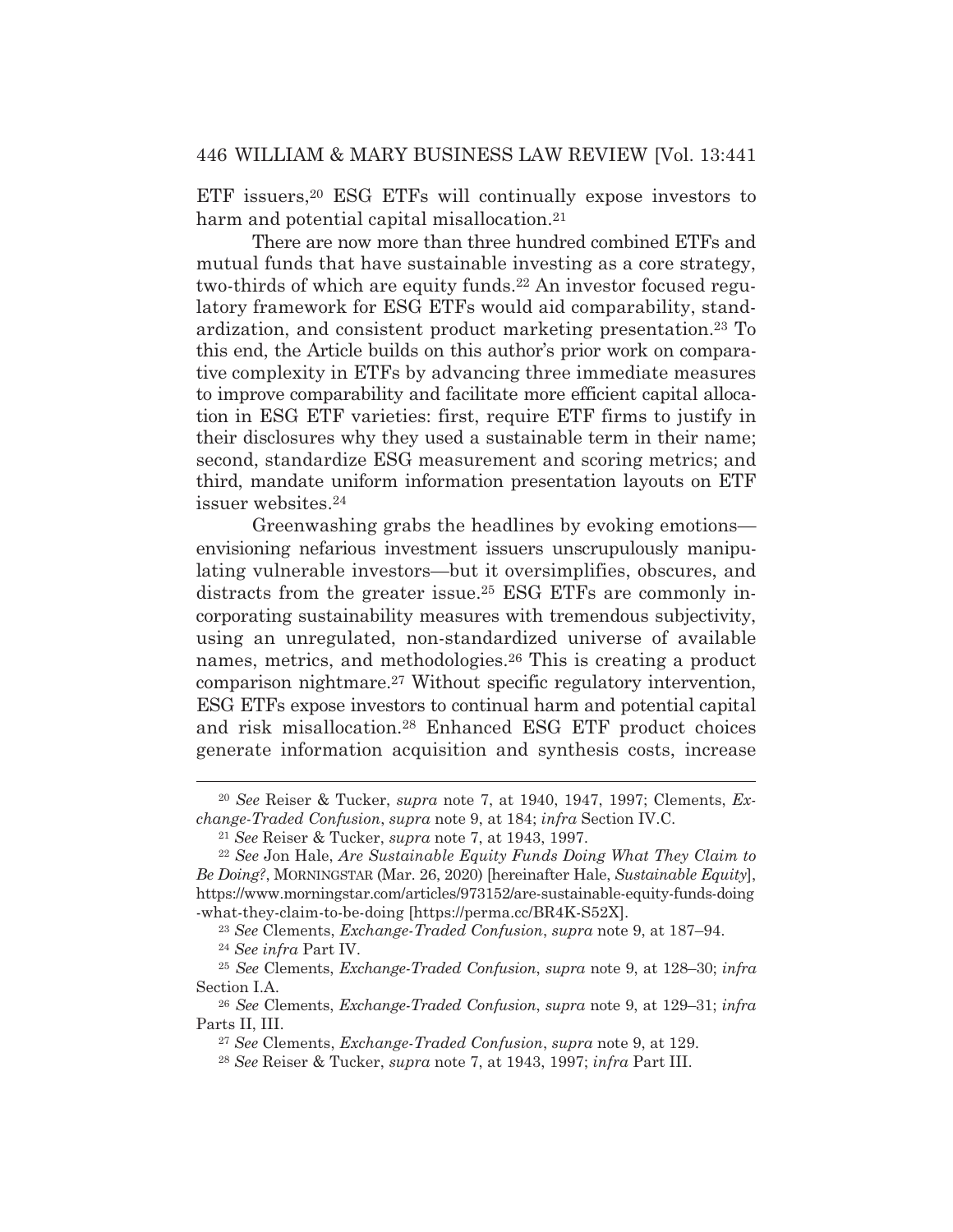complexity for investors, while incentivizing unique ETF issuer and commercial index provider conflicts.29

 The Article will proceed in Part I by first identifying the factors influencing investor demand for ESG investment products, in particular the ETF form where product variety has proliferated.30 This Part will also look at the variable definition of ESG, including the many emerging subcomponents and evaluation determinants, and will canvas the debate around whether ESG investments are creating real world sustainable impacts or otherwise generating investment return alpha.31

 Part II will show why comparability is a much greater problem than greenwashing and how ETF issuers have significant incentives to avoid such behavior.32 It will review numerous studies showing ESG integration into ETFs and show how ETF issuers use ESG evaluation discretion, non-standardized (or justified) fund name usage, variable ESG scoring processes and metrics, and discretionary index construction methodologies to create incredible information acquisition and synthesis costs for investors.33 Part III shows how these information costs harm investors and impede efficient capital and risk allocation.34 Finally, Part IV shows how these costs can be mitigated and comparability improved by requiring ETFs to justify in their disclosures their usage of ESG terminology in their fund name, having the regulator develop standardized measurement metrics, and requiring uniform ESG information presentation layouts in ETF issuer websites.35

## I. SUSTAINABLE INVESTING AND THE RISE OF ESG ETFS

## *A. Defining ESG in the Exchange Traded Universe*

Passive indexing, which includes ETFs, now accounts for nearly half of the entire U.S. stock market.36 The ESG ETF variety

<sup>29</sup> *See infra* Part III.

<sup>30</sup> *See infra* Section I.C.

<sup>31</sup> *See infra* Sections I.A, I.B.

<sup>32</sup> *See infra* Section II.A.

<sup>33</sup> *See infra* Sections II.B, II.C.

<sup>34</sup> *See infra* Part III.

<sup>35</sup> *See infra* Part IV.

<sup>36</sup> *See* Jeff Cox, *Passive Investing Automatically Tracking Indexes Now Controls Nearly Half the US Stock Market*, CNBC (Mar. 19, 2019, 5:56 PM),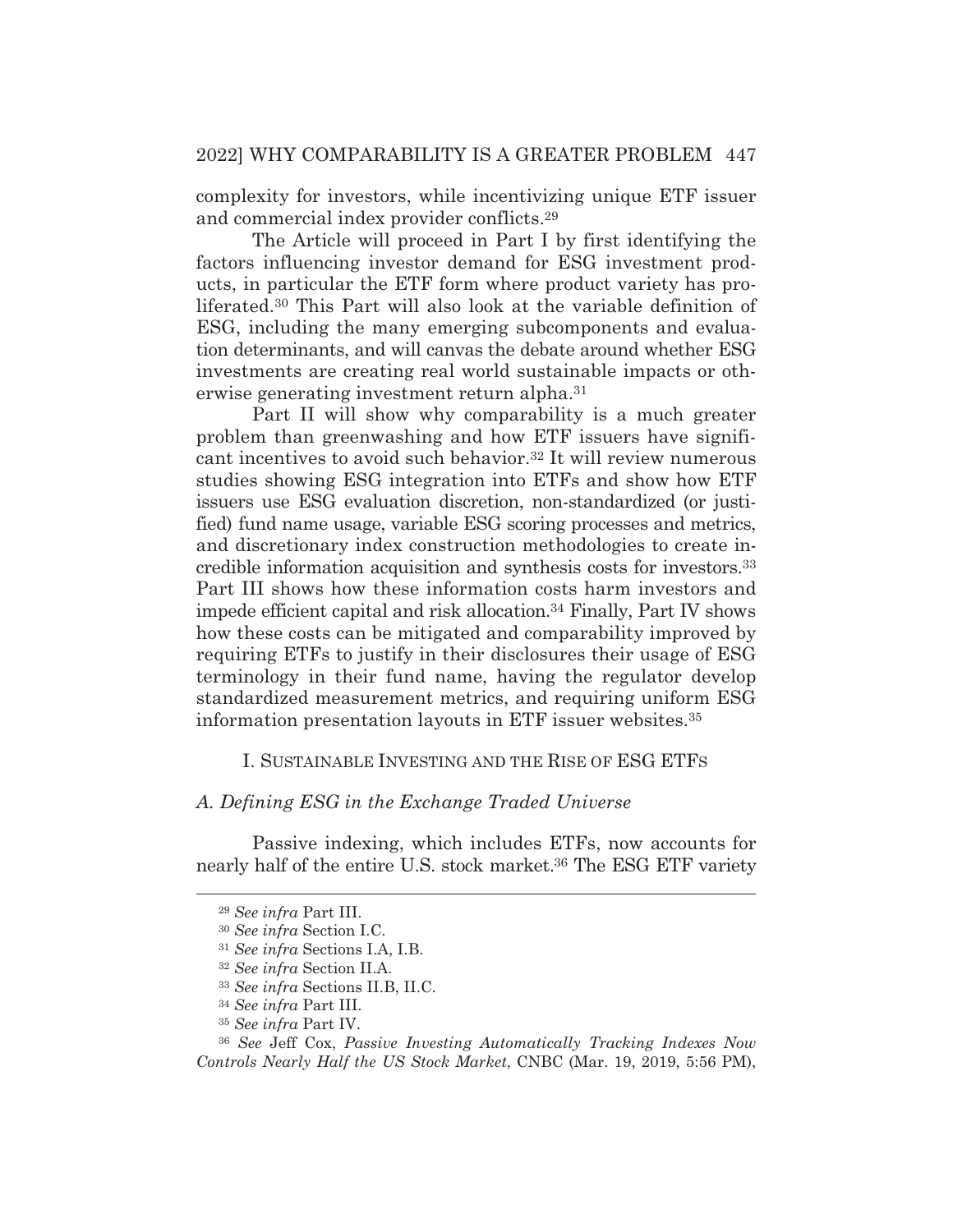is an increasingly popular product subclass. ESG ETF investors are fueled by a desire for meaningful social change, a belief that ESG considerations are "an integral part of sound investing" and will generate higher potential returns, and a conviction that investment managers can have a significant influence on the actions of corporations.37 ESG investing evokes "emotional drivers" which many financial advisors are actively tapping.<sup>38</sup>

 Millennial investors, many of whom are powered by fintech trading applications like Robinhood,<sup>39</sup> have also shown a significant interest in ESG ETFs.40 There has also been a surge in demand for ESG products by pensions, sovereign wealth funds, insurance companies and institutional investors, <sup>41</sup> as well as by foundations and charities.<sup>42</sup> However, the United States does not currently have clearly defined standards for what constitutes ESG in ETF products<sup>43</sup> and there are no regulated,

<sup>39</sup> *See* Stephen McBride, *Millennials Will Propel Stocks Higher for Years*, FORBES (Feb. 8, 2021, 9:33 AM), https://www.forbes.com/sites/Stephenmcbride1 /2021/02/08/millennials-will-propel-stocks-higher-for-years/?sh=5a9a11326e5d [https://perma.cc/E6H4-YHDD]; Rob Walker, *How Robinhood Convinced Millennials to Trade Their Way through a Pandemic*, MARKER (June 1, 2020), https:// marker.medium.com/how-robinhood-convinced-millennials-to-trade-their-way -through-a-pandemic-1a1db97c7e08 [https://perma.cc/AWY9-B5W7].

<sup>40</sup> *See* BOFFO & PATALANO, *supra* note 11, at 17; Meagan Andrews & Shrinal Sheth, *Why ESG Exchange-Traded Funds Might Not Be as Green as You Think*, WORLD ECON. F. (July 8, 2021), https://www.weforum.org/agenda/2021 /07/esg-exchange-traded-funds-not-as-green-as-you-think/ [https://perma.cc /JVB5-THXC].

<sup>41</sup> *See* Reiser & Tucker, *supra* note 7, at 1978–80. 42 *Id.* at 1986–87.

43 Claire Ballentine, *Big Oil Is Boosting ETF Returns and ESG Funds Are No Exception*, BNN BLOOMBERG (Apr. 30, 2021), https://www.bnnbloomberg.ca/big -oil-is-boosting-etf-returns-and-esg-funds-are-no-exception-1.1597472 [https:// perma.cc/QLZ2-3DJY] ("The inclusion of oil companies in a green fund points

https://www.cnbc.com/2019/03/19/passive-investing-now-controls-nearly-half -the-us-stock-market.html [https://perma.cc/MBJ4-GJBZ].

<sup>37</sup> *See Factors behind the Growing Popularity of ESG Investing*, NASDAQ (Apr. 24, 2021, 7:00 PM), https://www.nasdaq.com/articles/factors-behind-the -growing-popularity-of-esg-investing-2021-04-24 [https://perma.cc/4EUP-RY84].

<sup>38</sup> *See* Sally Hickey, *Advisers Need to Tap Into ESG Emotional Drivers, Says Aviva*, FT ADVISER (May 24, 2021), https://www.ftadviser.com/investments /2021/05/24/advisers-need-to-tap-into-esg-emotional-drivers-says-aviva/ [https:// perma.cc/6TEF-6GX9].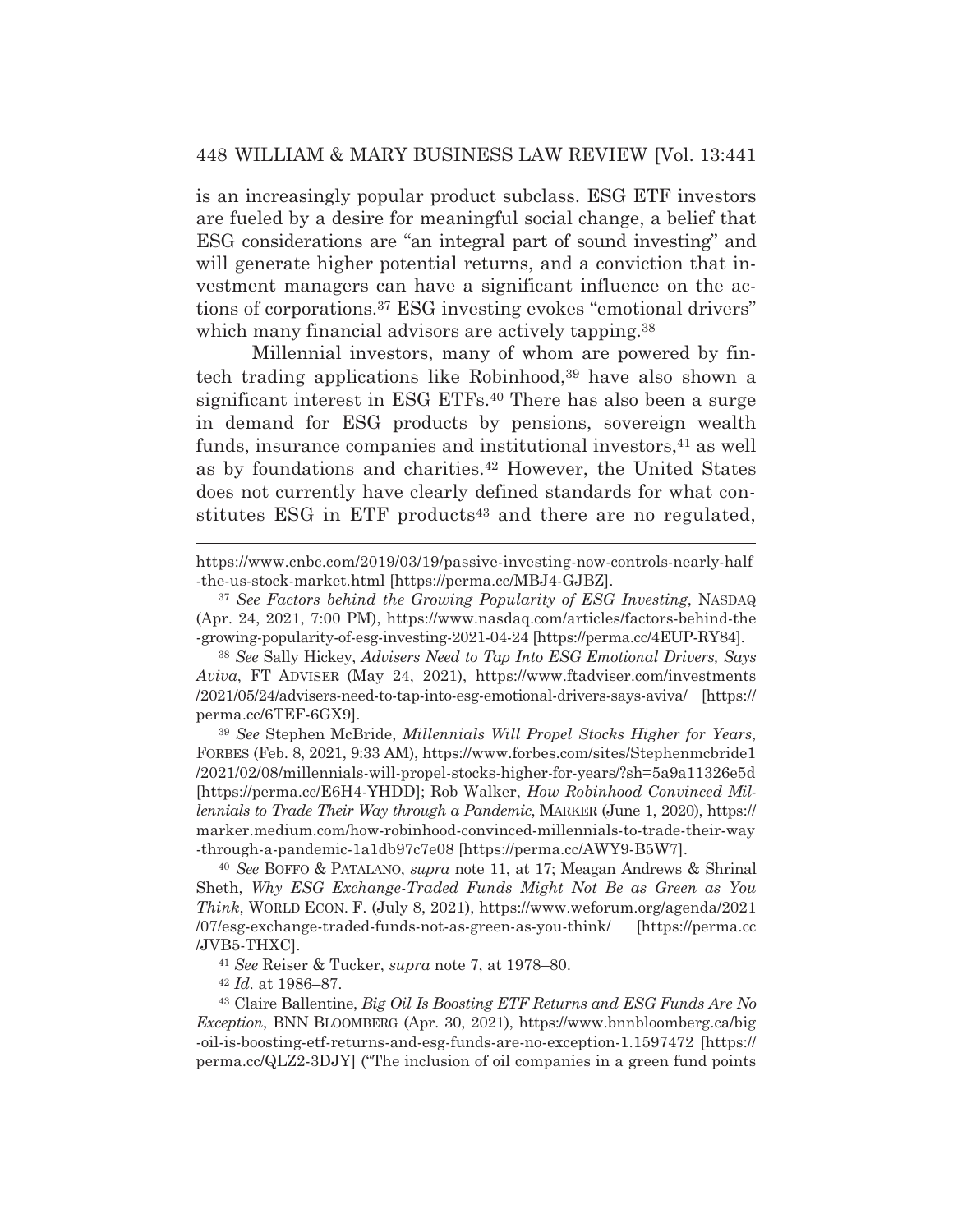or even generally accepted, standards for what good ESG is or is not.44

 In its simplest form in the context of asset management, ESG refers to investment products that select for companies (or in the case of an ETF, an index that includes such companies) that integrate "environmental," "social," or "governance" mandates into their firm operations.45 Common environmental goals include decreasing carbon emissions, "green energy production," and firms engaged in positive biodiversity and reforestation initiatives.46 Social factors include "consideration of people and relationships" such as an underlying company's gender and diversity practices, labor standards, and data protection.47 Additionally, governance evaluates the oversight "standards" a firm integrates including measures such as board and audit committee structure, executive compensation, whistleblower schemes, lobbying, bribery, and corruption.48

 The cumulative breadth of possible ESG considerations is spectacular, and the level of resulting subjectivity this entails for an asset manager or commercial index provider in choosing constituent portfolio companies for an ETF index is tremendous.49 Adding to the complexity, as the SEC recently noted in a risk alert examination review of ESG investing, ESG funds use different mechanisms to integrate ESG altogether.<sup>50</sup> Some funds integrate

to the lack of a clear definition—at least in the United States—for what constitutes ESG investing. Some funds like the Vanguard ESG US Stock ETF (ESGV) take a more strict approach, excluding companies involved in adult entertainment, alcohol, tobacco, weapons, fossil fuels, gambling[,] and nuclear power. Others such as Invesco Solar ETF (TAN) and First Trust Global Wind Energy Fund (FAN) are focused on just one aspect of the broader ESG universe."). 44 Alpay Soytürk, *Danger of Being Corrupted? ESG Ratings Increase Risk* 

*of Greenwashing*, INV. WEEK, May 19, 2021, at 18.

<sup>45</sup> *See TrackInsight: ESG ETFs—The Ultimate Guide*, TRACKINSIGHT (Apr. 29, 2021) [hereinafter *TrackInsight: ESG ETFs*], https://www.trackinsight.com /news/esg-etfs-the-ultimate-guide-2/ [https://perma.cc/H7BN-R39Y].

<sup>46</sup> *Id.*

<sup>47</sup> *Id.*

<sup>48</sup> *Id.*

<sup>49</sup> *Id.*

<sup>50</sup> *See* SEC'S DIV. OF EXAMINATIONS, THE DIVISION OF EXAMINATIONS' REVIEW OF ESG INVESTING 1 (Apr. 9, 2021).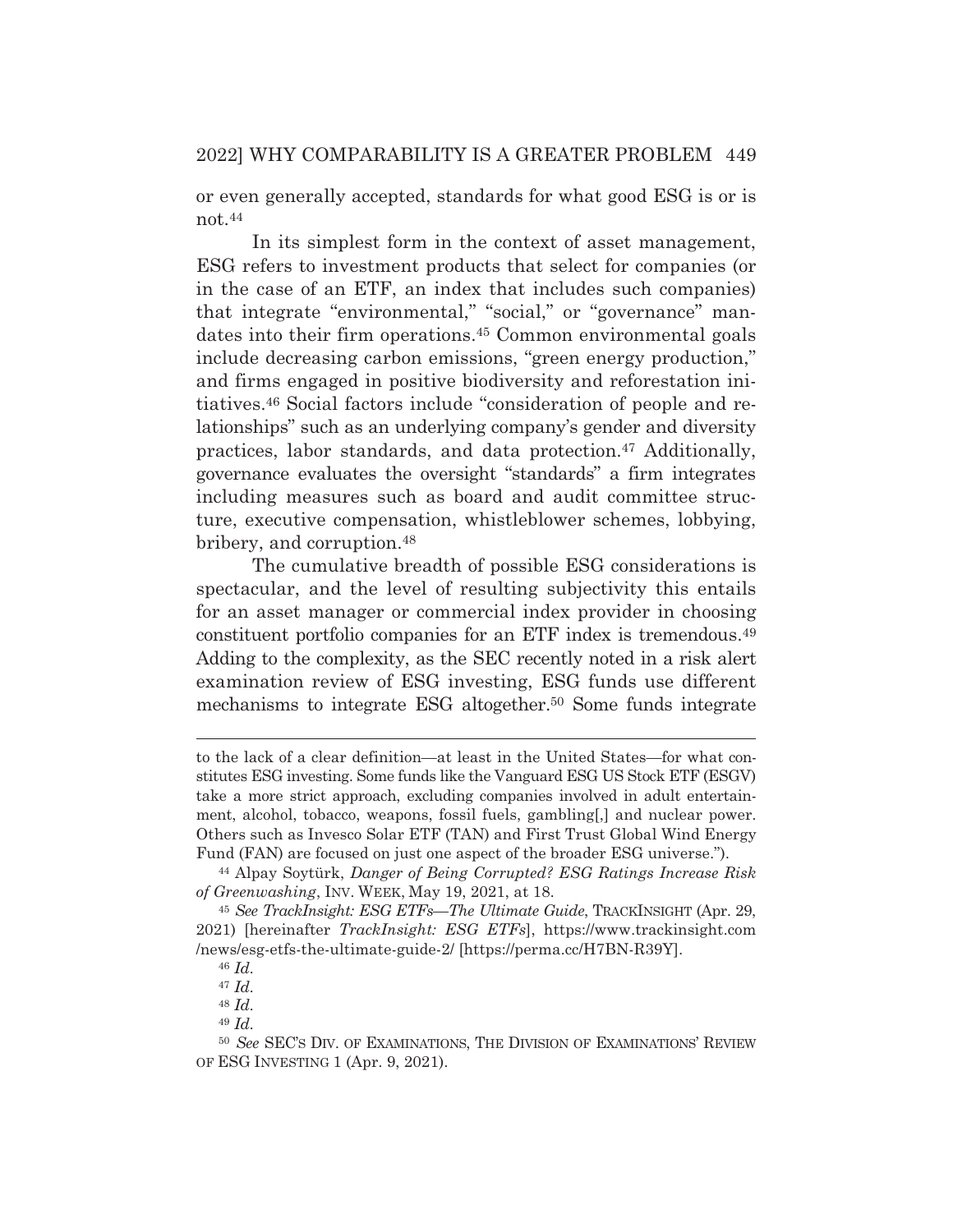ESG alongside "macroeconomic trends," while others assess public commitments of portfolio companies or apply "negative, positive, or norms-based screens" in their investment process.51 Some use ESG scores provided by independent ESG ratings providers.52 Funds may also use an "impact focus" strategy, which seeks a "non-financial outcome," and is inherently ambiguous given the open-ended nature of some social or societal qualitative impact goals like improvements in governance or climate risk practices.53

 Other ETFs will employ "best in class," or "exclusionary" (like avoiding tobacco or oil and gas) rules in index inclusion, in which case an asset manager directly incorporates ESG considerations in discretionary index construction decisions.54 Others will attempt to influence corporate policies through the proxy voting process, or construct an ETF underlying index on the basis of a particular ESG "theme."55 There are also a host of "investment" strategies, including "ESG Momentum" (which focuses on firms who are showing promise in improving their ESG scores).<sup>56</sup> The net result is that ETF investors are left with a cornucopia of product choice with very little (if any) standardized means of making adequate comparative or evaluative judgments other than performance.57

## *B. The Rise and Impact of ESG and Sustainable Investing*

Investor holdings in socially responsible investment products have ballooned to more than thirty trillion in globally managed assets.58 In 2019, eleven U.S. mutual funds "rebranded" themselves as

<sup>57</sup> *Id.* at 12.

<sup>51</sup> *Id.*

<sup>52</sup> *See* BOFFO & PATALANO, *supra* note 11, at 32.

<sup>53</sup> *Id.* at 32–33.

<sup>54</sup> *See TrackInsight: ESG ETFs*, *supra* note 45 (A "best in class approach" entails a selection of "the most sustainable companies from each sector" which would include the "best" company from generally unsustainable industries like oil and gas or tobacco. An "exclusionary approach" looks to "exclude companies or industries that do not meet minimum standards of sustainability based on international norms*—*often weapons manufacturers, tobacco companies[,] or fossil fuel producers.").

<sup>55</sup> *See* RESPONSIBLE INV. ASS'N, 2020 CANADIAN RESPONSIBLE INVESTMENT TRENDS REP. 7 (2020).

<sup>56</sup> *See* BOFFO & PATALANO, *supra* note 11, at 33.

<sup>58</sup> *See* Kenneth P. Pucker, *Overselling Sustainability Reporting*, 99 HARV. BUS. REV. 134, 137 (2021).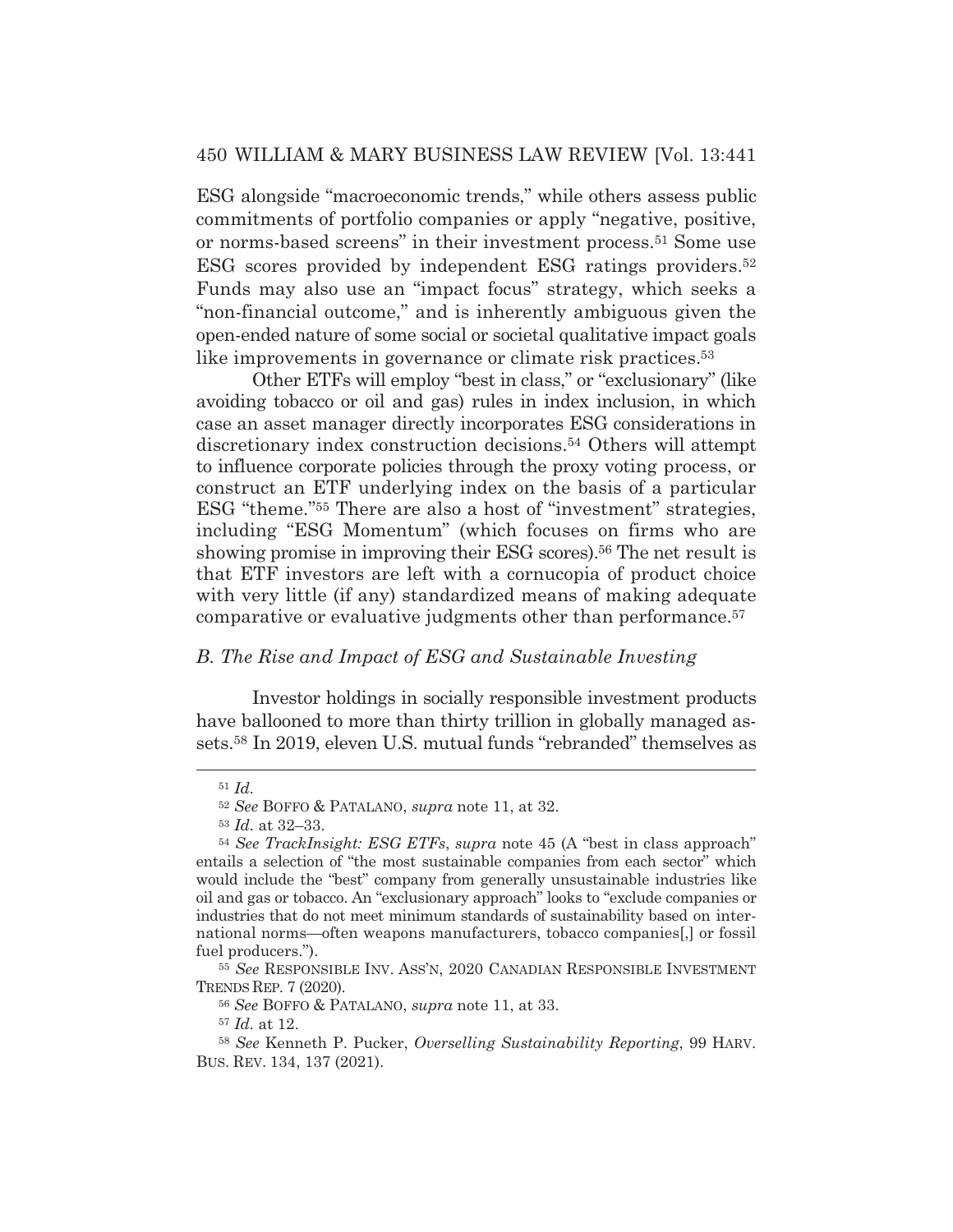ESG, part of a larger trend that has seen forty-two U.S. mutual funds and 123 European mutual funds, since 2015, take similar steps.59 Supporters of sustainable investing see it as a way for powerful asset managers like BlackRock to positively enact social and environmental change, and improve governance and disclosure, by influencing management through proxy voting while raising the capital costs of divested companies.60 ESG investing also may allow firms to improve their reputation, improve customer and employee retention, and maintain the trust of shareholders during periods of market uncertainty.61 Other studies indicate the possibility of enhanced returns or alpha generation through sustainable investing.62 Also, it allows the "gears of capitalism" to catalyze sustainable outcomes and foster socially popular businesses.<sup>63</sup>

 Some believe, however, that asset managers serve as an "impediment" to addressing real issues like climate change, while sustainable investing acts as a "societal placebo" that delays regulatory reform.64 Others note the collateral rise in carbon emissions,

<sup>59</sup> Dieter Holger, *As Funds Jump on the 'Sustainable' Bandwagon, Regulators Raise Concerns*, WALL ST. J. (Apr. 5, 2020, 10:08 PM), https://www.wsj.com /articles/as-funds-jump-on-the-sustainable-bandwagon-regulators-raise-con cerns-11586103274 [https://perma.cc/F983-43ZH].

<sup>60</sup> *See The Impact of Green Investors*, ECONOMIST (Mar. 27, 2021), https:// www.economist.com/finance-and-economics/2021/03/27/the-impact-of-green-in vestors [https://perma.cc/87GE-M4UF] (noting the backlash against BlackRock for investment in oil companies); *see also* BOFFO & PATALANO, *supra* note 11, at 11 (discussing benefits of sustainable investment).

<sup>61</sup> *See* BOFFO & PATALANO, *supra* note 11, at 11.

<sup>62</sup> *See* Tim Verheyden et al*.*, *ESG for All? The Impact of ESG Screening on Return, Risk, and Diversification*, 28 J. APPLIED CORP. FIN. 47, 50–51 (2016); Mozaffar Khan et al., *Corporate Sustainability: First Evidence on Materiality*, 91 ACCT. REV. 1697, 1716 (2016); Michael L. Barnett & Robert M. Salomon, *Beyond Dichotomy: The Curvilinear Relationship Between Social Responsibility and Financial Performance*, 27 STRATEGY MGMT. J. 1101, 1102 (2006); Gunnar Friede et al., *ESG and Financial Performance: Aggregated Evidence from More than 2000 Empirical Studies*, 5 J. SUSTAINABLE FIN.&INV. 210, 226 (2015).

<sup>63</sup> Down to Business, *ESG 'Fantasy' Distracts from Real Climate Change Fight, Says Former Blackrock Insider*, FIN. POST, at 02:40 (May 5, 2021), https:// financialpost.com/commodities/energy/renewables/esg-fantasy-distracts-from -real-climate-change-fight-says-former-blackrock-insider [https://perma.cc /HV5A-N6PG] (concluding that this approach does not successfully combat climate change).

<sup>64</sup> *See* Bernard S. Sharfman, *How BlackRock Strikes Out on the Issue of Climate Change*, OXFORD BUS. L. BLOG (May 21, 2021), https://www.law.ox.ac.uk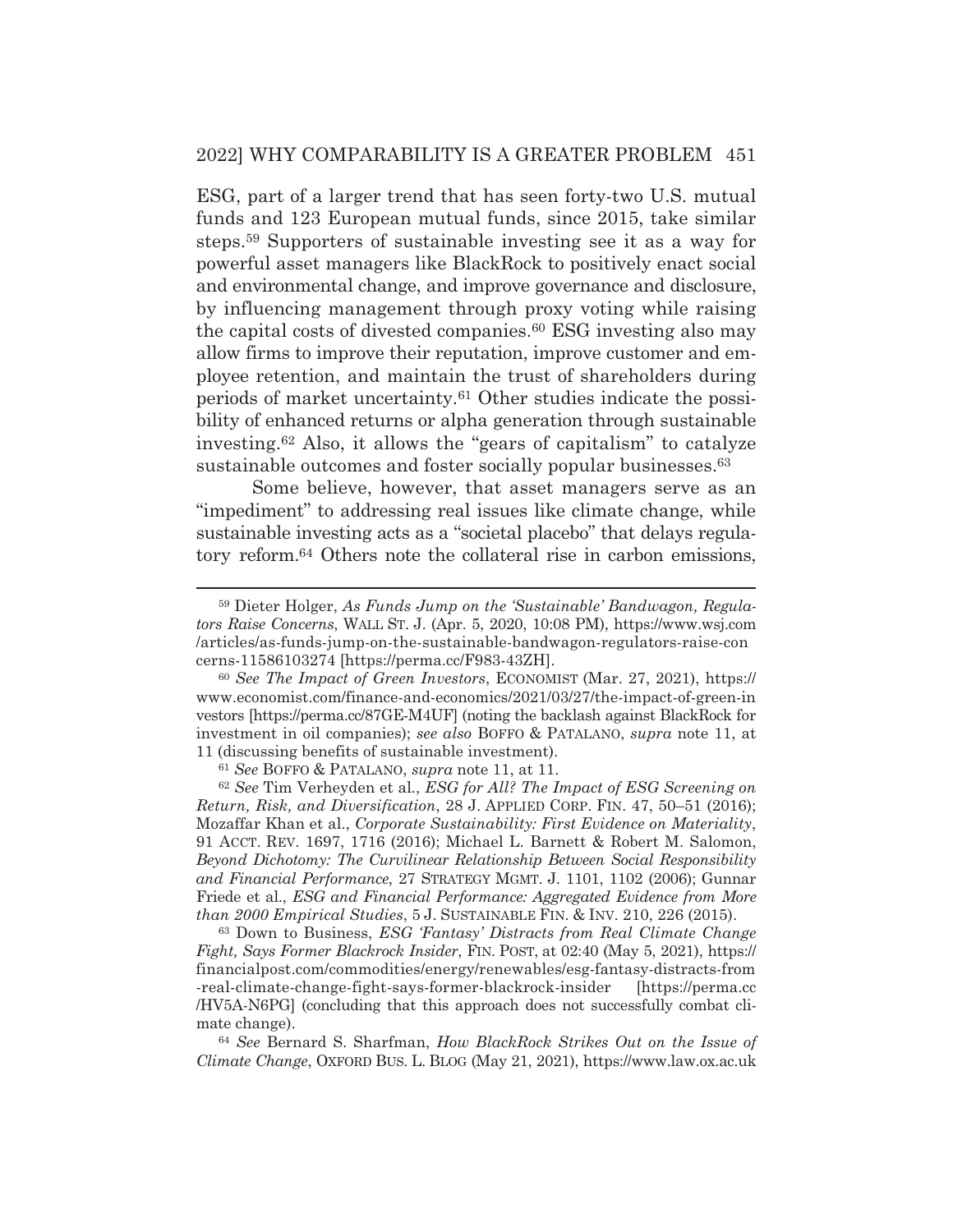environmental damage, executive pay disparities, and income inequality alongside the explosion in ESG investing.65 Additionally, some of the highest scoring ESG firms include technology giants like Microsoft, Apple, and Intel, who continue to grow in global market power evoking ongoing anti-trust concerns. These technology firms benefit from a lower cost of capital due to ESG fund inflows, despite implementing complex tax avoidance and arbitrage strategies.66 There is also evidence that high scoring ESG companies employ fewer people than does the average Russell 3000 company.<sup>67</sup>

 Contrarian voices call ESG funds a "deadly distraction" from the real problem of climate change*.* Tariq Fancy, BlackRock's former Chief Investment Officer of Sustainable Investing, suggests that the mega-asset manager's "socially conscious" investment practices are misleading, nothing more than "marketing hype" or "PR spin" and that the "financial services industry is duping the American public."68 Also, recent research by ESG index provider *Scientific Beta* suggests that ESG investing does not "generate alpha" (outperform the market), and that claims to the contrary are flawed, and do not apply "standard risk adjustments."69 Relatedly, a recent study noted that "specialized" ETFs (a term that surely characterizes ESG varieties) which are "appealing to investors," deliver negative risk-adjusted returns, at higher fees,

<sup>68</sup> *See* Tariq Fancy, *Financial World Greenwashing the Public with Deadly Distraction in Sustainable Investing Practices*, USA TODAY (Mar. 16, 2021, 4:00 AM), https://www.usatoday.com/story/opinion/2021/03/16/wall-street-esg-sustain able-investing-greenwashing-column/6948923002/ [https://perma.cc/WSY6-S7NB]; Jason Bisnoff, *Free Markets and ESG Investing Won't Fix the Climate Crisis, Says Former BlackRock Sustainability Chief*, FORBES (Mar. 30, 2021, 11:09 AM), https://www.forbes.com/sites/jasonbisnoff/2021/03/30/free-markets-and-esg -investing-wont-fix-the-climate-crisis-says-former-blackrock-sustainability-chief /?sh=7c3ffe8d4c1f [https://perma.cc/T6UR-B3GJ].

69 Tom Eckett, *ESG Does Not Generate Outperformance, Scientific Beta Warns*, ETF STREAM (May 5, 2021), https://www.etfstream.com/features/esg-does-not -generate-outperformance-scientific-beta-warns/ [https://perma.cc/DV6D-9BND].

<sup>/</sup>business-law-blog/blog/2021/05/how-blackrock-strikes-out-issue-climate-change [https://perma.cc/D7CV-Z8RN].

<sup>65</sup> *See* Pucker, *supra* note 58, at 137.

<sup>66</sup> *See* Jamie Gordon, *Cyclical Regime Change Represents First Real Test for ESG ETFs*, ETF STREAM (June 28, 2021), https://www.etfstream.com/fea tures/cyclical-regime-change-represents-first-real-test-for-esg-etfs/ [https://perma .cc/57Q9-PX3Y].

<sup>67</sup> *Id.*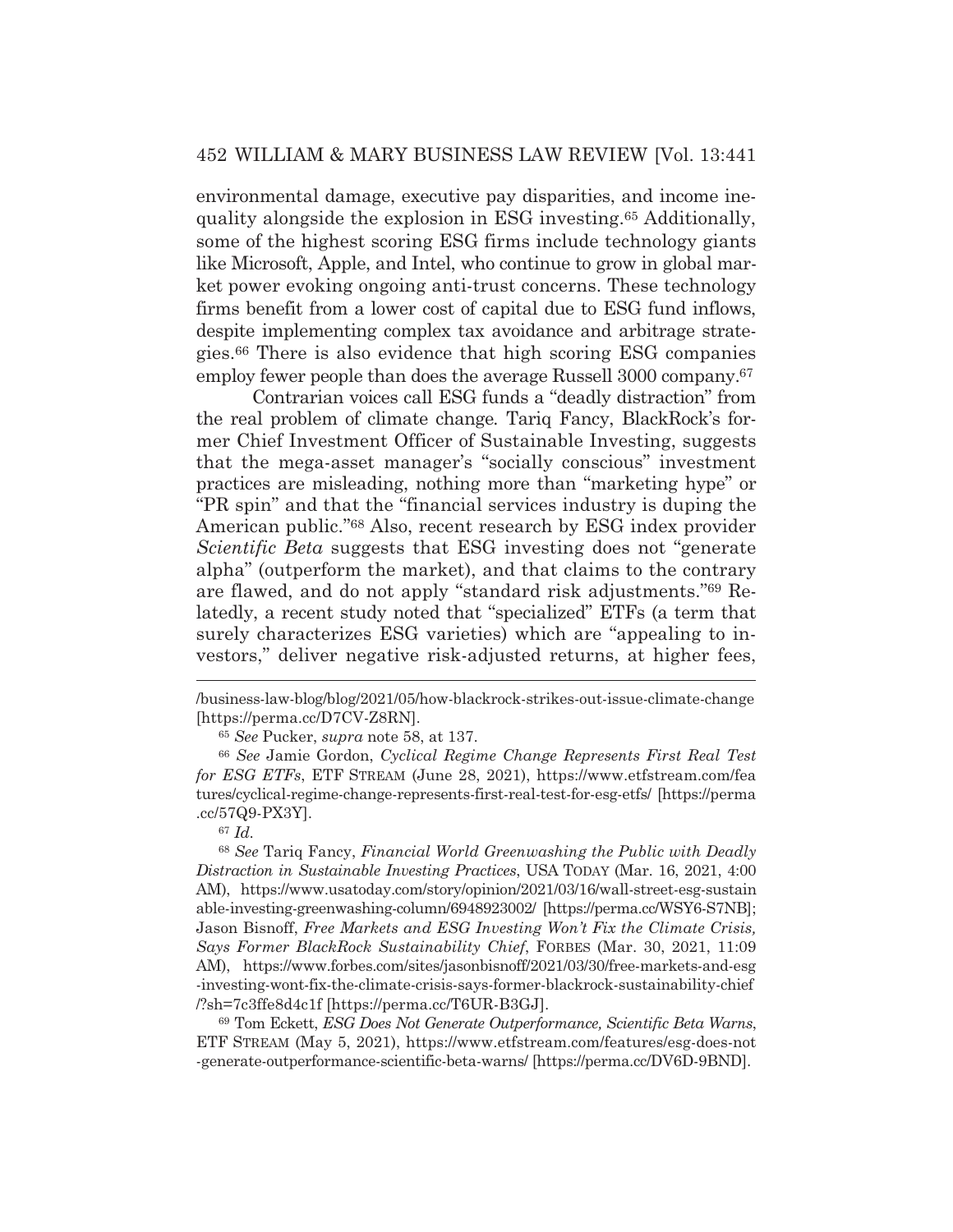when the post fund launch interest dissipates.<sup>70</sup> Other empirical studies counter such evidence, however, and show that sustainable funds outperformed non-sustainable varieties during 2020.71 Although, the heavy tech stock overweighting of many ESG funds may skew their recent performance.72

 Some analysts believe that passive investment funds—a classification that captures a large portion of the ETF product universe—are less effective in achieving ESG objectives than are "active" fund structures (including both actively managed mutual funds, hedge funds, and actively managed ETFs73) because the latter can engage in more impactful stewardship measures and have greater flexibility in divesting underlying portfolio holdings on the basis of ESG factors.74 Passive index products, on the other hand, have limited leverage other than proxy voting, engagement with portfolio companies, and waiting until an ETF issuer's index review committee assesses the fund's "index constituents," which usually only happens semi-annually.<sup>75</sup> Mega-ETF issuers, like BlackRock, Vanguard, and State Street have also been accused of employing a "low cost, low value" governance model by excessively deferring to management and proxy advisors and employing very few investment stewardship professionals.76

<sup>70</sup> *See* Itzhak Ben-David et al., *Competition for Attention in the ETF Space*, SSRN (CEPR Discussion Paper No. DP15762, 2021), https://papers.ssrn.com /sol3/papers.cfm?abstract\_id=3783988 [https://perma.cc/PNN6-VY2G].

<sup>71</sup> *See* Hortense Bioy, *Do Sustainable Funds Beat Their Rivals?*, MORNING-STAR (June 16, 2020, 10:06 AM), https://www.morningstar.co.uk/uk/news/203 214/do-sustainable-funds-beat-their-rivals.aspx [https://perma.cc/RPC8-5QC2]; Jon Hale, *Sustainable Equity Funds Outperform Traditional Peers in 2020*, MORNINGSTAR (Jan. 7, 2021), https://www.morningstar.com/articles/1017056 /sustainable-equity-funds-outperform-traditional-peers-in-2020 [https://perma.cc /R99W-ABMS].

<sup>72</sup> *See* Claire Ballentine, *Wall Street Math Shows ESG Funds Can Ride the Value Stock Boom*, BLOOMBERG (Apr. 8, 2021, 11:11 AM), https://www.bloom berg.com/news/articles/2021-04-08/big-tech-fueled-esg-returns-value-stocks-can -takeover-next [https://perma.cc/C6JP-JUQG].

<sup>73</sup> *See* Clements, *Exchange-Traded Confusion*, *supra* note 9, at 160.

<sup>74</sup> Anna Devine, *Rise of ESG Renews Debate over Whether Passive Funds Can Deliver*, FIN. TIMES (June 25, 2021), https://www.ft.com/content/6f79355b -afe7-486a-b103-cb92cba91aed [https://perma.cc/2T7G-CE7D].

<sup>75</sup> *Id.*

<sup>76</sup> Gordon, *supra* note 66.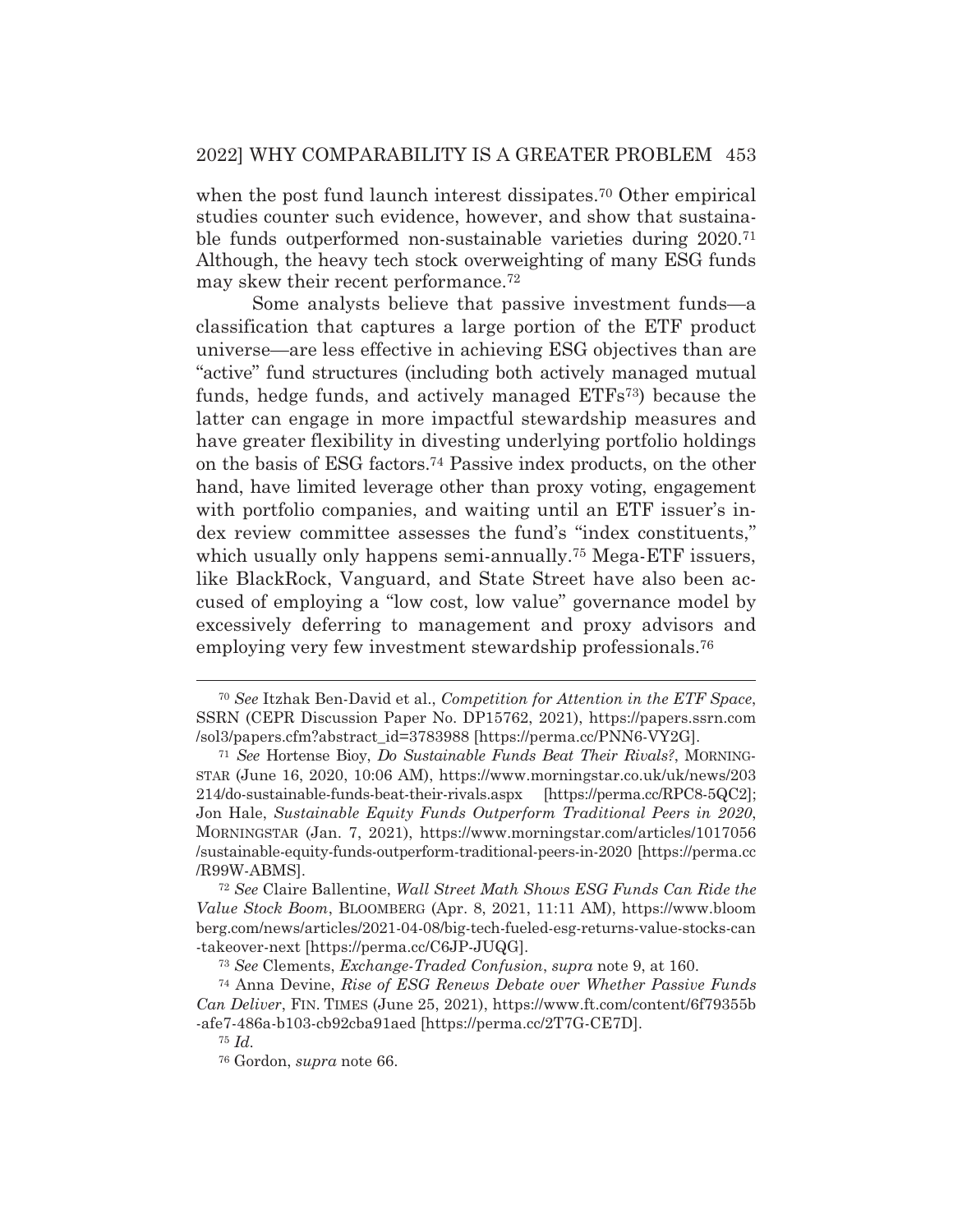#### *C. Capital Flows and Product Proliferation in ESG ETFs*

Investor capital flows in ESG ETFs have exploded from \$10 billion assets under management (AUM) in 2015, to \$264 billion by the spring of 2021, while the number of ESG ETFs has grown from 90 to 578 during the same time period.77 ETFs that seek out particular ESG goals, like those "aligned with specific goals like the United Nations' Sustainable Development Goals or women-owned businesses" grew over 223% during 2020.78 Mega-ETF issuer BlackRock saw twenty-two percent of global investment flows for all *iShares* products in 2021 flow into ESG and other sustainable ETF varieties.79 Relatedly, investors have allocated forty percent of all 2021 investor capital flows in European ETFs by mid-year to ESG strategy funds, with the *SPDR Bloomberg SAD US Corporate ESG UCITS ETF* alone seeing \$5.5 billion in inflows during the same period.<sup>80</sup>

 Drivers for the explosion of ESG investing include a desire to hedge climate or litigation risk, or normative alignments such as a desire to positively impact society.81 A 2021 global ETF marketplace data survey of ETF investors, financial advisors, and fund managers by consultancy Brown Brothers Harriman reveals a significant trend in investor interest for ESG ETFs.82 Of

<sup>78</sup> *See* Andrews & Sheth, *supra* note 40; *see also ESG ETF Assets Surge Three-Fold in Record-Setting 2020 for ETFs*, TRACKINSIGHT (Jan. 7, 2021), https://www.trackinsight.com/news/esg-etf-assets-surge-three-fold-record-set ting-2020-etfs/ [https://perma.cc/X3TH-C4MW].

<sup>79</sup> *See* Mia Kwok, *Spot the Difference. Does ESG Matter in ETFs?*, LIVE-WIRE MKTS. (June 15, 2021), https://www.livewiremarkets.com/wires/spot-the -difference-does-esg-matter-in-etfs [https://perma.cc/J2BT-SBUD].

81 Eckett, *supra* note 69**.**

<sup>82</sup> *See 2021 Global ETF Investor Survey*, BROWN BROS. HARRIMAN (Mar. 8, 2021), https://www.bbh.com/us/en/insights/investor-services-insights/2021-glo bal-etf-survey.html [https://perma.cc/FG5R-CBPX] ("[The survey] captured responses from 382 ETF financial advisors (44%), institutional investors (30%),

<sup>77</sup> Attracta Mooney, *ESG Benchmark Divergence No Barrier to Investor Demand*, FIN. TIMES (May 9, 2021), https://www.ft.com/content/df328c34-6d9b -4fe6-9074-74091ce23ac7 [https://perma.cc/9V3M-5LX3]; *ETFGI Reports Assets Invested in ESG ETFs and ETPs Listed Globally Reached a Record of US\$246 Billion at the End of Q1 2021*, ETFIGI.COM (Apr. 28, 2021), https://etfgi.com /news/press-releases/2021/04/etfgi-reports-assets-invested-esg-etfs-and-etps -listed-globally-reached [https://perma.cc/4NRL-WQ53].

<sup>80</sup> Gordon, *supra* note 66.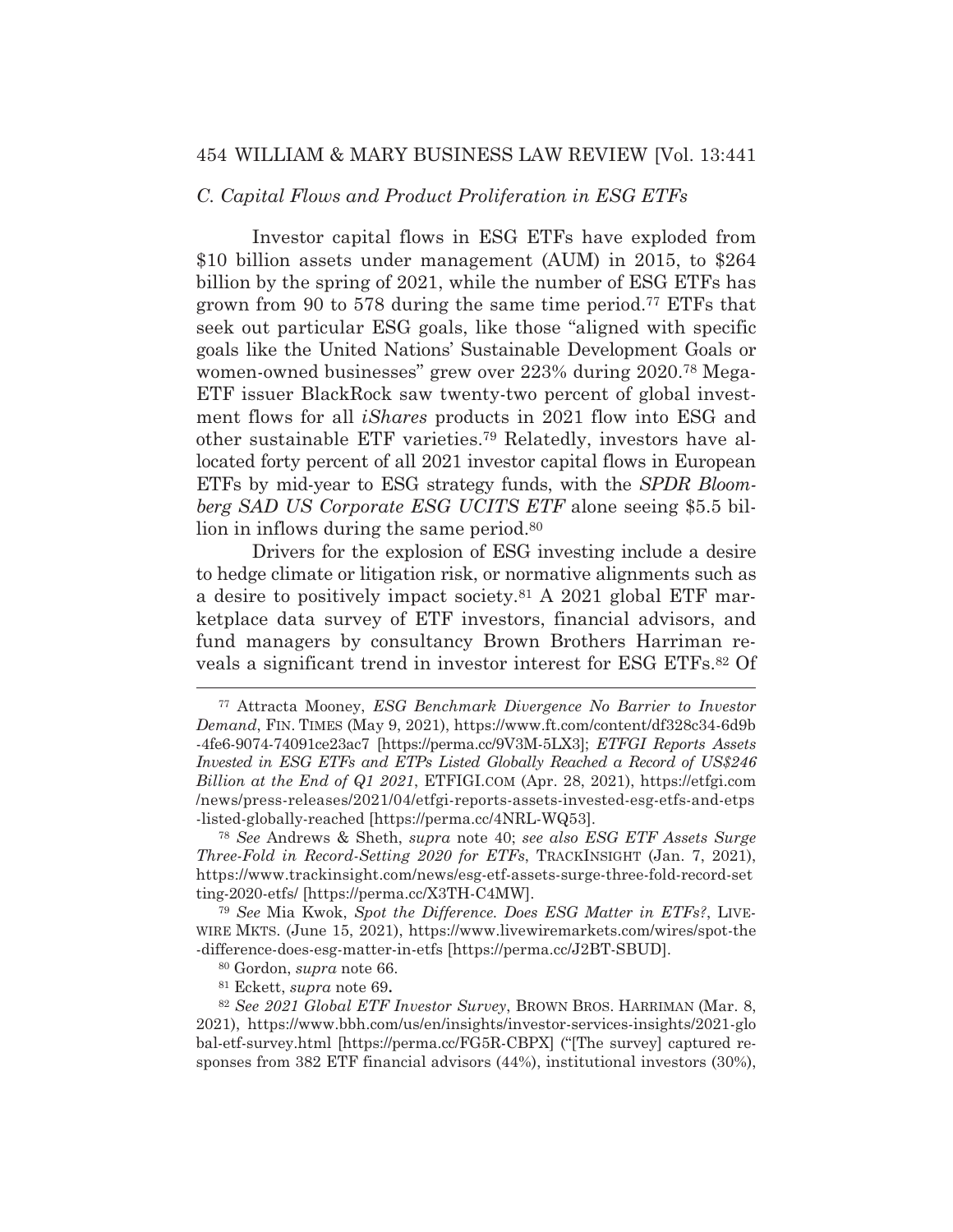surveyed respondents, eighty-two percent indicated a desire to increase their portfolio allocation in ESG ETFs this coming year.83 It was revealed, however, that a "lack of consistent methodology and framework" as well as ESG ETFs being "too expensive" were factors that could prevent higher allocations from materializing.84

 Financial advisor recommendations for ESG investment products also heavily influence the direction of capital flows.85 ESG investment products were recommended by sixty-one percent of U.S. financial advisors according to a recent *Broadridge Financial Solutions Study*, with seventy-one percent of female investment advisors, and sixty-seven percent of advisors under the age of forty recommending sustainable investment products.86 The survey points to future growth in this sector, with eighty-one percent of advisors looking to raise their client's ESG exposures over the next two years.87 According to data compiled by TrackInsight, ESG ETFs grew by over 223% in 2020 and now have a record \$189 billion AUM.88

 U.S. financial market data aggregator *Morningstar* documented a post-2015 explosion in new ESG ETF launches in the United States.89 Between 2005 and 2015, only twenty-seven ESG ETFs were launched in the United States;<sup>90</sup> however, between 2016 and the first half of 2020, there were seventy-five new ESG ETF products distributed in U.S. markets.91 ESG demand has been so strong that by the end of 2020 more than 250 existing European

<sup>88</sup> *See ESG ETF Assets Surge Three-Fold in Record Setting 2020 for ETFs*, TRACKINSIGHT (Jan. 8, 2021), https://www.trackinsight.com/en/article/esg-etf -assets-surge-three-fold-record-setting-2020 [https://perma.cc/3NCQ-VAWG].

<sup>89</sup> *See* Jon Hale, *ESG Funds Setting a Record Pace for Launches in 2020*, MORNINGSTAR (June 23, 2020), https://www.morningstar.com/articles/989209/esg -funds-setting-a-record-pace-for-launches-in-2020 [https://perma.cc/D8T7-GY4P].

and fund managers (26%) from the U.S., Europe, and Greater China to identify key trends, highlight changing sentiment, and explore areas of innovation.").

<sup>83</sup> *Id.*

<sup>84</sup> *Id.*

<sup>85</sup> Max Chen, *Financial Advisors Respond to Increased ESG Demand Among Clients*, ETF TRENDS (Apr. 18, 2021), https://www.etftrends.com/esg-channel/ financial-advisors-respond-to-increased-esg-demand-among-clients/ [https:// perma.cc/YY2G-XWVT].

<sup>86</sup> *Id.*

<sup>87</sup> *Id.*

<sup>90</sup> *Id.*

<sup>91</sup> *Id.*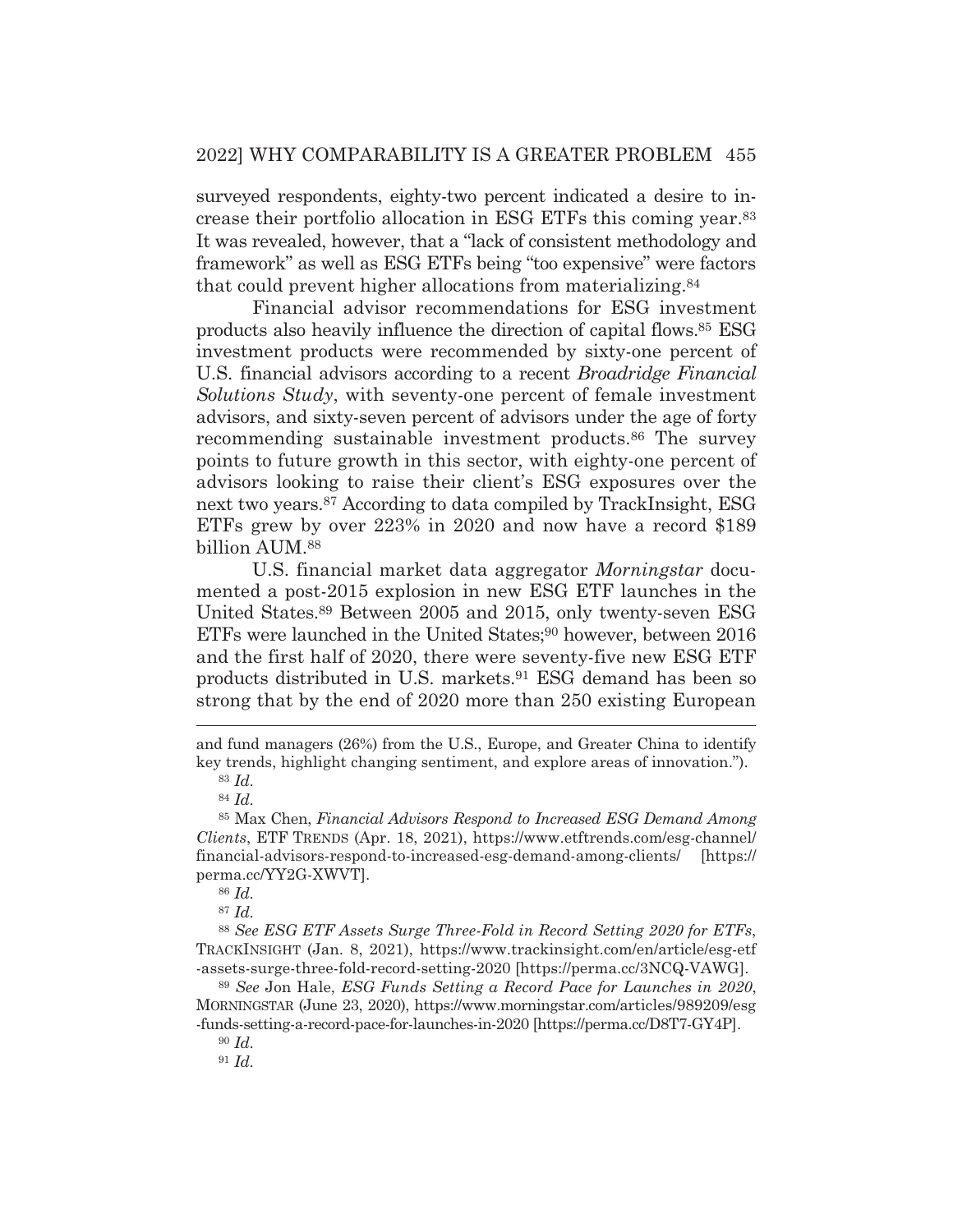funds, including a large number of ETFs, had been "repurposed" as sustainable investment products with fund managers introducing "ESG criteria to existing funds."92

 Available ESG ETFs include not only a wide array of equity index products, but also bond and fixed income ETFs, driven by an increased global demand for "green bonds."93 Interest in ESG ETFs extends beyond the United States, as this product segment has also become the "top choice" for Chinese, Hong Kongese, and Taiwanese institutional investors, fund managers and financial advisors, even though there are "enduring doubts" about whether they provide superior returns.94

II. ESG INFORMATION ACQUISITION AND COMPARISON COSTS

## *A. Comparability Is a Greater Problem Than Greenwashing in ETFs*

The term "greenwashing" has become a popular way of characterizing a phenomenon where firms and investment managers promote an ESG ethos (often focusing on climate change or pro-environmental measures), yet their corporate actions and portfolio holdings reveal unsustainable practices,95 or seemingly non-ESG holdings like oil and gas companies.96 Given the rise in

<sup>94</sup> *See* Echo Huang, *Chinese Institutions Put ESG ETFs on Most-Wanted List*, FIN. TIMES (June 11, 2021), https://www.ft.com/content/7b4a3167-e74e-4565-a 3ca-32cdcc2f147e [https://perma.cc/YLY6-VEKQ].

<sup>95</sup> *See* Hao Liang et al., *Greenwashing*, HARV. L. SCH. F. ON COR. GOV-ERNANCE (Nov. 17, 2020), https://corpgov.law.harvard.edu/2020/11/17/green washing/ [https://perma.cc/J68P-JAQV].

96 Akane Otani, *ESG Funds Enjoy Record Inflows, Still Back Big Oil and Gas*, WALL ST. J. (Nov. 11, 2019, 4:29 PM), https://www.wsj.com/articles/top-esg-funds -are-all-still-invested-in-oil-and-gas-companies-11573468200 [https://perma.cc /QP89-H2U9]; Claire Ballentine, *Big Oil Is Boosting ETF Returns and ESG Funds Are No Exception*, BNN BLOOMBERG (Apr. 30, 2021), https://www.bnn bloomberg.ca/big-oil-is-boosting-etf-returns-and-esg-funds-are-no-exception-1 .1597472 [https://perma.cc/F6P9-VMAM].

<sup>92</sup> *See* Elena Losavio, *ESG Demand Prompts More than 250 European Funds to Change Tack*, FIN. TIMES (Feb. 16, 2021), https://www.ft.com/content/e023 7f69-a8c8-4bfc-9ccc-c466fb11f401 [https://perma.cc/RD3J-93Z4].

<sup>93</sup> Green bonds or loans often have "green 'use of proceeds" such that the money raised in the bond issuance is "earmarked solely for environmentallyfocused projects." *See* Andrew Willis, *Green Bonds Go Mainstream*, MORNINGSTAR (June 8, 2021, 2:15 AM), https://www.morningstar.ca/ca/news/212846/green-bonds -go-mainstream.aspx [https://perma.cc/YZ79-DS8K] (quoting Steve Hawkins, CEO of Horizons ETFs).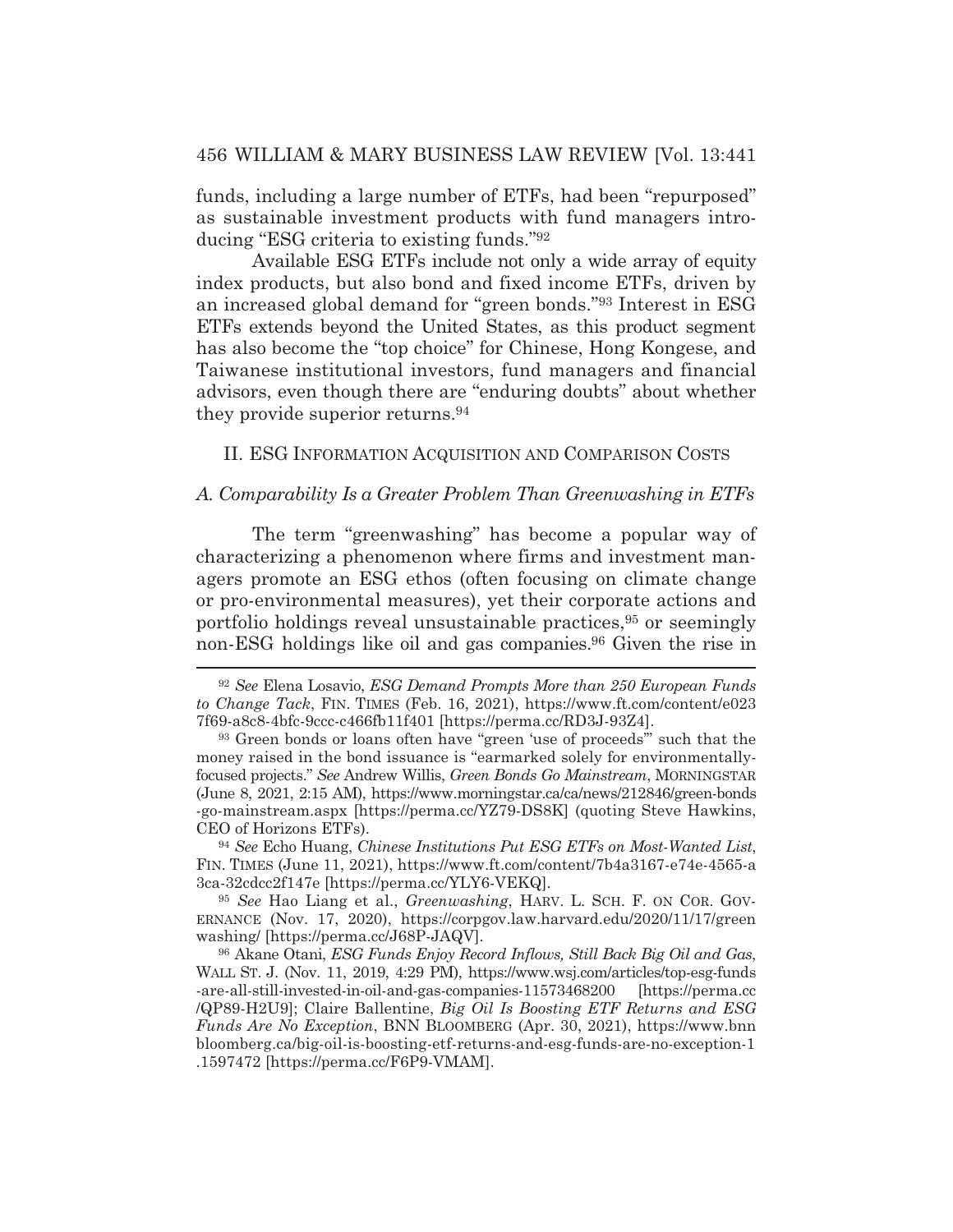investor demand for ESG and sustainable investment products, a potential conflict of interest exists where asset managers could publicly signal pro-sustainability principles (like those articulated in the United Nations' Principles for Responsible Investment<sup>97</sup>) to drive capital flows, yet fail to follow through on their actions, or—even worse—engage in unsustainable practices or undesirable holdings.98

 A scan of recent headlines suggests greenwashing is a major issue.99 The underlying concern with greenwashing is deception*—*firms or asset managers endorse sustainability principles to attract capital, but once procured, abandon ESG principles in favor of performance.100 Yet, as this Article will show, the details are important. First, ESG ETFs are not a binary "ESG or not ESG,"101 and the term "greenwashing" adds little for investors in navigating fund structures that incorporate some ESG elements yet in widely disparate ways.102

There is little evidence that greenwashing is pervasive in asset management or ETFs.103 Rather, research by Morningstar on

<sup>100</sup> *See* Liang et al., *supra* note 95.

<sup>101</sup> *See* Todd Cipperman, *ESG or Not ESG? For the SEC, That Is the Question*, FIN. ADVISOR (Apr. 13, 2021), https://www.fa-mag.com/news/esg-or-not-esg--for -the-sec--that-is-the-question-61461.html [https://perma.cc/6CNB-PG6E].

<sup>102</sup> *See* BOFFO & PATALANO, *supra* note 11, at 21, 33 (listing several ESG elements and later describing various investor strategies).

103 Shruti Medha & Natalie Koh, *Do Fears of Greenwashing Outweigh the Evidence?*, ASIANINVESTOR (Sept. 2, 2021), https://www.asianinvestor.net/arti cle/do-fears-of-greenwashing-outweigh-the-evidence/472294 [https://perma.cc /5T5N-Y87L].

<sup>97</sup> *See What Are the Principles for Responsible Investment?*, U.N. PRINCIPLES FOR RESPONSIBLE INV., https://www.unpri.org/pri/what-are-the-principles-for -responsible-investment [https://perma.cc/E9PP-Z2GZ].

<sup>98</sup> *See* Liang et al., *supra* note 95.

<sup>99</sup> *See Sustainable Finance Is Rife with Greenwash. Time for More Disclosure*, ECONOMIST (May 22, 2021), https://www.economist.com/leaders/2021/05/22 /sustainable-finance-is-rife-with-greenwash-time-for-more-disclosure [https:// perma.cc/UR44-8N2C]; Felicity Spors, *How to Spot Greenwashing—and How to Stop It*, WORLD ECON. F. (May 20, 2021), https://www.weforum.org/agenda/2021 /05/how-spot-greenwashing/ [https://perma.cc/82GW-U84U]; Pedro Gonçalves, *Greenwashing Tops Investors' Concerns around ESG*, INV. WEEK (May 24, 2021), https://www.investmentweek.co.uk/news/4031729/greenwashing-tops-investors -concerns-esg [https://perma.cc/RZ93-Q3LP]; James Langton, *Regulators Target "Greenwashed" Products*, INV. EXEC. (May 17, 2021, 12:15 AM), https://www .investmentexecutive.com/newspaper\_/news-newspaper/regulators-target-green washed-products/? [https://perma.cc/L87K-LEUA].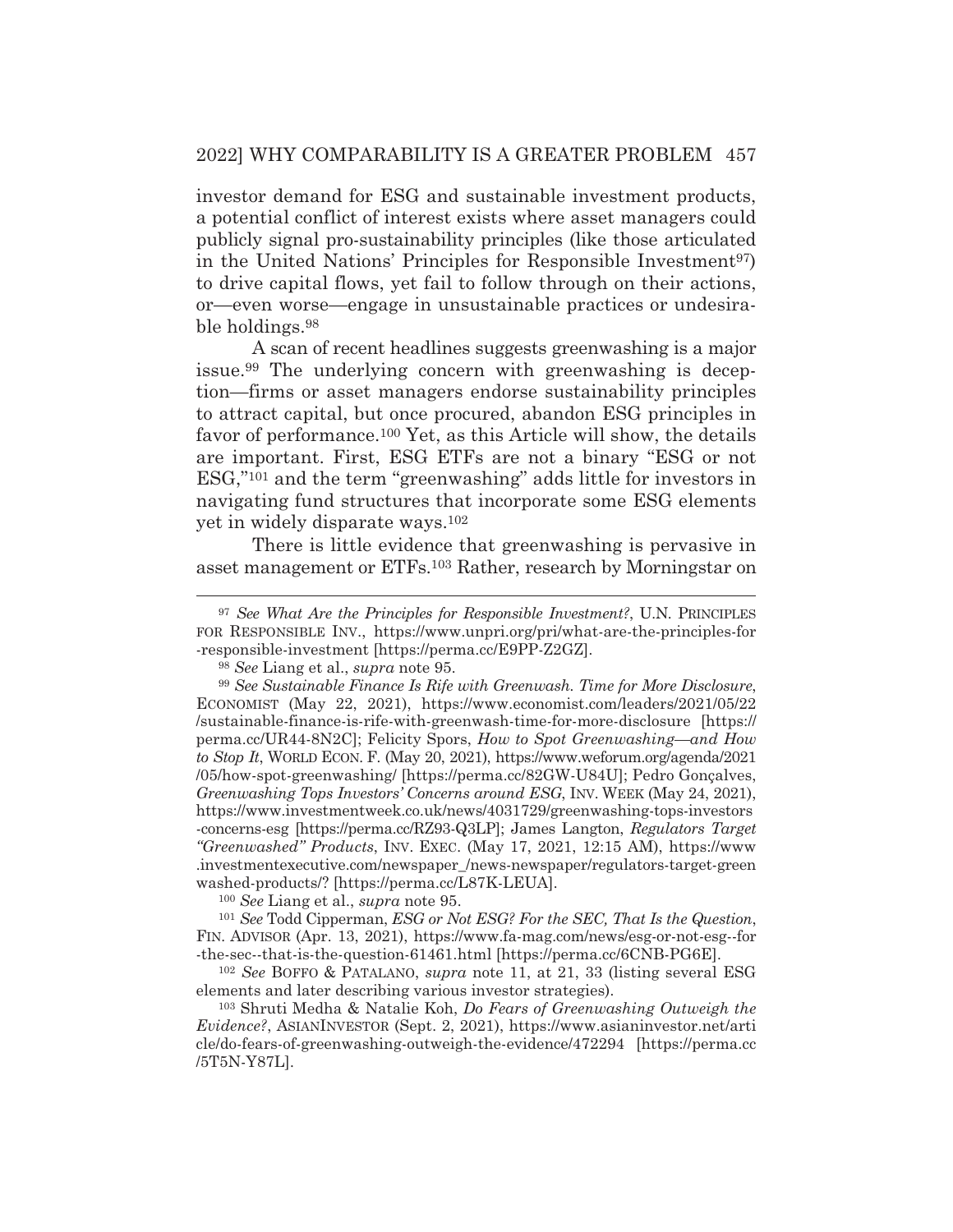how well ESG funds (including both open-ended funds and ETFs) are adhering to a sustainability mandate shows that "most sustainable equity funds do appear to be walking the walk" in terms of at least some element of ESG integration and using proxy voting power to support ESG shareholder resolutions more frequently than non-ESG oriented funds.104 The challenge is distinguishing funds without having to rely on private market information aggregators and assessment metrics.105 Related scholarly work confirms this analysis that for the most part "investors get the ESG that they pay for."106

 Second, while greenwashing may be a legitimate concern for actively managed mutual funds,<sup>107</sup> it is less of a worry for ETFs.108 ETF issuers are less likely to use greenwashing to chase investor capital flows due to a variety of factors, including the passive nature of most ETF indexes,109 their composition, design, and tracking methodologies,110 and the lower-fee format of ETFs over open-ended mutual funds.111 ETFs are increasingly being

Our review of the 2018 and 2019 voting records disclosed by funds in each of our three sample groups on ESG-related shareholder proposals generated results broadly aligned with our sense that investors get the ESG they are willing to pay for. Funds offered by large, generalist fund complexes were the only ones to consistently clash with ESG expectations.

*Id.* at 1958.

<sup>107</sup> *See* Huw Jones, *UK Watchdog Says Some Asset Managers Fail to Back up Green Label on Investment Products*, REUTERS (May 19, 2021, 12:53 PM), https:// www.reuters.com/world/uk/uk-watchdog-says-some-asset-managers-fail-back -up-green-label-investment-2021-05-19/ [https://perma.cc/XX3N-5FZK].

<sup>108</sup> *See* Jackson, *supra* note 5.

<sup>109</sup> *See* Clements, *Too Interconnected*, *supra* note 3, at 772, 788–89.

<sup>110</sup> *See* Clements, *Exchange-Traded Confusion*, *supra* note 9, at 131–34, 139–41. 111 *See Why Are ETFs So Cheap?*, ETF.COM (Nov. 11, 2014), https://www.etf

.com/etf-education-center/etf-basics/why-are-etfs-so-cheap [https://perma.cc

<sup>104</sup> Hale, *Sustainable Equity*, *supra* note 22 (The research report indicated, however, that it was "less likely to find that the portfolio avoids fossil fuels, although it's reasonable to expect a somewhat lower carbon footprint than you would get with a conventional fund.").

<sup>105</sup> *Id.* (the study cites the Morningstar Sustainability Rating and the Morningstar Portfolio Carbon Metrics as examples).

<sup>106</sup> *See* Reiser & Tucker, *supra* note 7, at 2004; *see also id.* at 1926 (discussing how "high-fee, niche funds have more ESG differentiated holdings and voting patterns").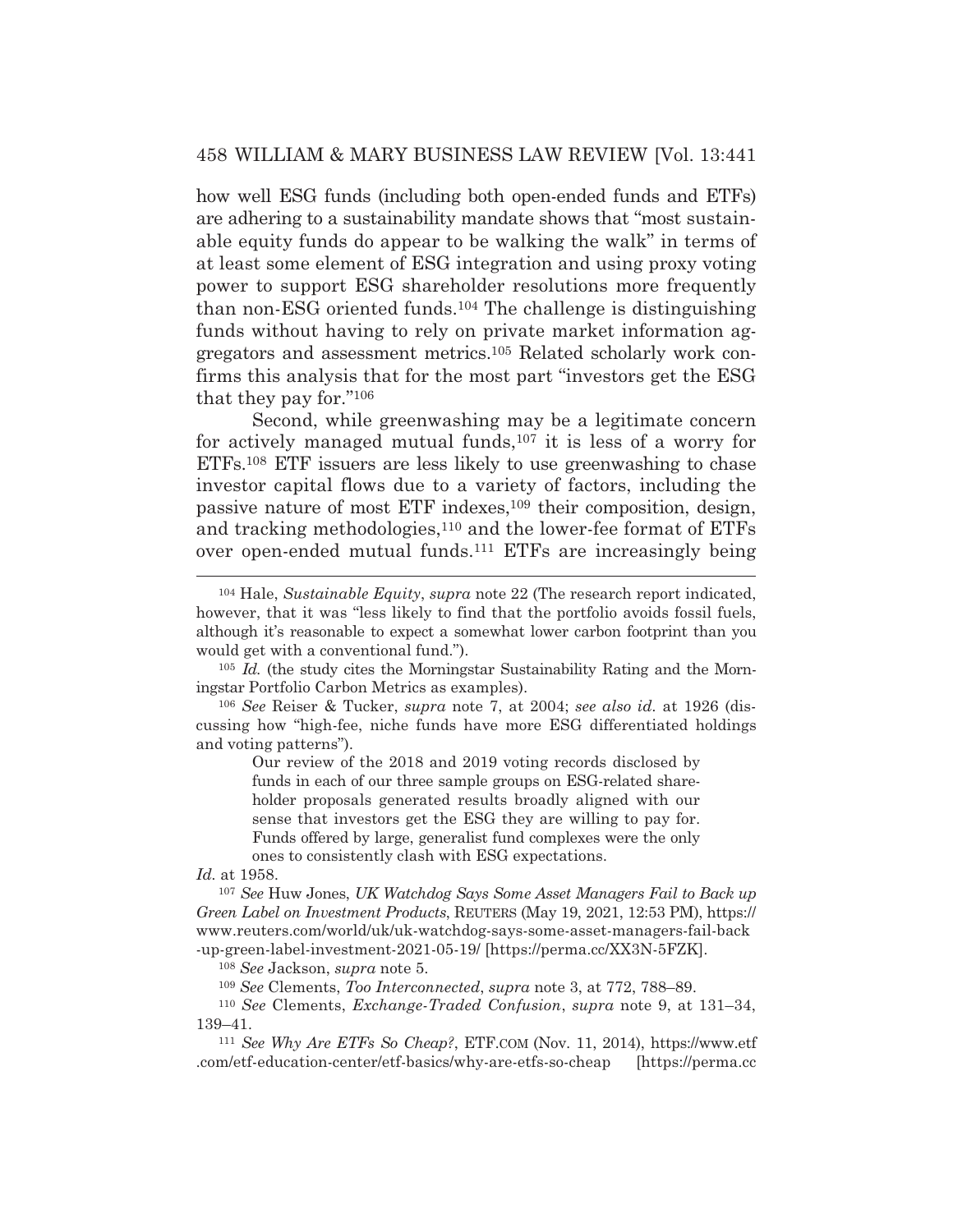viewed as a lower-cost, more-liquid managed asset alternative to mutual funds,<sup>112</sup> both of which are major factors in the recent trend of mutual funds converting to the ETF structure.113

ETFs are easily accessible, $114$  and there are many comparable products across the universe of ETF varieties.115 An ETF issuer who actually deceives through greenwashing could be met with swift product switching by investors, and create an investor herd that spreads to other internal product segments of an ETF issuer, and is exacerbated if the media also detects deceptive behavior.<sup>116</sup> It may also attract the scorn of institutional clients and the "wrath of the regulators."117 Thus, the possibility of reputational harm to ETF issuers from greenwashing serves as an ever-present Sword of Damocles in the hyper-competitive world of ETF fee pricing.118

/URG8-CGW5]; Stoyan Bojinov, *Why Are ETFs So Much Cheaper than Mutual Funds?*, ETF DATABASE (June 24, 2015), https://etfdb.com/etf-education/etfs-vs -mutual-funds-why-etfs-are-cheaper/ [https://perma.cc/4JRQ-5K9F]. 112 *See* Adam Levy, *ETF v. Mutual Fund: Similarities and Differences*, MOTLEY

FOOL (Sept. 3, 2021, 1:13 PM), https://www.fool.com/investing/how-to-invest /etfs/etf-vs-mutual-fund/ [https://perma.cc/QN69-MA8C].

<sup>113</sup> *See* Claire Ballentine, *If Your Mutual Fund Becomes an ETF, Here's Why*, BLOOMBERG WEALTH (Apr. 1, 2021, 12:00 AM), https://www.bloomberg .com/news/articles/2021-04-01/if-your-mutual-fund-becomes-an-etf-here-s-why

-quicktake [https://perma.cc/GM6C-Y6LF]. 114 *See* Lizzy Gurdus, *The SEC Says It's Making ETFs More Accessible— Here's What That Could Mean for Investors*, CNBC (Oct. 2, 2019, 11:56 AM), https://www.cnbc.com/2019/10/02/the-sec-says-its-making-etfs-more-accessible what-that-could-mean.html [https://perma.cc/5KLK-T6FC].

115 It was reported that by the end of 2020 the total number of global ETFs had grown to 7,602. *See* Statista Rsch. Dep't, *Number of ETFs Globally 2003*–*2020*, STATISTA (Feb. 18, 2021), https://www.statista.com/statistics/278249/global-num ber-of-etfs/ [https://perma.cc/4CQ9-U67P].

<sup>116</sup> *See* Cipperman, *supra* note 101 ("Ultimately, investors themselves will enforce compliant behavior in this regard, by avoiding those funds and managers that fail to live up to their stated ESG objectives. This market discipline, along with the SEC's expected focus on ESG enforcement, and the challenges of defining sustainable investing, make it essential for fund managers and their compliance teams to take immediate action to avoid future ESG-related missteps.")

<sup>117</sup> *See id.*

<sup>118</sup> *See* Max Chen, *In a Fund Industry Fee War, ETF Investors Win*, ETF TRENDS (June 9, 2020), https://www.etftrends.com/in-fund-industry-fee-war-etf-in vestors-win/ [https://perma.cc/5LJ4-9556]; Lucian Bebchuk & Scott Hirst, *Index Funds and the Future of Corporate Governance: Theory, Evidence, and Policy*, 119 COLUM. L. REV. 2029, 2054–55 (2019).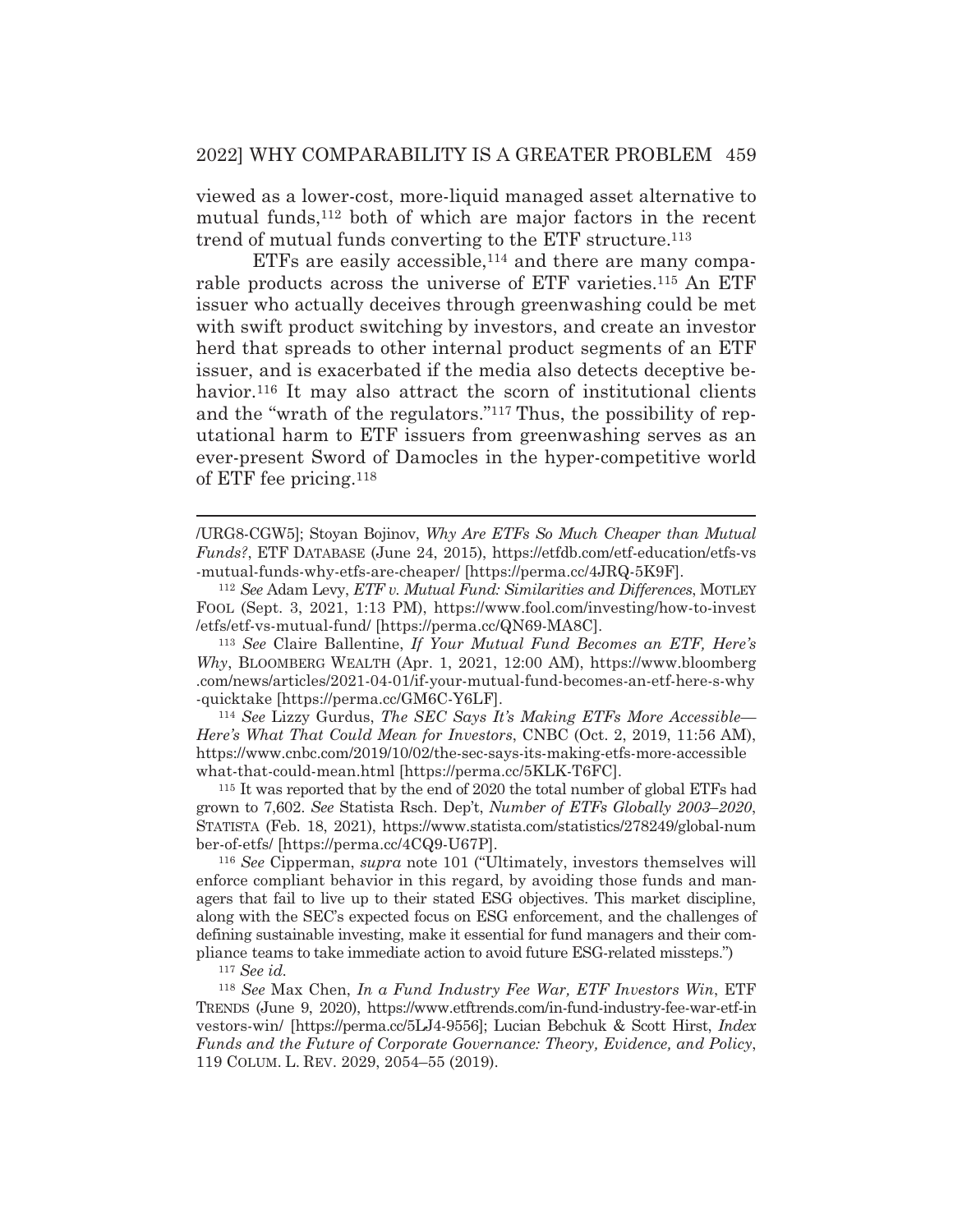As noted in prior scholarship, the vast proliferation of available ETFs, combined with broad discretion in operational, management, marketing, and financial practices of ETF issuers has made this popular product nearly impossible to effectively compare side-by-side.119 The increasingly trendy ESG ETF variety is illustrative of the concern of product comparability, $120$  and these products have unique information acquisition and synthesis costs and comparative complexities worthy of heightened regulatory scrutiny which has been identified in other recent studies.121 The current state of global regulation over ESG ETFs does not help to decrease the comparative complexities that investors face.122

#### *B. Information Acquisition Costs and Comparative Complexity*

The sheer number of products that have taken on a "socially responsible" description is staggering,123 and it is unrealistic to think that investors, or even advisors for that matter, can easily compare or distinguish these products.124 In 2019, the Institute for International Finance noted that the "sheer proliferation" of ESG-related terminology is leading to investor confusion.125 As the universe of available ESG ETF products, and the diversity of terms relating to sustainable investing, continues to grow, investors face a formidable task in accurately comparing products side-by-side.126 The SEC has acknowledged this problem,127 and later in this Article direct steps will be presented to aid investor comparability.128

<sup>119</sup> *See* Clements, *Exchange-Traded Confusion*, *supra* note 9, at 128.

<sup>120</sup> *See* Reiser & Tucker, *supra* note 7, at 1975–76. 121 *See id.*, at 1940–45.

<sup>122</sup> *See* Andrews & Sheth, *supra* note 40.

<sup>123</sup> *See* Statista Rsch. Dep't, *supra* note 115. 124 Popular ETF data aggregator website ETF.com lists 141 "socially responsible" ETFs. *See Socially Responsible ETF Overview*, ETF.COM, https://www.etf .com/channels/socially-responsible [https://perma.cc/2UGS-9FT6].

<sup>&</sup>lt;sup>125</sup> See INST. OF INT'L FIN., IIF SUSTAINABLE FINANCE WORKING GROUP REPORT, THE CASE FOR SIMPLIFYING SUSTAINABLE INVESTMENT TERMINOLOGY 1 (Oct. 2019) [hereinafter IIF SUSTAINABLE FINANCE].

<sup>126</sup> *See* Clements, *Exchange-Traded Confusion*, *supra* note 9, at 127–29.

<sup>127</sup> *See* SEC INV. ADVISORY COMM., RECOMMENDATION FROM THE INVESTOR-AS-OWNER SUBCOMMITTEE OF THE SEC INVESTOR ADVISORY COMMITTEE RELATING

TO ESG DISCLOSURE 1 (May 14, 2020) [hereinafter SEC RECOMMENDATION]. <sup>128</sup> *See infra* Part III.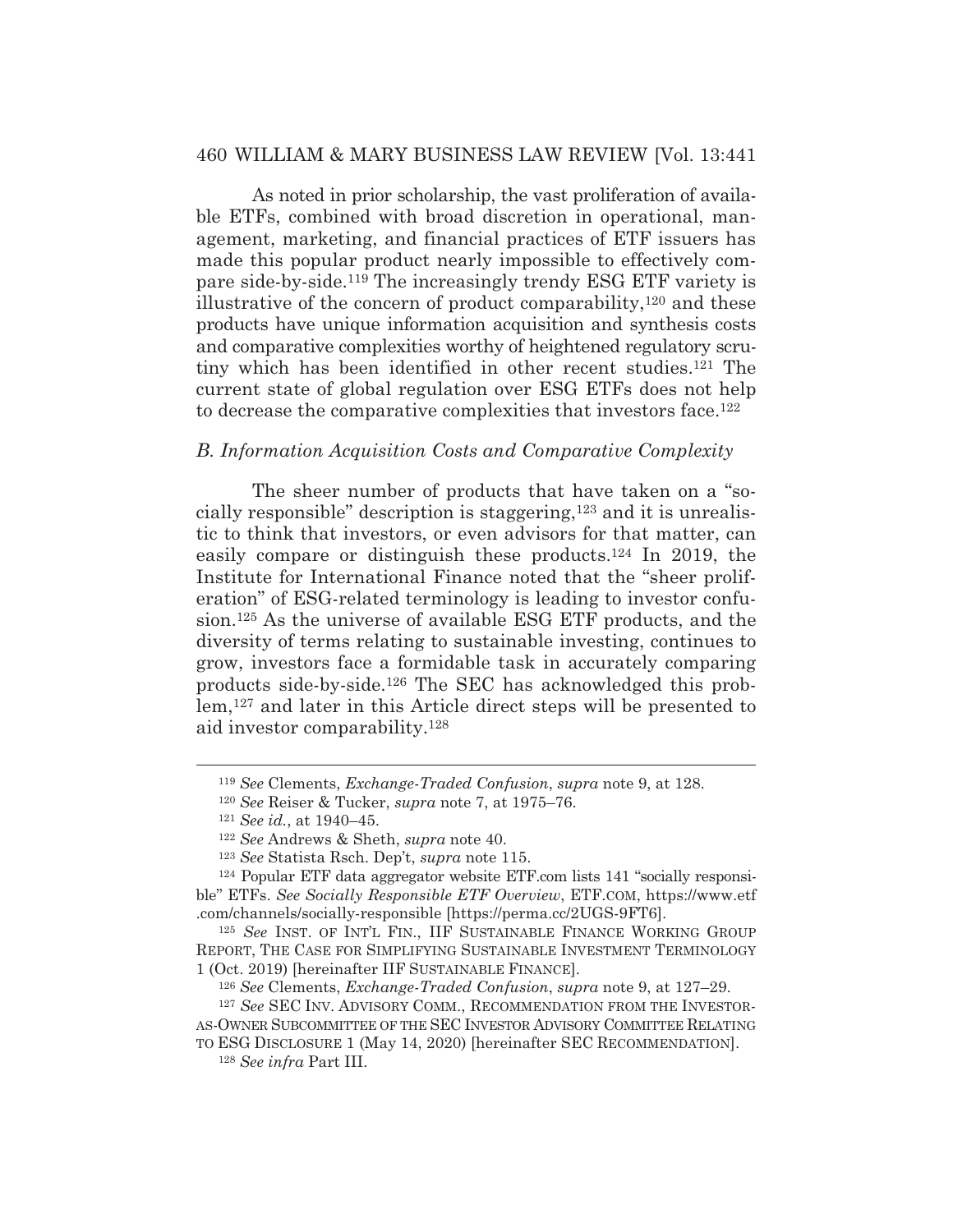#### 2022] WHY COMPARABILITY IS A GREATER PROBLEM 461

 Recently published scholarship highlights how industry practices of ETF issuers, including discretionary operational, management, marketing, and financial practices, "undermined" the ability of investors to make accurate side-by-side product comparisons, and this problem is compounded by ineffective disclosures and investor behavioral tenancies.129 The challenges encountered when attempting to accurately compare ESG ETFs strongly advance contentions in prior scholarship, resulting in tremendous ex ante information acquisition, synthesis, and "processing" costs for ETF investors.130

 An ETF investor, who desires exposure to ESG oriented products, faces a formidable task in interpreting and synthesizing ESG metrics and attempting to accurately compare such products side-by-side.131 Popular ETF information aggregator sites do little to ease this comparative burden since they add diverse ESG sub-rating categories, some of which are also behind paywalls.132

<sup>130</sup> *Id.* at 171 ("Information disclosure can increase competition, improve product quality, alter consumer behavior, and aid in better decision making if it is used correctly. Information will only be used correctly if it is effectively processed .... Not all information that is available will be readily processible, and information will be more effectively processed if it is delivered with adequate context.").

<sup>129</sup> *See* Clements, *Exchange-Traded Confusion*, *supra* note 9, at 128–29; *see also id.* at 161–62 ("Despite influential works asserting 'rational expectations' of investors and 'efficient markets,' a variety of studies counter that investors are prone to error, limited in their rational functioning, and subject to a wide range of decision-making biases and cognitive limitations when processing information. Studies of this nature look to test 'judgmental processes' when investors assess information and make decisions. Mandated securities disclosure serves many worthy public policy goals. Yet the usefulness to investors of such disclosure is (in part) contingent on their ability to accurately organize, synthesize, and utilize information to make better decisions.").

<sup>131</sup> *See* Andrews & Sheth, *supra* note 40**.**

<sup>132</sup> *See ETG Screener*, ETFSTREAM.COM, https://www.etfstream.com/etf -screener/ [https://perma.cc/K5AU-8BLF] (ETF Stream uses an ESG scoring metric called "Basket-Weighted ESG Score" in its assessment mechanism.). While in the screener ETF Stream states the following concerning their scoring metric system, Arabesque defines this score, in a single security, "as a sector specific analysis of each company's performance on financially material environmental, social, and governance (ESG) issues." *Arabesque S-Ray Sustainability Scores*, FACTSET (Oct. 31, 2019), https://www.factset.com/market place/catalog/product/arabesque-s-rayr-score-layer [https://perma.cc/R27Q-FH6X]. This can be used to "identify companies ... that are more likely to outperform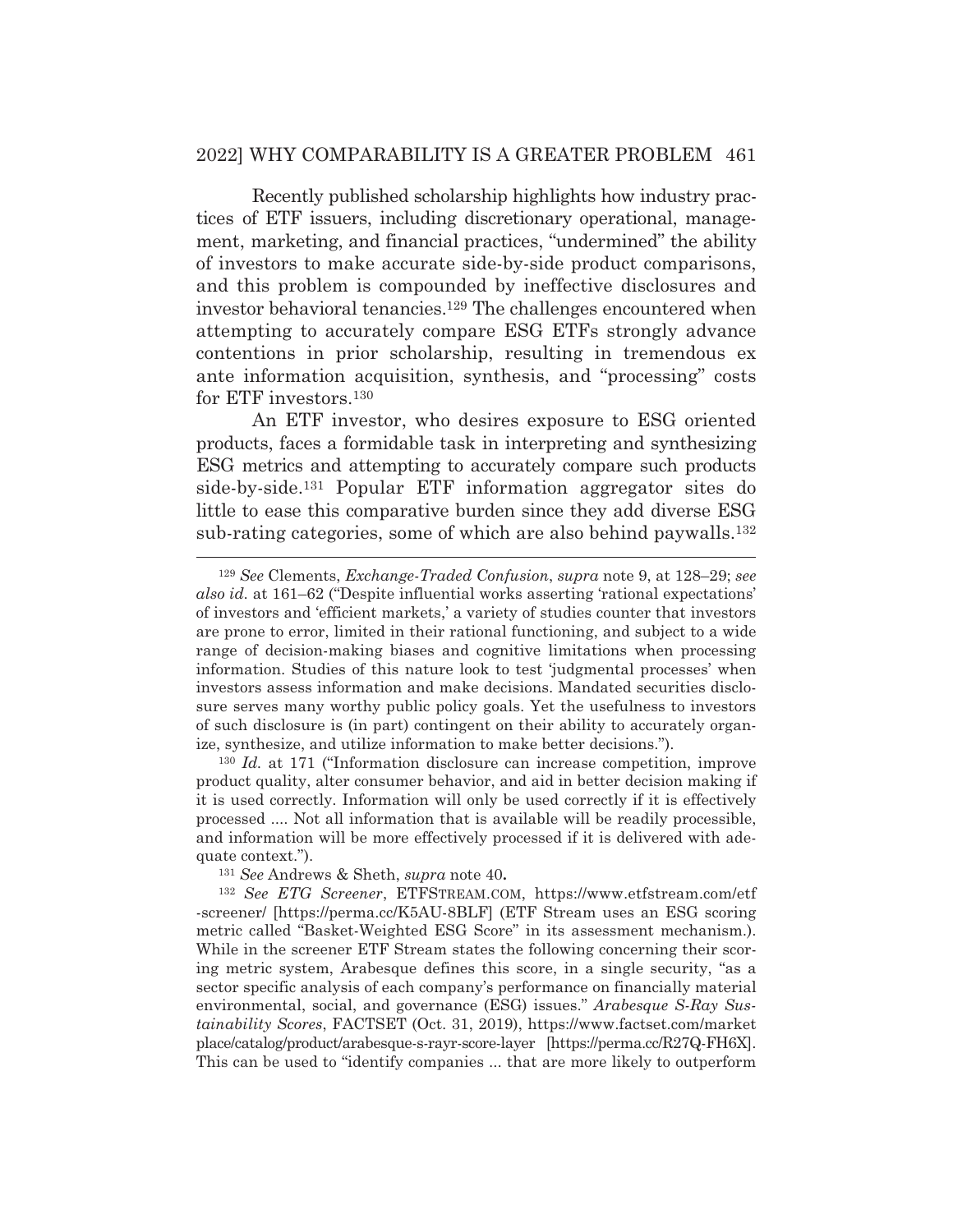For example, in addition to providing an MSCI ESG rating of greater than zero for 1,889 separate funds, at the time of writing, ETF Database also published bespoke subcategory ratings including "ESG Score Peer Percentile," "ESG Score Global Percentile," "Carbon Intensity," "SRI Exclusion Criteria," and "Sustainable Impact Solutions."133

 Peer aggregator site ETF.com recently listed 1,941 ETFs with an MSCI ESG rating above zero, with distinct ESG subcategory ratings including "ESG Rating," "Score Peer Rank," "Score Global Rank," "Carbon Intensity," "Sustainable Impact Exposure," and "SRI Screening Criteria Exposure."134 Having such an ex ante informational burden to navigate, without a standardized regulatory solution, is not in the best interests of investor protection.135 Not only do ETF managers use diverse and discretionary methods,136 research has revealed that commercial ESG rating agencies also disagree on the definition of ESG, and the characteristics, attributes, and standards associated with each of the "E[nvironmental]," "S[ocial]," and "G[overnance]" subcomponents.137 In an ETF global data survey by Brown Brothers Harriman, respondents were canvassed "how" they evaluated ESG ETFs, and the responses were diverse and inconsistent; and not a single suggested individual factor was chosen by a majority of survey participants.<sup>138</sup> There have been recent industry attempts to synthesize, and bring greater transparency, to the underlying selection process driving asset manager ESG investments. Such

over the long run." *Id.* (Consult the Arabesque S-Rat methodology for more details.) The aggregator site's screener also includes individual "E," "S," and "G" scores for respective ETFs, as well as stats for "problematic" industries such as gaming, defense, tobacco, oil, coal, adult industries, and stem cells. *Id.* 

<sup>133</sup> *See Screener*, ETFDB.COM, https://etfdb.com/screener/ [https://perma.cc /45KU-DSJ2].

<sup>134</sup> *See ETF Finder*, ETF.COM, https://www.etf.com/etfanalytics/etf-finder [https://perma.cc/5KU8-JNSX].

<sup>135</sup> *See* SEC RECOMMENDATION, *supra* note 127, at 1.

<sup>136</sup> *See id* at 4*.*

<sup>137</sup> *See* Monica Billio et al., *Inside the ESG Ratings: (Dis)Agreement and Performance*, 28 CORP. SOC. RESP.&ENV'T MGMT. 1426, 1427 (2021).

<sup>138</sup> *See 2021 Global ETF Investor Survey*, *supra* note 82 (The sampled participants were provided with the evaluation factors, "third-party ratings," "[i]nhouse/proprietary ESG ratings criteria," "[r]eview company statements/reports for underlying holdings," and "[b]rand recognition of ETF manager.").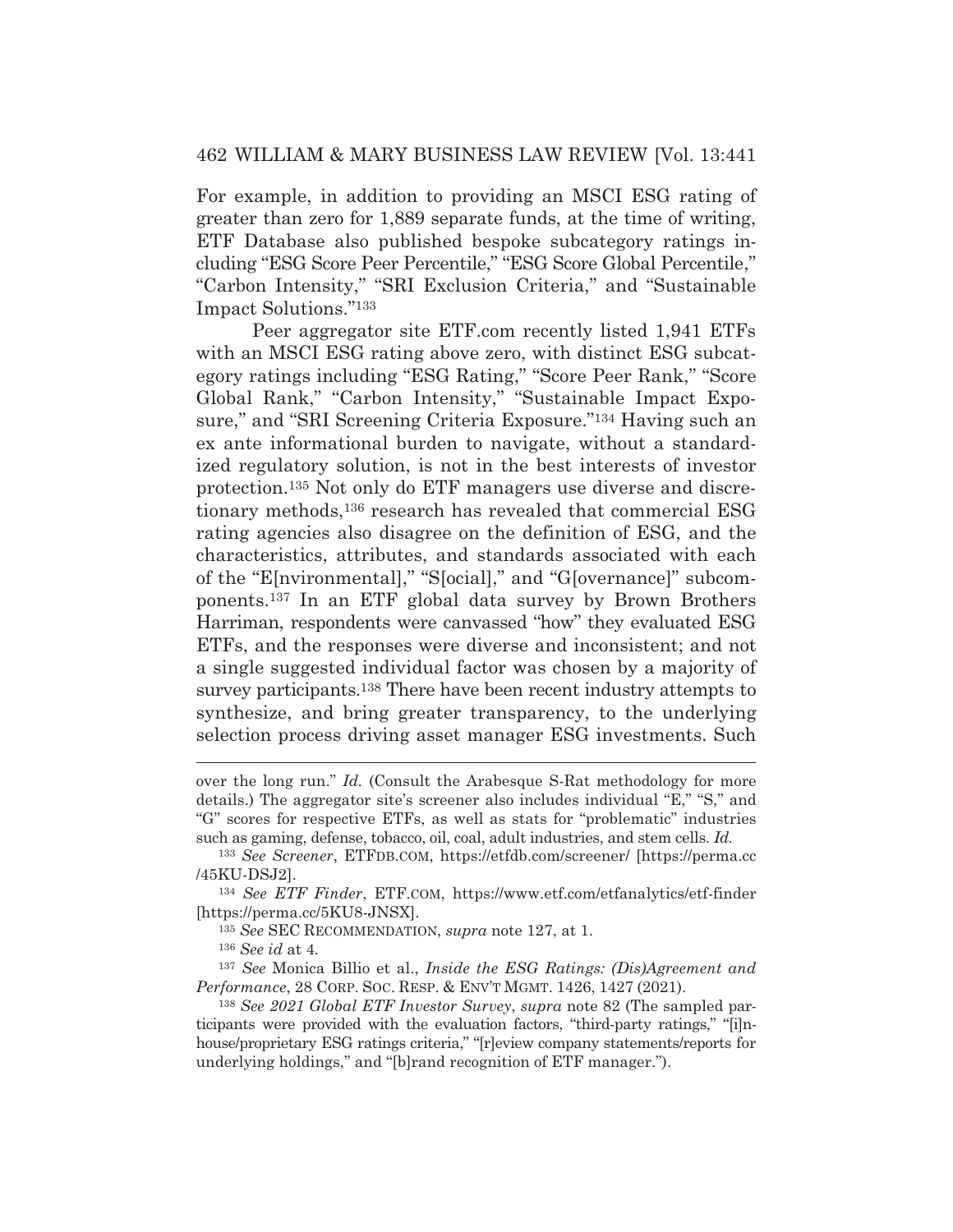attempts include those of the working group organized by the Investment Company Institute,<sup>139</sup> and advocacy efforts by the Institute of International Finance to simplify ESG investment terminology.140 Yet investors are largely left to their own devices to navigate and distinguish these increasingly complex, diverse, and discretionary industry taxonomies and practices.141

 As noted in prior scholarship, mega-ETF issuers like Black-Rock stand to materially benefit from an environment of informational complexity, and ex ante information acquisition costs faced by ETF investors, because of a behavioral principle known as "overreliance on salience" (also known as the "quality heuristic") where larger firms are interpreted as providing better and higher-quality products given their size and public profile.<sup>142</sup> A

<sup>140</sup> *See IIF Proposes Alignment Around Fewer, Simpler Sustainable Investment Terms to Enhance Transparency and Bolster Confidence in the Integrity of the Market*, INST. INT'L FIN. (Nov. 6, 2019), https://www.iif.com/Press/View/ID /3637/IIF-Proposes-Alignment-Around-Fewer-Simpler-Sustainable-Investment -Terms-to-Enhance-Transparency-and-Bolster-Confidence-in-the-Integrity-of -the-Market [https://perma.cc/AXT3-L5E4]. 141 *See* INV. CO. INST., *supra* note 139, at 2, 8 (the aforementioned working

group identifies a "Broad Spectrum of ESG-Related Investing Strategies" and both qualitative and quantitative practices utilized by asset managers including self-selected integration of ESG factors into investment decisions, both exclusionary and inclusionary practices, and "impact" factor analysis). 142 Clements, *Exchange-Traded Confusion*, *supra* note 9, at 170 ("[W]hen

ETF investors attempt to compare products, the potential exists for a disproportionate windfall in investment assets to flow to the largest ETF firms because of a concept called 'overreliance on salience.' This could create a bias for 'brand names' as 'perceptions of quality based on the brand's profile,' rather than investors looking into the specific details and factors associated with a particular fund. Salience could also be generated by the steady media coverage of the largest ETF firms, particularly BlackRock, in light of its growing influence within the U.S. government in facilitating the coronavirus stimulus."); *see* ONT. SEC. COMM'N, BEHAVIORAL INSIGHTS KEY CONCEPTS, APPLICATIONS AND REGU-LATORY CONSIDERATIONS 33 (Mar. 29, 2017).

<sup>139</sup> *See* INV. CO. INST., FUNDS' USE OF ESG INTEGRATION AND SUSTAINABLE INVESTING STRATEGIES: AN INTRODUCTION 1, 10 (July 2020) (working group members include Ariel Investments, LLC; BlackRock, Inc.; Capital Research and Management Company; Columbia Threadneedle Investments; Dimensional Fund Advisors; Eaton Vance Corp.; Fidelity Investments; J.P. Morgan Asset Management; Karla Rabusch, Lord Abbett Funds; Neuberger Berman; New York Life Investment Management LLC; Nuveen; T. Rowe Price; Vanguard; Voya Investment Management).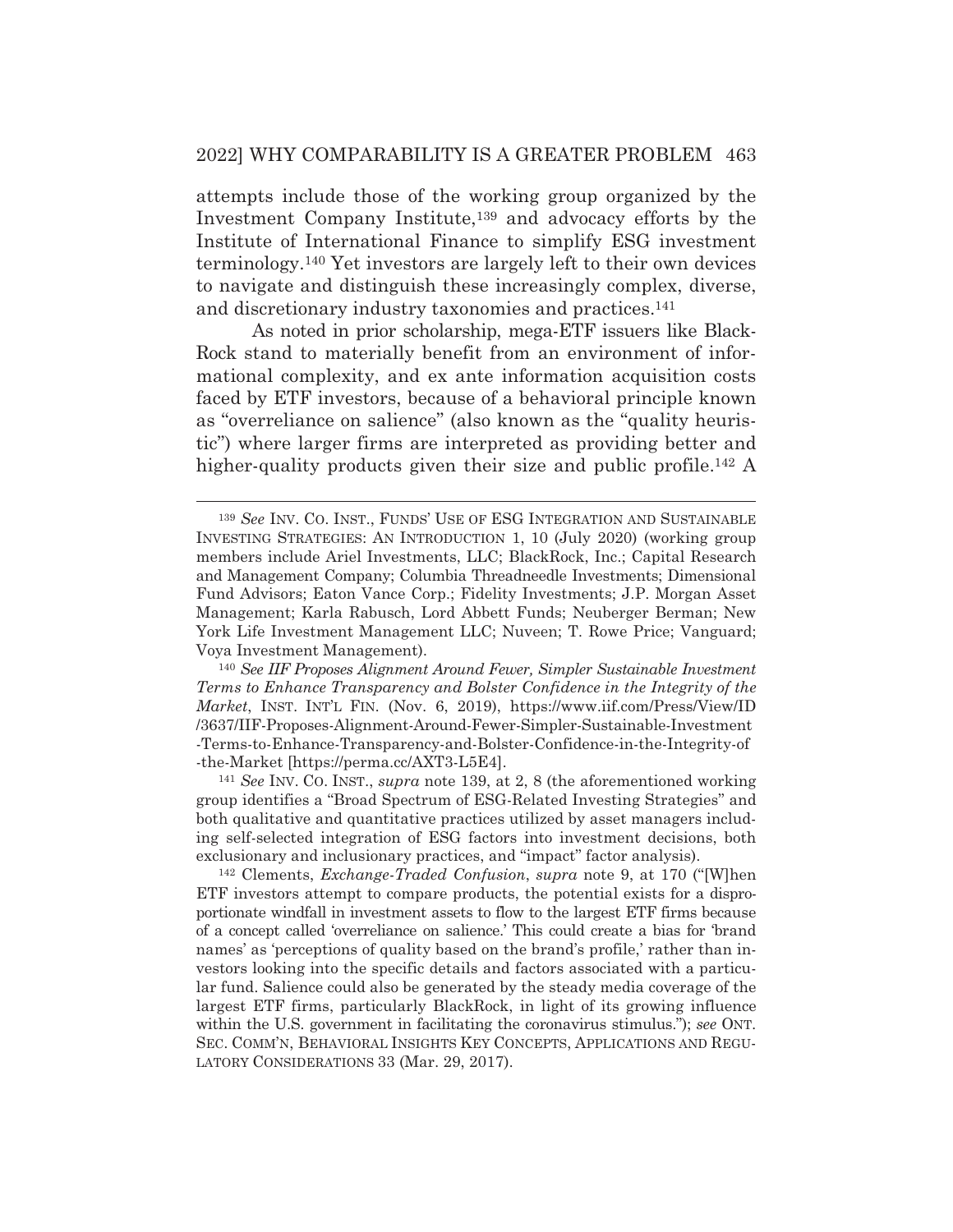similar phenomenon has been observed with initial public offering performance and the "reputation" of the investment bank underwriting the offering.143 In BlackRock's case, perception bias is aided by the government's previous high-profile reliance on the asset manager's expertise to navigate both the 2008 global financial and 2020 coronavirus financial crises.144

 BlackRock is positioning itself to be the world's perceived leader in ESG investing given CEO Larry Fink's consistent message of a need for sustainability,145 the firm's increasing ESG-integration media footprint,146 and expanding menu of ESG ETFs.147 As such, an investor overwhelmed by choice in the ESG ETF universe could easily defer to a BlackRock product because they perceive them to be the best, given the firm's size and public influence,<sup>148</sup> without really digging into the ways that BlackRock's products differ from other ESG choices.

## *C. Commercial ESG Index Providers and ETF Issuer Bespoke ESG Indices*

Navigating the ESG ETF universe is also complexified by the nature of indexing itself.149 The rise of ESG investment demand, increased capital flows and the proliferation of available ETFs has collaterally given rise to an explosion in ETF indices, including from conventional commercial index provider powerhouses MSCI,

<sup>143</sup> Richard B. Carter & Steven Manaster, *Initial Public Offerings and* 

*Underwriter Reputation*, 45 J. FIN. 1045, 1056–62 (1990). 144 *See* Gillian Tett, *Why the US Federal Reserve Turned Again to BlackRock for Help*, FIN. TIMES (Mar. 26, 2020), https://www.ft.com/content/f3ea07b0-6f 5e-11ea-89df-41bea055720b [https://perma.cc/2V98-YEVH]; Pedro Nicolaci da Costa, *A Glaring New Conflict of Interest Undermines Public Trust in Federal Reserve*, FORBES (Apr. 20, 2020, 12:36 AM), https://www.forbes.com/sites /pedrodacosta/2020/04/20/a-glaring-new-conflict-of-interest-undermines-public -trust-in-federal-reserve/?sh=16c0b96e135d [https://perma.cc/BZY5-ESPA].

<sup>145</sup> *See* Larry Fink, *Larry Fink's 2021 Letter to CEOs*, BLACKROCK (2021), https://www.blackrock.com/corporate/investor-relations/larry-fink-ceo-letter [https://perma.cc/SN4L-YR7W].

<sup>146</sup> *See ESG Integration*, BLACKROCK, https://www.blackrock.com/ch/individual /en/themes/sustainable-investing/esg-integration [https://perma.cc/KQ3Q-KAW3].

<sup>147</sup> *See Sustainable Investing*, ISHARES BY BLACKROCK, https://www.ishares .com/us/strategies/sustainable-investing [https://perma.cc/M8BX-EMSB].

<sup>148</sup> *See* Tett, *supra* note 144.

<sup>149</sup> *See* Mooney, *supra* note 77.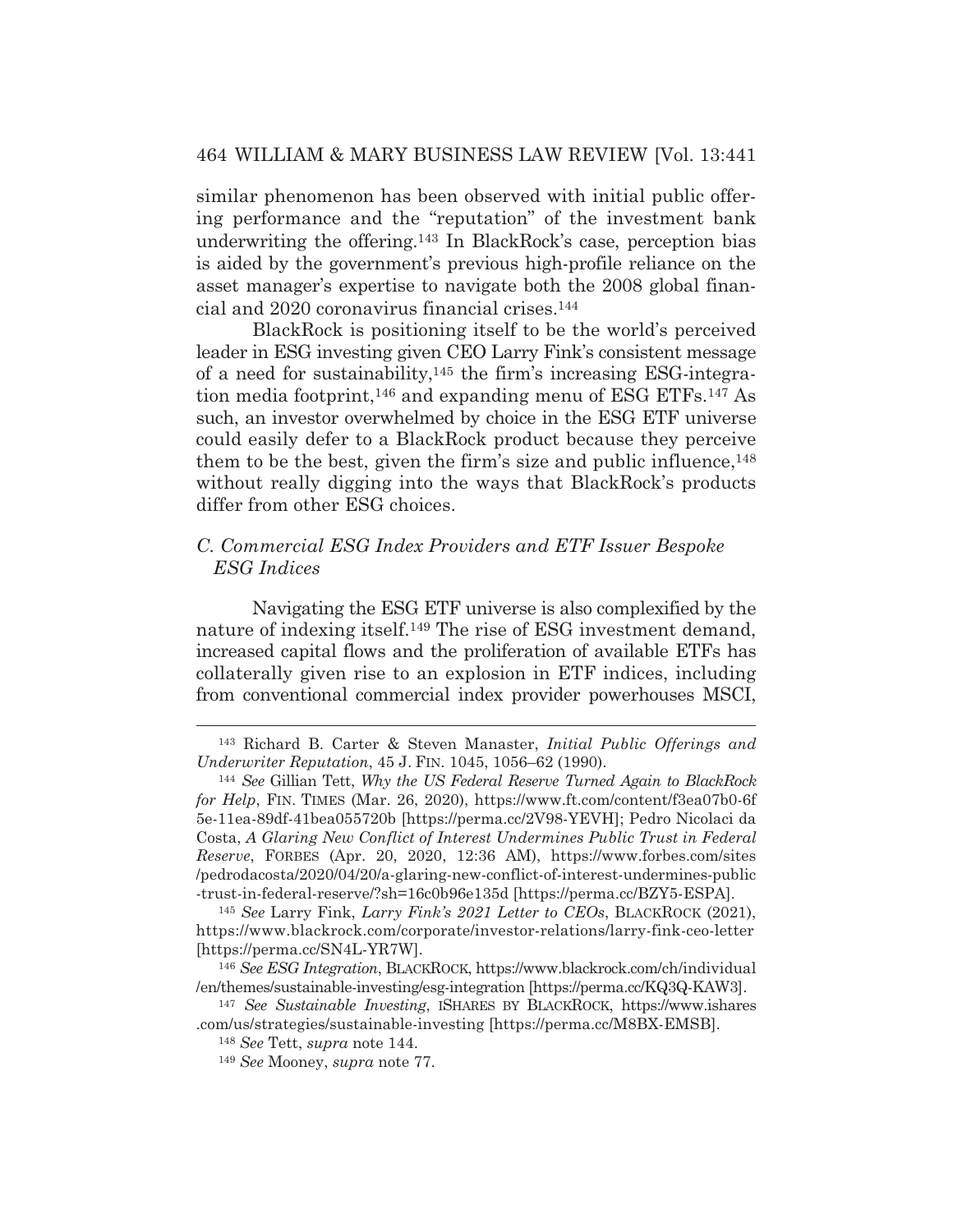FTSE, and S&P.150 Other major ESG index providers include Bloomberg, Thomson Reuters, and Vigeo Eiris.151 Each of these commercial index providers uses a different "secret sauce" in constituting ESG tracking measures.152 Interestingly, however, some commercial sustainability indices have been shown to score poorly in ESG metrics from external ETF sustainability data provider TrackInsight.153

 Recent research has shown that many ETFs track a "bespoke" index (often designed by an affiliate of the asset manager) implying a component of active management in a seemingly passive vehicle.154 A scan of the ever expanding menu of available passive ESG ETF offerings listed through commercial aggregator sites reveal many funds which do not use a commercial index provider like MSCI or FTSE but rather design a unique underlying index around a particular ESG theme.155 The widening array of bespoke ESG indices constructed by ETF issuers complexify the already difficult to navigate comparable landscape of product selection.156

#### III. HOW ESG ETF COMPARATIVE OPACITY HARMS INVESTORS

## *A. It's ESG, But Not Exactly What I Thought I Purchased*

Sustainability is big business for Wall Street since ESG varieties are on average forty-three percent more expensive than

<sup>154</sup> *See* Adriana Z. Robertson, *Passive in Name Only: Delegated Management and "Index" Investing*, 36 YALE J. ON REG. 795, 830–31 (2019).

<sup>155</sup> *See Socially Responsible ETF Overview*, *supra* note 124 (which includes, among many other examples, such bespoke ETF ESG underlying indices as the *BlackRock iShares Global Clean Energy ETF*, the *Vanguard ESG U.S. Stock ETF*, the *Invesco Solar ETF*, and the *Nuveen ESG Large-Cap Value ETF*); *ETF Quickrank*, MORNINGSTAR, https://www.morningstar.com/etfs/screener-rank [https:// perma.cc/7FDG-2JV3] (which includes, among many other examples, such bespoke ETF ESG underlying indices as the *Clearbridge All Cap Growth ESG ETF*, the *Ecofin Global Water ESG Fund*, and the *WisdomTree U.S. ESG Fund*).

<sup>150</sup> *Id.* (highlighting popular sustainability indices including the MSCI *USA Extended ESG Focus* Index, the MSCI *Emerging Markets Extended ESG Focus* Index, the FTSE *US All Cap Choice* Index, the S&P 500 *ESG Total Return Net* Index, the *S&P Global Clean Energy* Index, and the *MAC Global Solar Energy* Index).

<sup>151</sup> *See* BOFFO & PATALANO, *supra* note 11, at 19.

<sup>152</sup> *See* Mooney, *supra* note 77 (MSCI uses ten themes and thirty-seven factors, FTSI uses fourteen themes, and S&P uses twenty-three criteria).

<sup>153</sup> *See id.*

<sup>156</sup> *See* Robertson, *supra* note 154, at 830–31.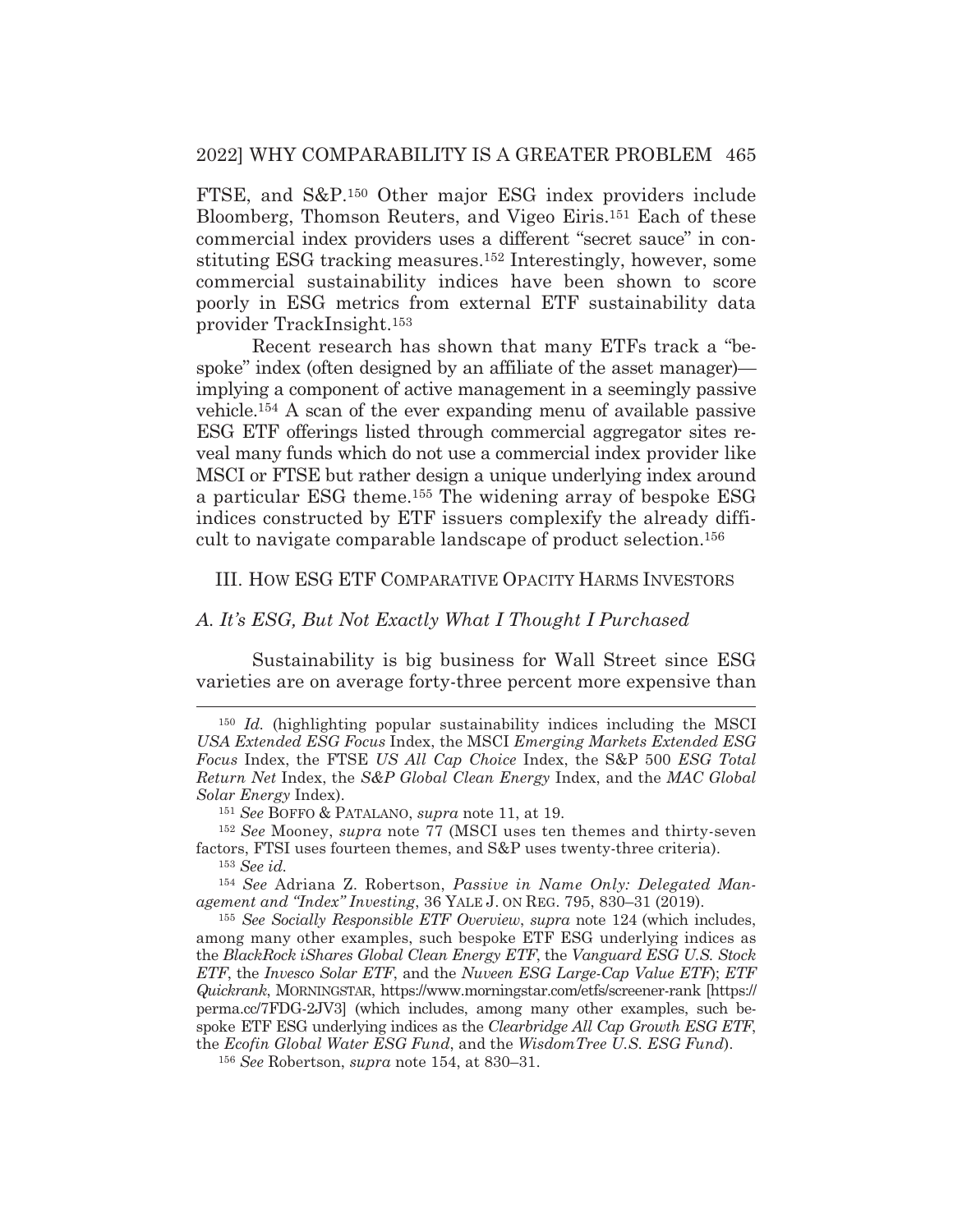regular ETFs.157 But, when you investigate ESG ETFs, you do not find blatant greenwashing; rather, you find subtle distinctions in legitimate ESG mandates that both impair easy investor comparison and create a scenario where investors may not realize what they are getting.<sup>158</sup> For example, some ETF issuers may enact "exclusionary" policies for certain sectors (like tobacco) but still invest in oil and gas companies because they are "best in class."159 A recent report revealed that of the top twenty-nine ETF managers (with combined assets under management of over \$41 trillion), only a quarter of their products had coal-exclusion policies.<sup>160</sup>

 A core contention of this Article is that ESG integration is a matter of degree and discretion, not necessarily one of deception (i.e., greenwashed).161 For example, some ETFs might look to avoid fossil fuels altogether, while others look to reduce carbon exposure risk.162 A recent Morningstar research report noted that from a wide cross-analysis of sustainable funds, less than one-third avoided investing in fossil fuels.163 On the question of fossil fuel exposure, some ETFs could easily confuse investors, such as the three State Street "Fossil Fuel Reserves Free" variety of ETF which still has fossil fuel exposure despite the name.164

<sup>161</sup> *See supra* Part II.

<sup>162</sup> *See* Margaret Giles, *Not All Sustainable Funds are Equally Sustainable*, MORNINGSTAR (Apr. 13, 2021), https://www.morningstar.com/articles/1033389 /not-all-sustainable-funds-are-equally-sustainable [https://perma.cc/4MQH-BLLW].

<sup>163</sup> *See* Hale, *Sustainable Equity*, *supra* note 22.

<sup>164</sup> *Id.* ("Investors should be aware of differences in how funds define being fossil-fuel-free. For example, three State Street ETFs use the term 'Fossil Fuel Reserves Free' in their names. They exclude companies that own 'proved

<sup>157</sup> *See* Michael Wursthorn, *Tidal Wave of ESG Funds Brings Profits to Wall Street*, WALL ST. J. (Mar. 16, 2021, 5:30 AM), https://www.wsj.com/articles /tidal-wave-of-esg-funds-brings-profit-to-wall-street-11615887004 [https://perma .cc/7ZGF-CC6G] ("The environmental, social, and governance funds' average fee was 0.2% at the end of last year, while standard ETFs that invest in U.S. largecap stocks had a 0.14% fee on average, according to data from FactSet.").

<sup>158</sup> *See* Robertson, *supra* note 154, at 830–31.

<sup>159</sup> *See* Christoph Biehl & Jill Atkins, *Responsible Investment in the United Kingdom*, *in* THE ROUTLEDGE HANDBOOK OF RESPONSIBLE INV. 355, 357 (Tessa Hebb et al. eds., 2016).

<sup>160</sup> Chris Flood, *ETFs Present 'Recipe for Climate Chaos' Study Claims*, FIN. TIMES (Apr. 21, 2021), https://www.ft.com/content/8ee2ac80-9025-4dbb-b d1c-b33a86e87549 [https://perma.cc/44BV-VEHU].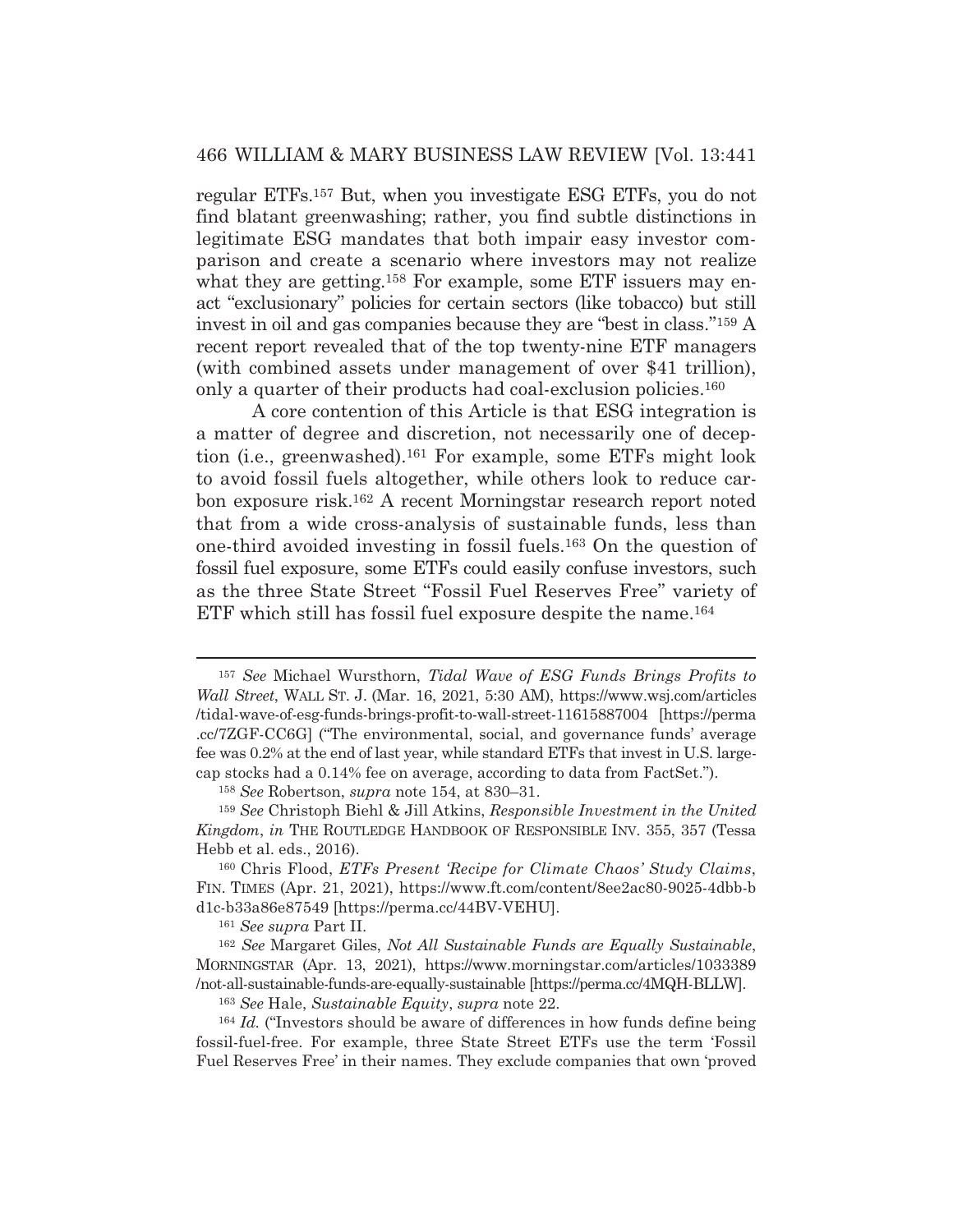## 2022] WHY COMPARABILITY IS A GREATER PROBLEM 467

 The current regulatory framework favors ETF issuers over ETF investors because it is not easy to compare funds side by side.165 The range of approaches for fulfilling an ESG mandate are so wide that investors are forced to rely on private market solutions like "sustainability ratings" offered by information intermediators like Morningstar*.*<sup>166</sup> There are a wide number of ESG ratings providers, including MSCI, Bloomberg, RobecoSAM and Sustainalytics, as well as traditional ratings agencies like Moody's, S&P and Fitch that also provide ESG rating services.167 These ratings services calculate ESG scoring assessments based on regulatory disclosures utilizing wide-ranging, and proprietary, quantitative assessment practices.168 Asset managers like ETF issuers routinely rely on these ratings providers to assess the sustainable qualities of portfolio companies.169

 The problem is that ESG ratings themselves vary considerably depending on the rating provider that is consulted.170 An investigation conducted by researchers at the Organization for Economic Co-operation and Development (OECD) found that ESG scores vary much more widely than the credit scores of individual corporate issuers.171 As such, it's highly questionable whether a market solution will remedy the current trend toward discretion and resulting complexity for investors.172 Without a clear, consistent, and standardized ESG scoring and assessment regulatory framework, investors will continue to have difficulty performing accurate product comparisons.173

<sup>173</sup> *Id.*

and probable coal, oil, and/or natural gas reserves used for energy purposes' but still have overall fossil-fuel exposure ranging from 4.3% to 7.4%.").

<sup>165</sup> *See* Clements, *Exchange-Traded Confusion*, *supra* note 9, at 169–70. 166 Giles*, supra* note 162.

<sup>167</sup> *See* BOFFO & PATALANO, *supra* note 11, at 19.

<sup>168</sup> *Id.* at 21–22.

<sup>169</sup> *Id.* at 20.

<sup>170</sup> *Id.* at 3 ("The key findings of our analysis illustrate that ESG ratings vary strongly depending on the provider chosen, which can occur for a number of reasons, such as different frameworks, measures, key indicators and metrics, data use, qualitative judgement, and weighting of subcategories.").

<sup>171</sup> *Id.* at 29.

<sup>172</sup> *Id.* at 22–23.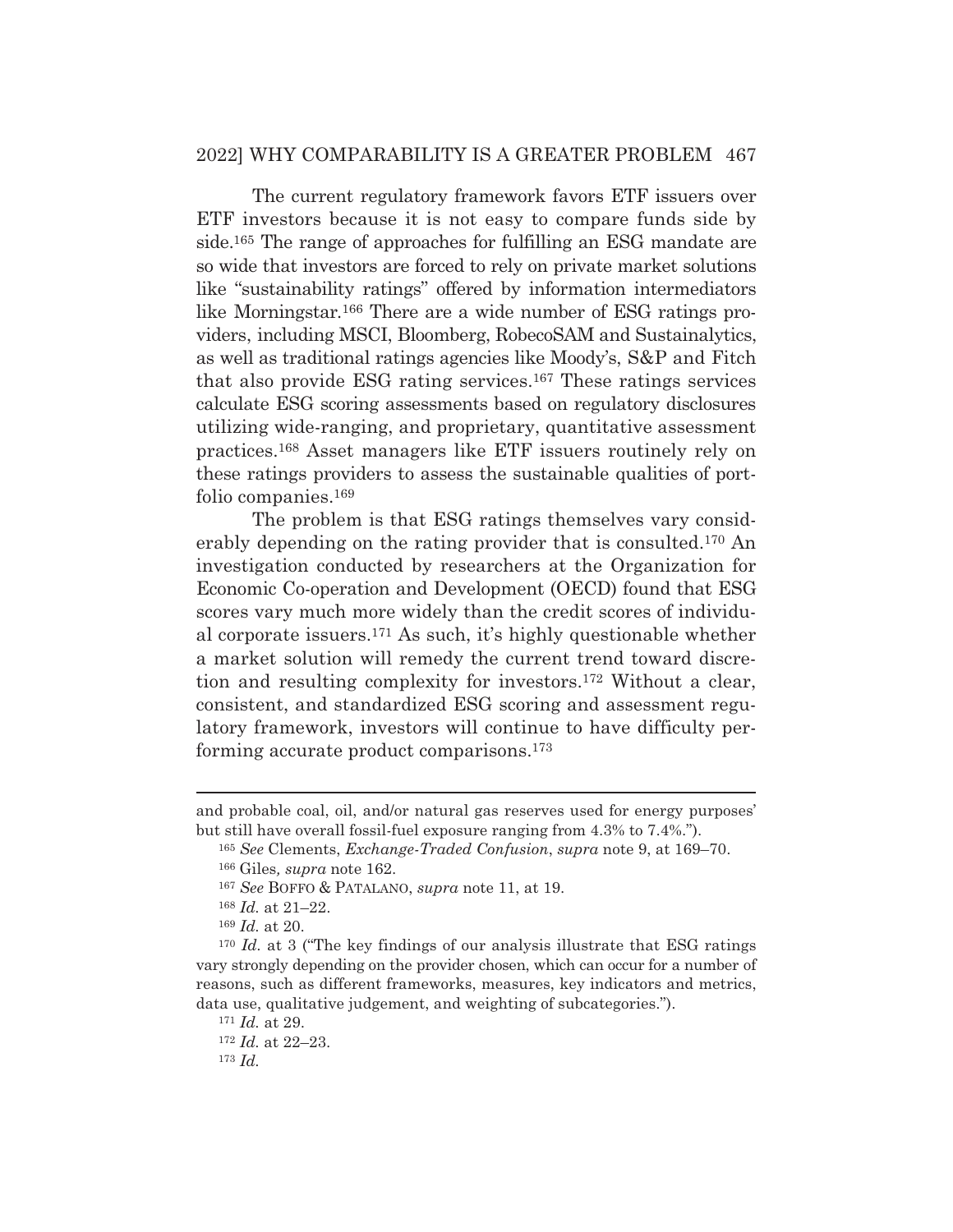## *B. Evaluating Financial Performance and Broad Market Correlation*

Given the variability of ESG scoring metrics, ratings and scoring systems, the subjectivity in the investment decision-making process for investment managers (and the diversity of explanations of these processes, and how ESG objectives are met in required disclosure documents), it is very difficult for an investor to efficiently allocate capital in this sector.174 It is also very difficult for investors to pursue "ESG outcomes that might require a trade-off in financial performance."175 Additionally, the common inclusion of tech stocks in ESG ETFs increase the likelihood of correlation between thematic ESG funds and broad market indices like the S&P 500.176

 A recent Bloomberg opinion piece reported that the Vanguard ESG Fund has a nearly identical correlation with Black-Rock's iShares Core S&P 500 ETF (a higher correlation than most indices even have to their underlying benchmarks), despite the former having a significantly higher expense ratio.177 The Vanguard ESG Fund isn't idiosyncratic in its broad index mirroring, and this is largely due to the inclusion of many tech companies (which often score highly in the "E" and "G" elements of sustainable investing) in ESG ETFs. This is particularly the case with several ETFs in Europe which offer exposure to the MSCI USA ESG Universal Screened Index but include tech megafirms like Amazon, Google, Facebook, Apple, and Microsoft in their top holdings.178

<sup>174</sup> *See* Clements, *Exchange-Traded Confusion*, *supra* note 9, at 162.

<sup>175</sup> *See* BOFFO & PATALANO, *supra* note 11, at 3; *see also id.* at 7–8.

<sup>176</sup> *See* Aaron Brown, *Many ESG Funds Are Just Expensive S&P 500 Indexers,* BLOOMBERG OP. (May 7, 2021, 7:00 AM), https://www.bloomberg.com /opinion/articles/2021-05-07/many-esg-funds-are-just-expensive-s-p-500-index ers [https://perma.cc/VL63-H3G5].

<sup>&</sup>lt;sup>177</sup> *Id.* ("The other ESG funds charge similar outrageous fees for tiny adjustments to the S&P 500. FlexShares charges 0.32%, which works out to 16% on the active portion of its portfolio. Conscious Companies charges 0.43%, but has a lower S&P 500 correlation, so is a relative bargain at only 11% for its active portion. SPDR charges 0.20%, or 18% on the active portion. ESG Aware is the second cheapest on raw fees at 0.15%, but its sky-high correlation of performance with the S&P 500 means you're paying more than 20% on the active share.").

<sup>178</sup> *See* Tom Eckett, *Are Broad-Based ESG ETFs Closet Trackers?*, ETF STREAM (May 11, 2021), https://www.etfstream.com/features/are-broad-based -esg-etfs-closet-trackers/ [https://perma.cc/W2L2-HHAN].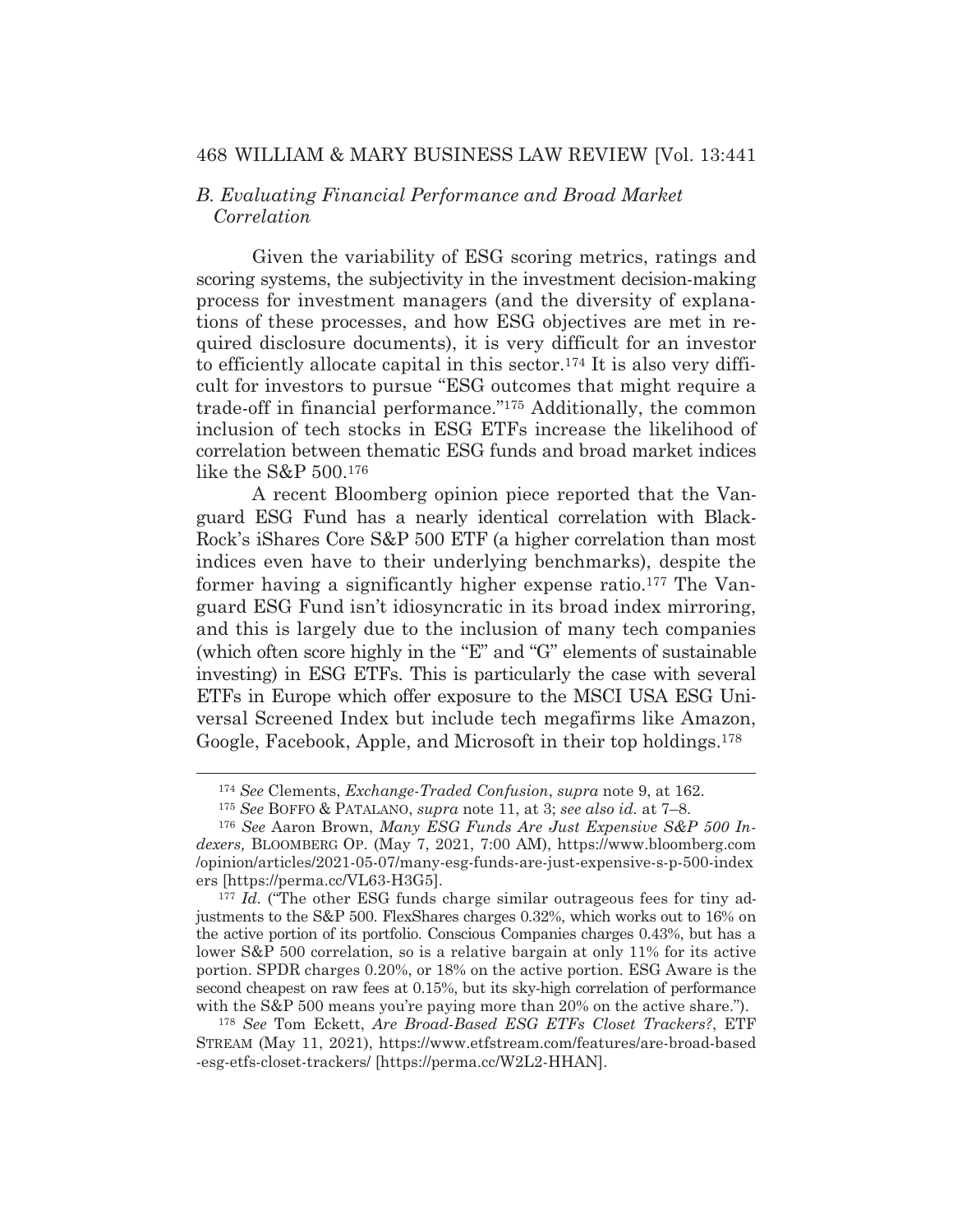#### 2022] WHY COMPARABILITY IS A GREATER PROBLEM 469

 One portfolio manager recently called many ESG ETFs "just expensive S&P 500 indexers," and recommended investing in the actual index and donating the amount saved on excess expenses to charity.179 Independent of an investor's motivation for holding an ESG ETF in the first place,<sup>180</sup> a "more expensive" S&P index ETF may just be a wealth transfer from investors to asset managers, rather than a truly impactful sustainable investment.181 The recommendations in Part IV will help ESG investors clearly distinguish ESG-named funds from more generic passive index fund varieties with lower comparison and information acquisition costs.182

## *C. Is it E, S, or G? Just Trust Us ... We're ESG!*

Another legitimate critique of the ESG investing space is that the nomenclature tries to take on too much at the same time.183 Each of the three segments of ESG are inherently different—and very subjective.184 ETFs that attempt all at once to integrate environmental and social measures, while aligning sustainable governance practices, will inevitably face internal conflicts.185 For example, Tenecent is a popular "E" holding, given its low carbon footprint, but scores poorly in "S" and "G" as a result of its history of data privacy violations and data sharing with the Chinese Communist Party and connection to censoring and tracking of Uyghur Muslims.186

<sup>179</sup> *See* Brown, *supra* note 176.

<sup>180</sup> *See id.* Some of the common justifications for ESG investing including a subjective belief that sustainable enterprises will generate better long run returns, a desire to reduce the cost of capital for "good" companies and increase finance costs for "bad," and a "signal" mechanism as a virtuous investor. *See id.* 

<sup>181</sup> *See id.*

<sup>182</sup> *See infra* Part IV; *see also* Clements, *Exchange-Traded Confusion*, *supra*  note 9, at 130.

<sup>183</sup> *See* Jason Capul, *ESG ETFs Can Be More Subjective than Investors Realize*, SEEKING ALPHA (May 4, 2021, 8:07 AM), https://seekingalpha.com/news /3690243-esg-etfs-can-be-more-subjective-than-investors-may-realize [https:// perma.cc/762W-NLJP].

<sup>184</sup> *Id.*

<sup>185</sup> *See* BOFFO & PATALANO, *supra* note 11, at 36.

<sup>186</sup> Jamie Gordon, *Is It Possible to Reconcile China and ESG?*, ETF STREAM (Apr. 28, 2021), https://www.etfstream.com/features/is-it-possible-to-reconcile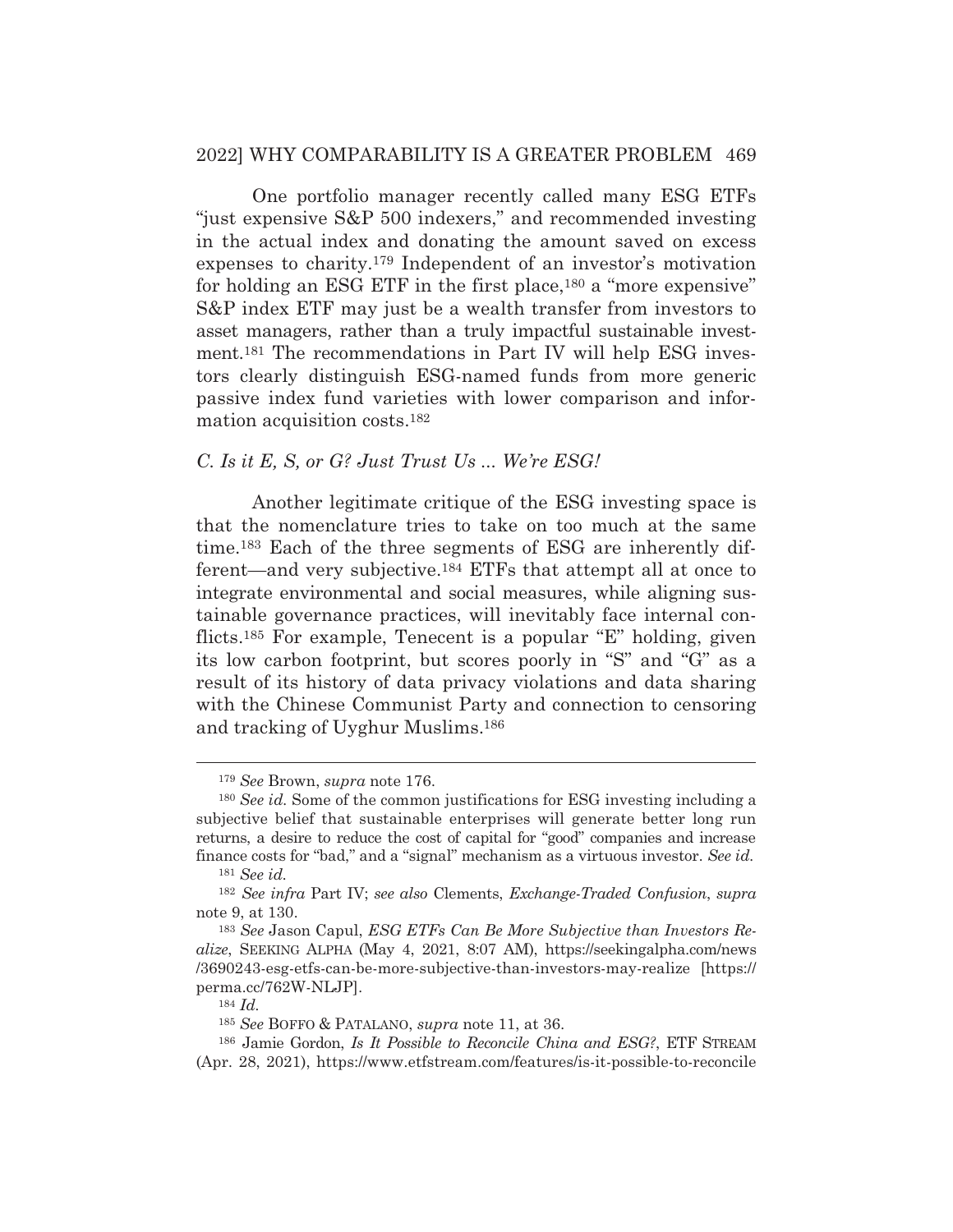Of the three subcomponents of ESG, the "S" (or social) element is particularly problematic to both apply187 and comparatively interpret.188 As part of its "Principles for Responsible Investment" (PRI) framework, the United Nations suggests that the "social" component of ESG focuses on factors such as labor and community relations, consumer rights, supply chain management, product safety, and health and safety.<sup>189</sup> ETFs will often use technology stocks as performance enhancers,190 which may have good "E" metrics but due to data privacy and worker standards are deficient on the "S."191 China is an emerging concern in the ESG ETF universe given the country's terrible ESG record.192

 Interestingly, BlackRock has been shown to overweight itself in ESG ETF financial portfolio allocations, aligned with a belief in its own perceived "virtuous" investment ethos.193 These

<sup>188</sup> *See* Wood*, supra* note 187, at 555.

<sup>189</sup> *See* U.N. PRINCIPLES FOR RESPONSIBLE INV., INTEGRATED ANALYSIS: HOW INVESTORS ARE ADDRESSING ENVIRONMENTAL, SOCIAL AND GOVERNANCE FACTORS IN FUNDAMENTAL EQUITY VALUATION 44 (Feb. 2013).

<sup>190</sup> *See* Patti Domm, *Alphabet Was the Most Widely Held Stock for the Largest ESG Funds. Here's What Else They Own*, CNBC (May 18, 2021, 8:27 PM), https:// www.cnbc.com/2021/05/18/alphabet-was-the-most-widely-held-stock-for-the -largest-esg-funds.html [https://perma.cc/FC4M-BGHL].

191 Wursthorn, *supra* note 157.

192 Steve Johnson, *China's ESG Ratings Tarnish Its Allure for Sustainable Investors*, FIN. TIMES (Nov. 29, 2020), https://www.ft.com/content/fd835576-59fd-4b b6-93e7-cc30f254a358 [https://perma.cc/8DFD-MNUD]; Gordon, *supra* note 186.

193 Brown, *supra* note 176 ("BlackRock Inc. thinks it's more virtuous than the average S&P 500 company, so in its own ESG fund the company accounts for a 0.53 percent weighting, compared with a weighting of 0.33 percent as a member of the S&P 500. The money manager is one of the largest percentage overweights in the fund. But it's not the financial industry in general that's virtuous; Blackrock underweights competitors Charles Schwab Corp., Berkshire Hathaway Inc., Goldman Sachs Group Inc., Bank of America Corp. and JPMorgan Chase & Co. Wells Fargo & Co. has a zero weighting. Are BlackRock's analysts and managers the people you want to trust to reflect your ESG opinions?").

<sup>-</sup>china-and-esg/ [https://perma.cc/L8CC-3XFP] ("According to Dutch hacker Victor Gevers, data on the conversations, payments and travel habits of millions of Uyghur Muslims were passed onto Chinese police and used to censor and track Uyghurs both within the country and overseas.").

<sup>187</sup> *See* U.N. PRINCIPLES FOR RESPONSIBLE INV., SUSTAINABLE AND INCLUSIVE COVID-19 RECOVERY AND REFORM 15 (July 6, 2020); David Wood, *What do we mean by the S in ESG: Society as a stakeholder in responsible investment*, *in* ROUTLEDGE HANDBOOK OF RESPONSIBLE INV. 553, 555 (Tessa Hebb et al. eds., 2016).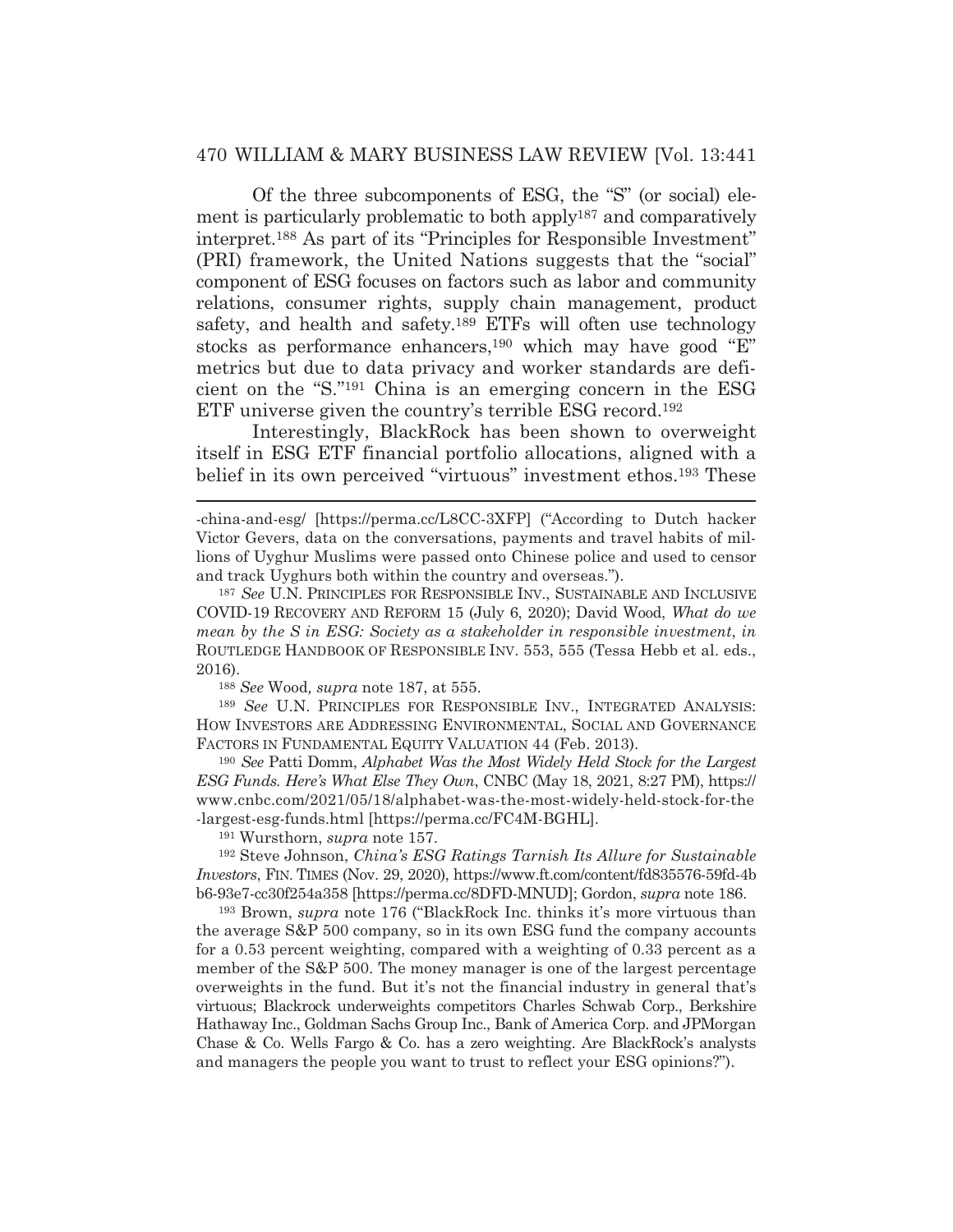asset managers are not reliable "information intermediaries"194 from the perspective of their synthesizing ESG data to make it ascertainable and useable in investment making decisions by investors.195 Rather each asset manager, as an intermediary, is competing for the same pool of money in a zero sum game of investment capital flow capture, using subject mechanisms and processes to construct ETF indices or make discretionary decisions in active management style ETF structures.196

 The five largest ETF issuers in the United States (by way of assets under management (AUM)) present ESG information on their own websites in a way that confirms this Article's analysis that ESG is being incorporated into funds, but in an entirely opaque way that favors ETF issuers over investors.197 BlackRock*,* the world's largest ETF issuer,<sup>198</sup> incorporates an easy to navigate product screener function,199 and categorized data, including descriptive commentary, under both a "sustainable characteristics," and "business involvement" heading for each fund.200 BlackRock also provides a "sustainable investing" educational resource under "investment themes" which outlines their approach to sustainable investing.201

 Similarly, the second largest ETF issuer by AUM, Vanguard<sup>202</sup> has general educational content on ESG investing,  $203$ 

<sup>199</sup> *See Products*, BLACKROCK, https://www.blackrock.com/americas-offshore /en/products/product-list#!type=ishares&style=All&view=perfNav [https://perma .cc/N5VH-SHL4].

<sup>200</sup> *See iShares Core S&P 500 ETF*, BLACKROCK, https://www.blackrock .com/americas-offshore/en/products/239726/ishares-core-sp-500-etf [https://perma .cc/4SAQ-KY6U] (The "business involvement" heading outlines the percentage of the fund that in invested in potentially controversial or non-ESG industries.).

<sup>201</sup> *See Sustainable Investing*, BLACKROCK, https://www.blackrock.com/hk /en/investment-ideas/sustainable-investing [https://perma.cc/HD6G-XXZK].

<sup>202</sup> *See* Kolakowski, *supra* note 198.

<sup>203</sup> *See ESG Investing*, VANGUARD, https://investor.vanguard.com/invest ing/esg/ [https://perma.cc/NRJ8-T6WQ].

<sup>194</sup> *See* Onnig H. Dombalagian, *Regulating Informational Intermediation*, 1 AM. U. BUS. L. REV. 58, 58 (2011).

<sup>195</sup> *See* Clements, *Exchange-Traded Confusion*, *supra* note 9, at 157.

<sup>196</sup> *See id.* at 159–60.

<sup>197</sup> *See id.* at 183.

<sup>198</sup> Mark Kolakowski, *Who Are the ETF Giants?,* INVESTOPEDIA (Mar. 22, 2021), https://www.investopedia.com/who-are-the-etf-giants4691723 [https://perma .cc/9WH7-MUTE].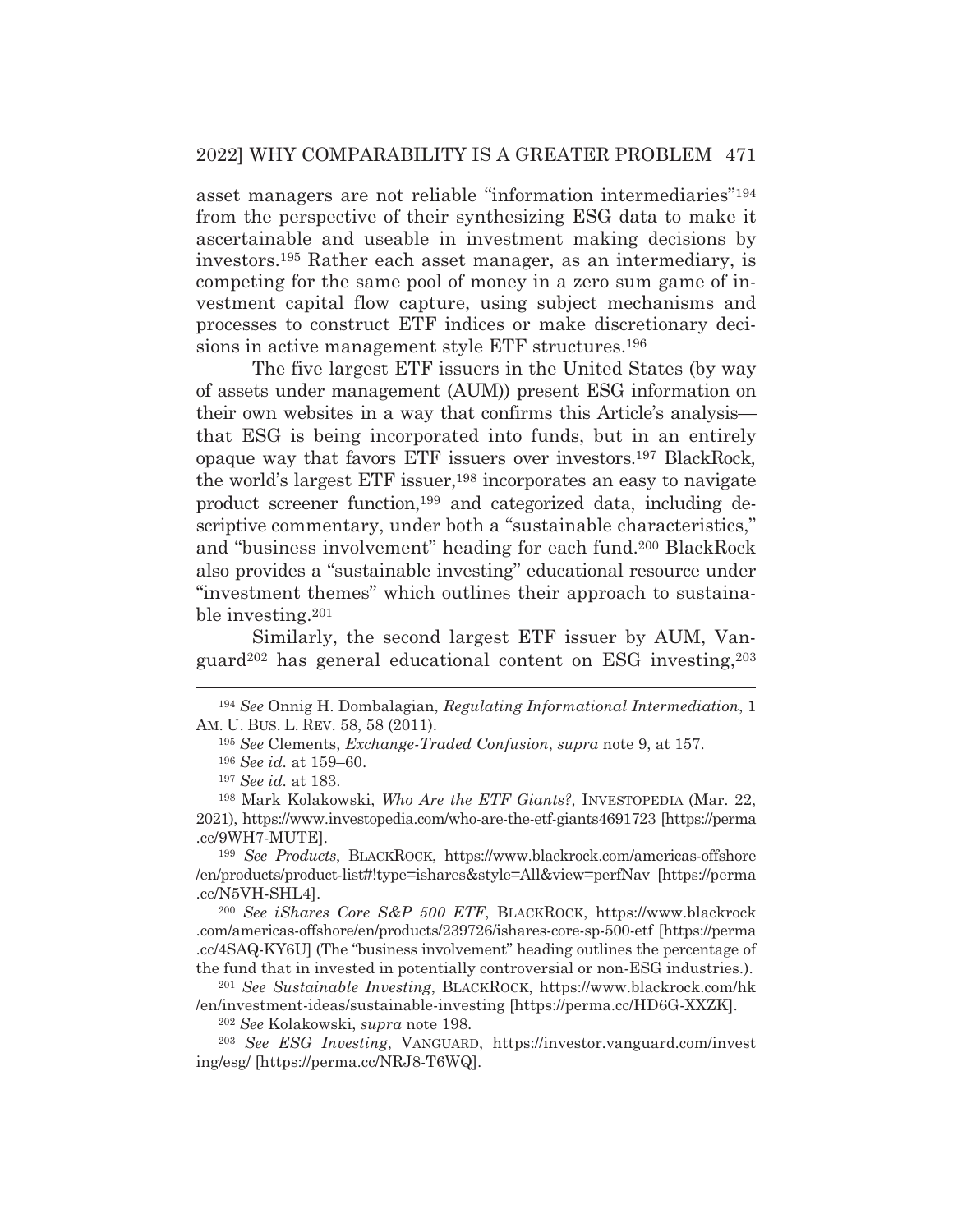but provides limited fund specific ESG data for their available ESGthemed funds.204 Neither ETF issuer has uniformity in their information presentation style, passing on the synthesis burden to individual investors.205 Rounding out the top five, State Street,206 and Charles Schwab<sup>207</sup> respectively, provide general information on their approach and goals relating to ESG and "socially responsible investing" in general, but with less fund specific ESG informational content than BlackRock.208 Invesco*,* while having an easy-to-navigate website, provides little ESG data at all.209 Most importantly for the purposes of this Article, the "way" that information is presented is distinct, non-uniform, and nonstandardized.210 This compounds the informational synthesis challenges created when attempting to compare funds side by side, forcing investors to resort to private market aggregators who also present information in a non-standardized way.<sup>211</sup>

<sup>204</sup> *See Vanguard ESG U.S. Stock ETF*, VANGUARD, https://investor.van guard.com/etf/profile/ESGV [https://perma.cc/Y2CT-93J9].

<sup>206</sup> *See ESG Overview*, STATE ST. GLOB. ADVISORS, https://www.ssga.com /us/en/individual/mf/capabilities/esg/investment-solutions [https://perma.cc /LEG5-DFXG.

<sup>207</sup> *See Socially Responsible Investing*, CHARLES SCHWAB, https://www.schwab .com/socially-responsible-investing [https://perma.cc/4P3U-7AMT].

<sup>208</sup> *See iShares ESG Aware MSCI USA ETF*, BLACKROCK, https://www.black rock.com/us/individual/products/286007/ishares-esg-msci-usa-etf [https://perma .cc/MPH7-RD6Q] (BlackRock displays a variety of ESG data under a "sustainable characteristics" heading for their menu of funds including "MSCI ESG % Coverage," "MSCI Weighted Carbon Intensity," and "Funds in Peer Group.").

<sup>209</sup> *See* Kristina Hooper, *Markets look for a foothold to climb the 'wall of worry'*, INVESCO (Sept. 13, 2021), https://www.invesco.com/us/en/Individual-investor .html [https://perma.cc/WC5S-MC2J].

<sup>210</sup> *See* Clements, *Exchange-Traded Confusion*, *supra* note 9, at 128, 173, 197–98. 211 *Id.* at 128–29.

<sup>205</sup> *See* Clements, *Exchange-Traded Confusion*, *supra* note 9, at 183–85; *see also id.* at 184 ("ETF firms do not have market incentives to study the most effective means of website presentation for investors, since they can be easily copied by other firms. One scholar has called this a 'collective action problem' for investment managers to devise an 'optimal layout' on their own. The SEC can remedy this problem, while enhancing comparability and democratizing access, by standardizing website disclosure formats and filing ETF key data in a structured and consistent format, then making it publicly available through a central database or repository in an optimal structure determined by the regulator that allows for ETF side-by-side comparison.").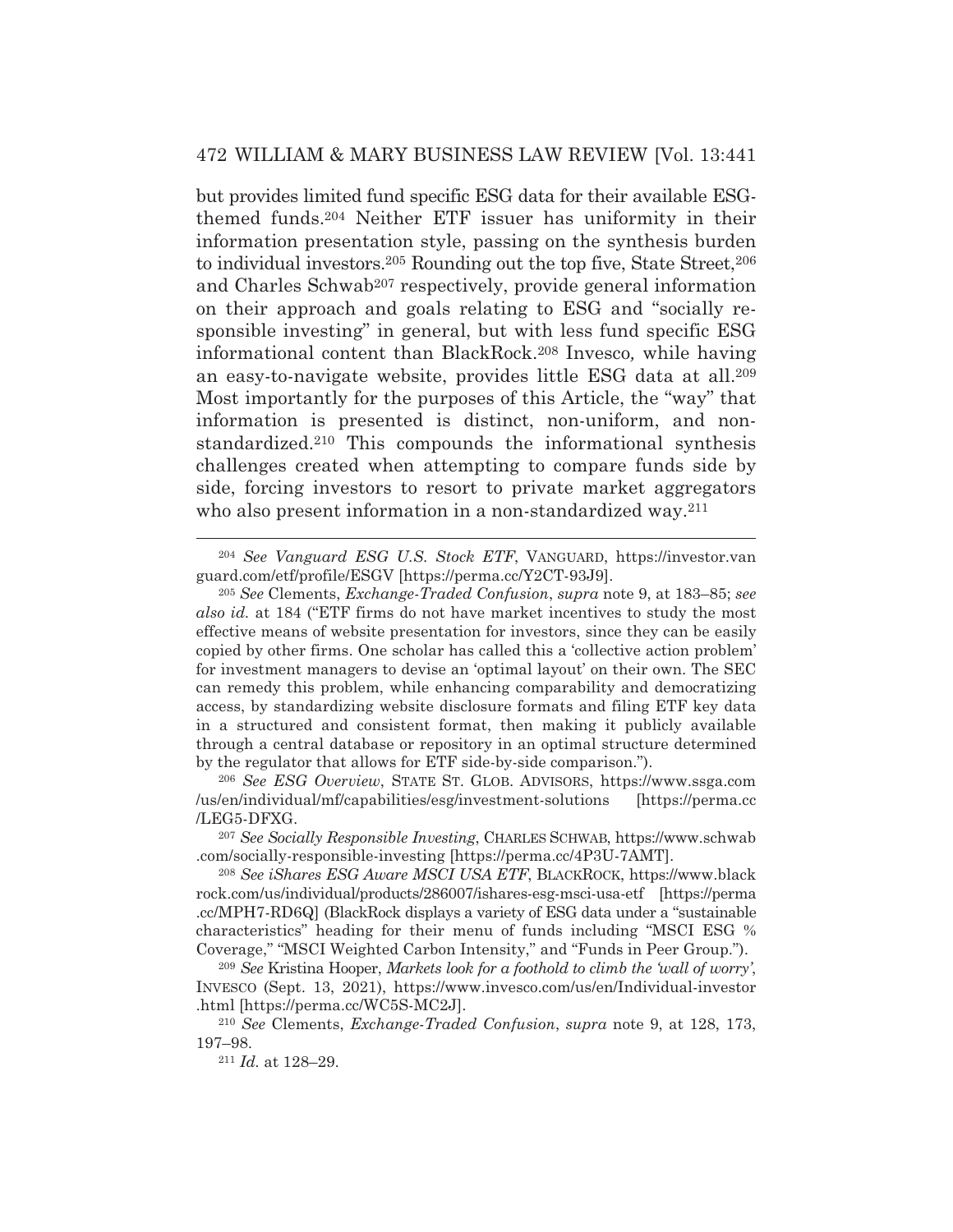## 2022] WHY COMPARABILITY IS A GREATER PROBLEM 473

 The subjectivity in ESG determinations is even more pronounced in the increasingly expanding "active" ETF space*—*a "semitransparent" operating structure, $212$  that combines conventional mutual fund proprietary portfolio inclusion decision-making strategies with the low fee, intra-day liquidity that has made ETFs such a popular investment product.213 For example, Fidelity recently launched two nontransparent actively managed ESG ETFs focusing on U.S. sustainability and women's leadership, respectively.214 Such active ETF structures allow ETF managers to divest certain companies and deviate from underlying indices they are tracking if the manager considers it as ESG impactful.215 However, this style of fund management makes the "trust us" sentiment even more pronounced as investors have very little transparency (and no control) ex ante over the decision-making process leading to ad hoc discretionary portfolio adjustments on the basis of ESG determinations.216

<sup>212</sup> Actively managed ETFs do not provide investors with holdings disclosure on a daily basis, but rather provide delayed disclosure of their full portfolio and a representative portfolio in order for ETF ecosystem participants to perform operational arbitrage and maintain price stability between an ETF's underlying net asset value and the secondary trading price. *See* Ian Young, *Activity-Managed ESG ETFs Offer Diversification for Investors*, ETF TRENDS (June 11, 2021), https://www.etftrends.com/active-etf-channel/actively-managed -esg-etfs-offer-diversification-for-investors/ [https://perma.cc/SCF7-9Q3B]; John Coumarianos, *Stage Set For Broader Array of ETFs, Especially Active Ones*, BARRON'S (Dec. 20, 2019, 4:25 PM), https://www.barrons.com/articles/stage-is -set-for-a-broader-array-of-etfs-especially-active-ones-51576877127 [https://perma .cc/WE26-XENW]; Lizzy Gurdus, '*This could be the year' for Active Management, Says NYSE Head of Exchange Traded Products*, CNBC (May 30, 2020, 9:00 AM), https://www.cnbc.com/2020/05/30/nyse-etf-chief-talks-state-of-indus try-as-assets-under-management-rise.html [https://perma.cc/9DG2-HCH5].

<sup>213</sup> *See* Young, *supra* note 212; Aaron Neuwirth, *Fidelity Launches New Active ESG ETFs, FSST & FDWM*, ETF DATABASE (June 16, 2021), https:// etfdb.com/news/2021/06/16/fidelity-launches-new-active-esg-etfs-fsst-fdwm/ [https://perma.cc/69QK-QE92]. 214 *See* Simon Smith, *Fidelity Unveils Two Actively Managed ESG ETFs*,

ETF STRATEGY (June 17, 2021), https://www.etfstrategy.com/fidelity-unveils -two-actively-managed-esg-etfs-fsst-fdwm-nyse-arca-38493/ [https://perma.cc /V76M-XNBL].

<sup>215</sup> *See* Young, *supra* note 212. <sup>216</sup> *Id.*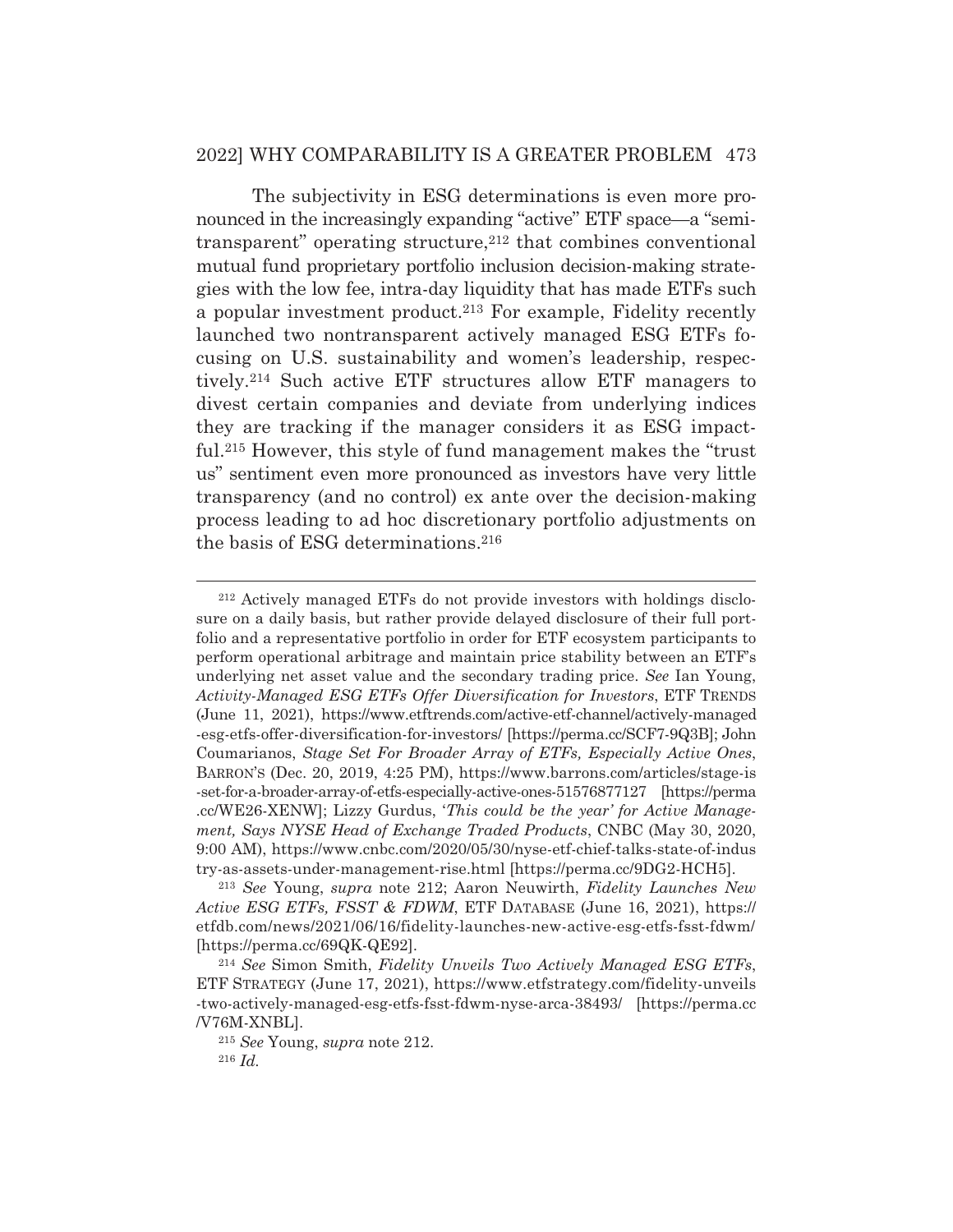## IV. HOW TO IMPROVE COMPARABILITY IN ESG ETFS

## *A. Step One: Justify ESG Name Usage in Specific ETF Disclosures*

The name of an investment product can have a significant impact on the decision to purchase, and investors are "misled" when a fund invests in a way that isn't consistent with how it's named.217 Naming mischief in investment products extends beyond ESG products to fixed income and bond funds, 218 factor and thematic funds,<sup>219</sup> and inverse and derivative based products.<sup>220</sup> At the most surface level, without regulated naming conventions for ESG varieties, ETF issuers can rebrand a fund without changing its underlying index composition.221 But as this Article has shown, it's the subtle details that are most important, since they obscure investor comparisons.222

 ESG investment products utilize a litany of terms such as "socially responsible investing," "sustainable," "green," "ethical," "impact," and "governance" none of which are formally regulated or standardized in the United States.223 Other terms, like "best in class" imply a global or industry leader which may not be obvious (or empirically verifiable).224 A lack of standardized terminology

<sup>217</sup> CONSUMER FED'N OF AM., RE:FILE NO. S7-04-20 REQUEST FOR COMMENTS ON FUND NAMES 1 (May 12, 2020) [hereinafter RE:FILE NO. S7-04-20].

<sup>218</sup> *See* Huaizhi Chen et al., *Don't Take Their Word For It: The Misclassification of Bond Mutual Funds*, 76 J. FIN. 1699–1700, 1716, 1727 (2021) (This study shows a widespread problem of bond fund "misclassification" and suggests that over thirty-one percent of all bond mutual funds are misclassified with "safer profiles" compared to their actual publicly disclosed holdings. This results in both better Morningstar ratings and increased fund flows.).

<sup>219</sup> Sloane Ortel et al., *How to See the Hidden Risks of ETFs*, CFA INST. (Jan. 1, 2018), https://blogs.cfainstitute.org/investor/2018/01/18/how-to-see-the -hidden-risks-of-etfs/ [https://perma.cc/K79X-CJYD]; *see* George Athanassakos, *Why Investors Aren't Getting True Value Stocks with Value ETFs*, GLOBE AND MAIL (Oct. 2, 2019), https://www.theglobeandmail.com/investing/markets/etfs /article-why-investors-arent-getting-true-value-stocks-with-value-etfs/ [https:// perma.cc/XK49-PE9N].

<sup>220</sup> Clements, *Exchange-Traded Confusion*, *supra* note 9, at 154–57, 189–90. 221 *See* Holger, *supra* note 59. 222 *See* Clements, *Exchange-Traded Confusion*, *supra* note 9, at 151–52.

<sup>223</sup> *See* SEC RECOMMENDATION, *supra* note 127, at 1 n.1.

<sup>224</sup> Mark Burgess, *CFA and Other Organizations Move to Fill Gap in ESG Standards*, ADVISORS EDGE (June 28, 2021, 12:31 PM), https://www.advisor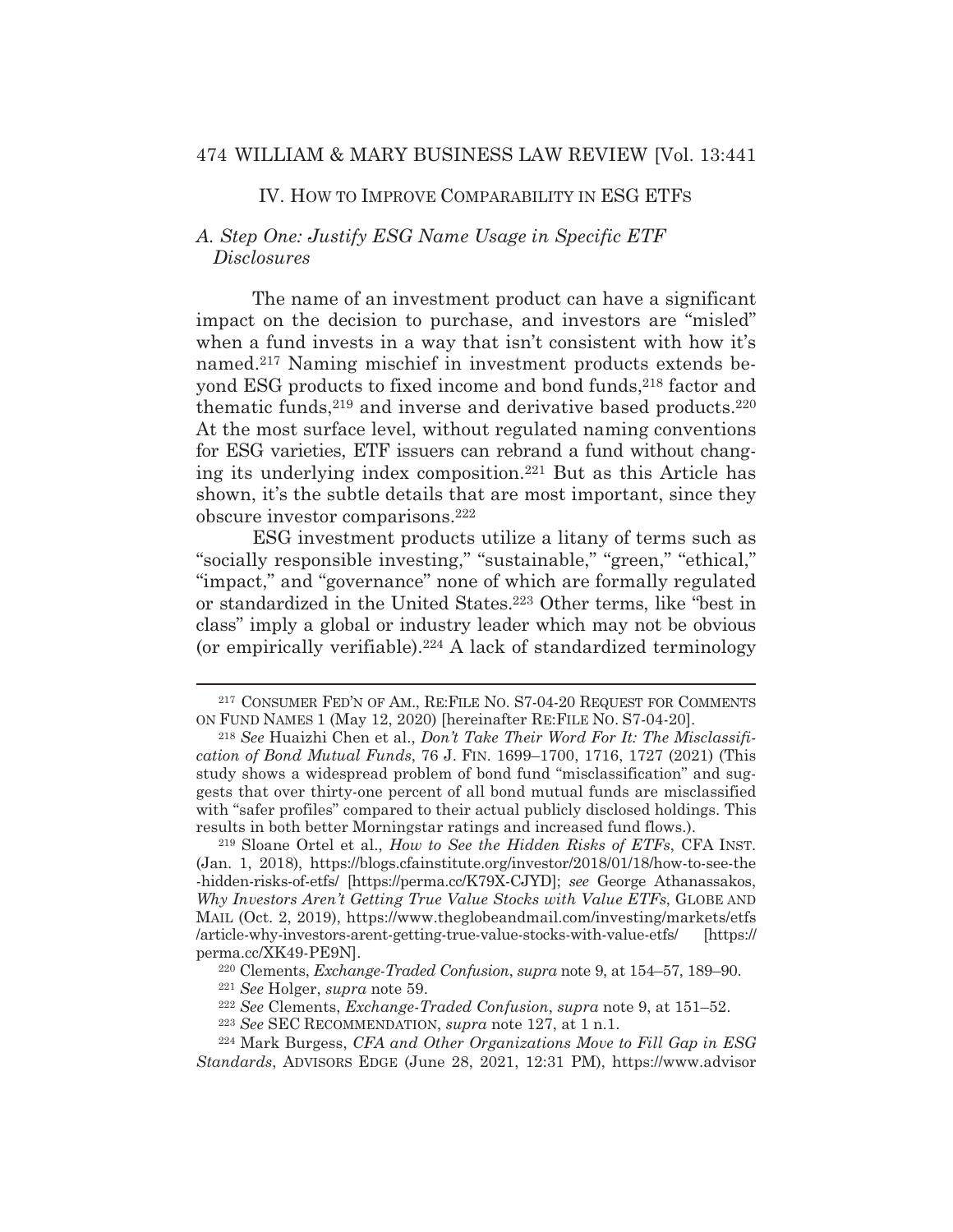creates the risk for investor confusion and investment advisor conflicts.225 It is not sufficient to assume that investor advisors will self-correct this problem.<sup>226</sup> Recent reports show that despite "ESG acceptance" among investors, many advisors themselves are poorly informed on product discrepancies and responsible investing in general.227

 On April 9, 2021, the SEC's Division of Examinations issued a Risk Alert called "Review of ESG Investing" that highlights many of the challenges in this nascent trend,228 including an absence of ESG internal decision-making policies and procedures;229 portfolio management actions that are "inconsistent" with ESG-related public disclosures;230 inaccurate or false claims relating to ESG products;231 and reliance on third parties to prepare ESG "composite scores" rather than a fund conducting its own internal assessment of ESG suitability.232

 While "risk alerts" are helpful, they are a short-term solution, and a consistent taxonomy for sustainable investing would greatly enhance investor protection.233 One possible idea to consider is an "ecolabel" certification for ETF products, with sub-labels for specific terminology, building on the EU ecolabel for financial products currently being developed by the European Commission.234 Industry led ESG fund certifications, voluntary disclosure

<sup>.</sup>ca/news/industry-news/cfa-and-other-organizations-move-to-fill-gap-in-esg-stand ards/ [https://perma.cc/UHR3-JEJC].

<sup>225</sup> *Id.*

<sup>226</sup> *Id.*

<sup>227</sup> *See* Leo Almazora, *Despite Rising ESG Acceptance, Advisors' Understanding Remains Limited*, WEALTH PRO. (June 18, 2021), https://www.wealthprofes sional.ca/investments/socially-responsible-investing/despite-rising-esg-acceptance -advisors-understanding-remains-limited/357620 [https://perma.cc/6HYZ-PBCZ].

<sup>228</sup> *See* SEC RECOMMENDATION, *supra* note 127, at 1.

<sup>229</sup> *Id.*

<sup>230</sup> *Id.*

<sup>231</sup> *Id.*

<sup>232</sup> Peter D. Hutcheon, *What's in a Name? The SEC Warns Against Confusion in ESG Investments*, NAT'L L. REV. (Apr. 22, 2021), https://www.natlawreview .com/article/what-s-name-sec-warns-against-confusion-esg-investments [https:// perma.cc/2H36-URCA].

<sup>233</sup> *See* Emma O'Hara & Michael Grace, *Sustainable Finance—A Frameworks Overview*, LEXOLOGY (Mar. 2, 2021), https://www.lexology.com/library/detail .aspx?g=3c934398-c604-43c1-af50-43bea3ce664e [https://perma.cc/V43C-TTDS].

<sup>234</sup> *Id.*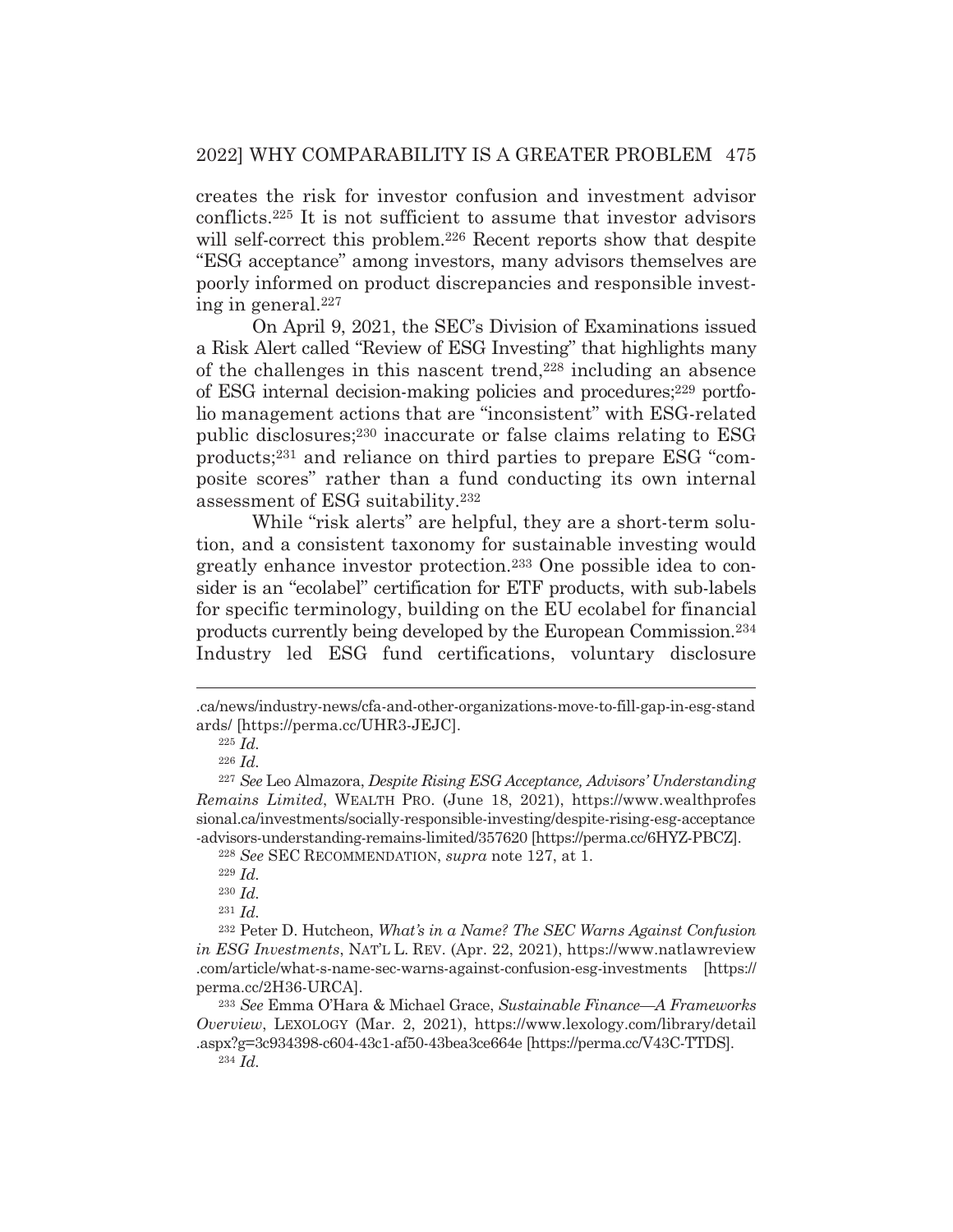standards, and ESG screening tools are also being developed by the CFA Institute.235

 In March 2020, the SEC sought public comment on the current effectiveness of Rule 35d-1 under the Investment Company Act of 1940,<sup>236</sup> the so-called "names rule," which creates a prohibition for funds (including ETFs) from using "materially deceptive or misleading" names.237 The popularity of "thematic" ETFs (one type of ESG variety) is undoubtedly a factor in the potential regulatory reform.238 The comments received by the SEC were varied, although there was wide industry support for retaining investment manager discretion in the names they choose for their offered investment products, even for ESG funds, given the wide variance in how this term is interpreted.239 This is to be expected,

<sup>238</sup> *See* Daren Fonda, *SEC Cracks Down on Fund Names*, BARRON'S (Mar. 6, 2020, 1:51 PM), https://www.barrons.com/articles/sec-cracks-down-on-fund-names -51583520632 [https://perma.cc/HYL9-JLRW]; *see also* Matt Orsagh, *Will Revisiting SEC's Names Rule Clear Up ESG Fund Name Confusion?*, CFA INST., MKT. INTEGRITY INSIGHTS (June 17, 2020), https://blogs.cfainstitute.org/mar ketintegrity/2020/06/17/will-revisiting-secs-names-rule-clear-up-esg-fund-name -confusion/ [https://perma.cc/JT3G-FZCN].

<sup>239</sup> *See* RE:FILE NO. S7-04-20, *supra* note 217, at 5; T. ROWE PRICE, ASSOC., RE: REQUEST FOR COMMENTS ON FUND NAMES—FILE NO. S7-04-20, 1 (May 21, 2020); STATE ST. GLOB. ADVISORS, RE: REQUEST FOR COMMENTS ON FUND NAMES—FILE NO. S7-04-20, 2–3 (May 5, 2020); INV. CO. INST., RE: REQUEST FOR COMMENTS ON FUND NAMES—FILE NO. S7-04-20, 3 (May 5, 2020); TCHR. INS. AND ANNUITY ASS'N OF AM., RE: REQUEST FOR COMMENTS ON FUND NAMES— FILE NO. S7-04-20, 1–2 (May 5, 2020); COUNCIL OF INST. INV., RE: REQUEST FOR COMMENTS ON FUND NAMES—FILE NO. S7-04-20, 2–3 (May 5, 2020); INVESCO, LTD., RE: REQUEST FOR COMMENTS ON FUND NAMES—FILE NO. S7-04-20, 4–5 (May 5, 2020); BLACKROCK, RE: REQUEST FOR COMMENTS ON FUND NAMES— FILE NO. S7-04-20, 1–2 (May 5, 2020); FIDELITY INV., RE: REQUEST FOR COMMENTS ON FUND NAMES—FILE NO. S7-04-20, 5 (May 5, 2020);

<sup>235</sup> *See* Burgess, *supra* note 224.

<sup>236 15</sup> U.S.C. § 80a-34(d).

<sup>237</sup> *See* Press Release, SEC Requests Comment on Fund Names Rule; Seeks to Eliminate Misleading Fund Names (Mar. 2, 2020), https://www.sec .gov/news/press-release/2020-50 [https://perma.cc/TB4V-G5YX] ("The rule requires a registered investment company or business development company with a name suggesting that the fund focuses on a particular type of investment (e.g., 'stocks' or 'bonds') to invest at least 80% of its assets accordingly. Market and other developments since adoption of the rule, such as increasing use of derivatives, impact the rule's application."); RE:FILE NO. S7-04-20, *supra* note 217, at 3 (requesting comments regarding Section 35(d) of the Investment Company Act of 1940).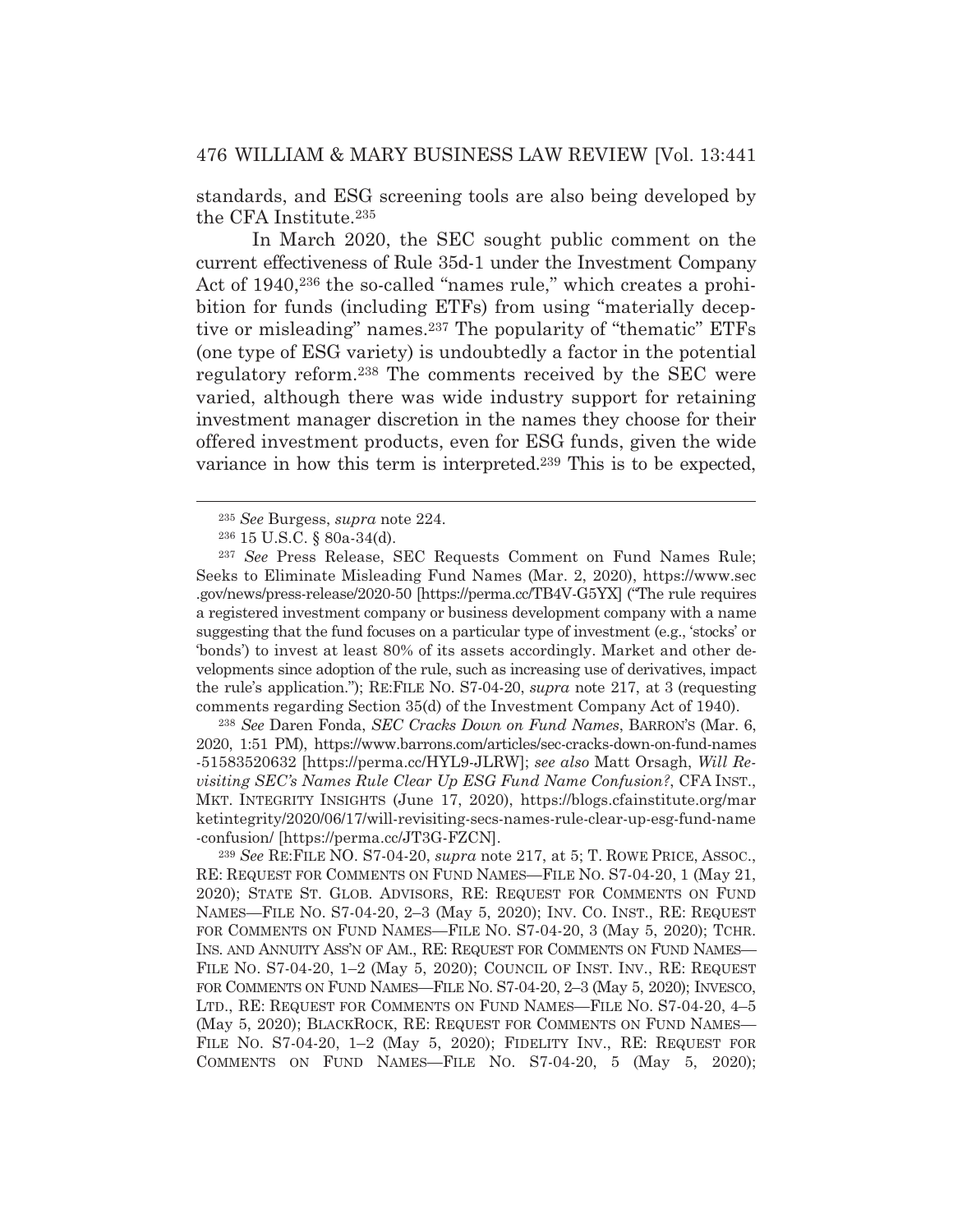since as noted, the investment industry does not have an incentive to increase the ease of comparability since it will lower fund switching costs for investors.240 However, there was also support for applying the names rule to ESG investing at large.241 There were also reasonable arguments submitted that the eighty percent holding requirement in Rule 35d-1(d)(2) should be applied to ESG specific "themed" funds since these "reflect an investment focus on a particular industry or group of industries."242

 The SEC's Spring 2021 regulatory agenda included a shortterm review of requirements for funds and advisors in relation to ESG claims and disclosures, and public comment on index providers, and a long-term priority to amend Rule 35d-1.243 It is critical that any amendments cover ESG "strategies" and "objectives" to avoid a fund manager work around, and also commercial ESG indices.244 A workable taxonomy within the subvarieties of ESG funds, including clarity on the definition of sustainability terms, will undoubtedly improve comparability of ESG ETFs.245 An effort to standardize and define sustainable terminology in a "classification

242 CAP. RSCH. AND MGMT. CORP., RE: REQUEST FOR COMMENTS ON FUND NAMES—FILE NO. S7-04-20, 5 (May 5, 2020); *see* PRINCIPLES FOR RESPONSIBLE INV., RE: REQUEST FOR COMMENTS ON FUND NAMES—FILE NO. S7-04-20, 3 (May 5, 2020) ("[S]ome funds indeed invest to advance a certain goal, such as goals relating to climate neutrality or gender diversity (in addition to integrating financially material ESG factors). In these instances, the PRI believes it may be more appropriate that the fund's name reflect that strategy.").

<sup>243</sup> *See* John S. Marten et al., *Regulatory Agenda Highlights Potential SEC Rulemaking Topics*, NAT'L L. REV. (July 7, 2021), https://www.natlawreview .com/article/regulatory-agenda-highlights-potential-sec-rulemaking-topics [https:// perma.cc/ZV2L-CRX2]. 244 *See* Fonda, *supra* note 238.

245 Orsagh, *supra* note 238.

MORNINGSTAR, RE: REQUEST FOR COMMENTS ON FUND NAMES—FILE NO. S7- 04-20, 1–3 (May 5, 2020).

<sup>&</sup>lt;sup>240</sup> *See supra* Sections II.A, II.B.<br><sup>241</sup> GLOBAL AFF. ASSOC., RE: REQUEST FOR COMMENTS ON FUND NAMES— FILE NO. S7-04-20, 2 (May 5, 2020) ("Yes, we believe that the SEC should update the Names Rule to apply to terms such as 'ESG' or 'sustainable,' regardless of whether funds consider themselves investment policies or strategies .... Any investment making claims of ESG or sustainability should be required to invest at least 80 percent of its assets per the ESG investment strategy, policy or objective suggested by its name, and be required to make additional disclosures as to the particular qualitative and/or quantitative characteristics of its investments.").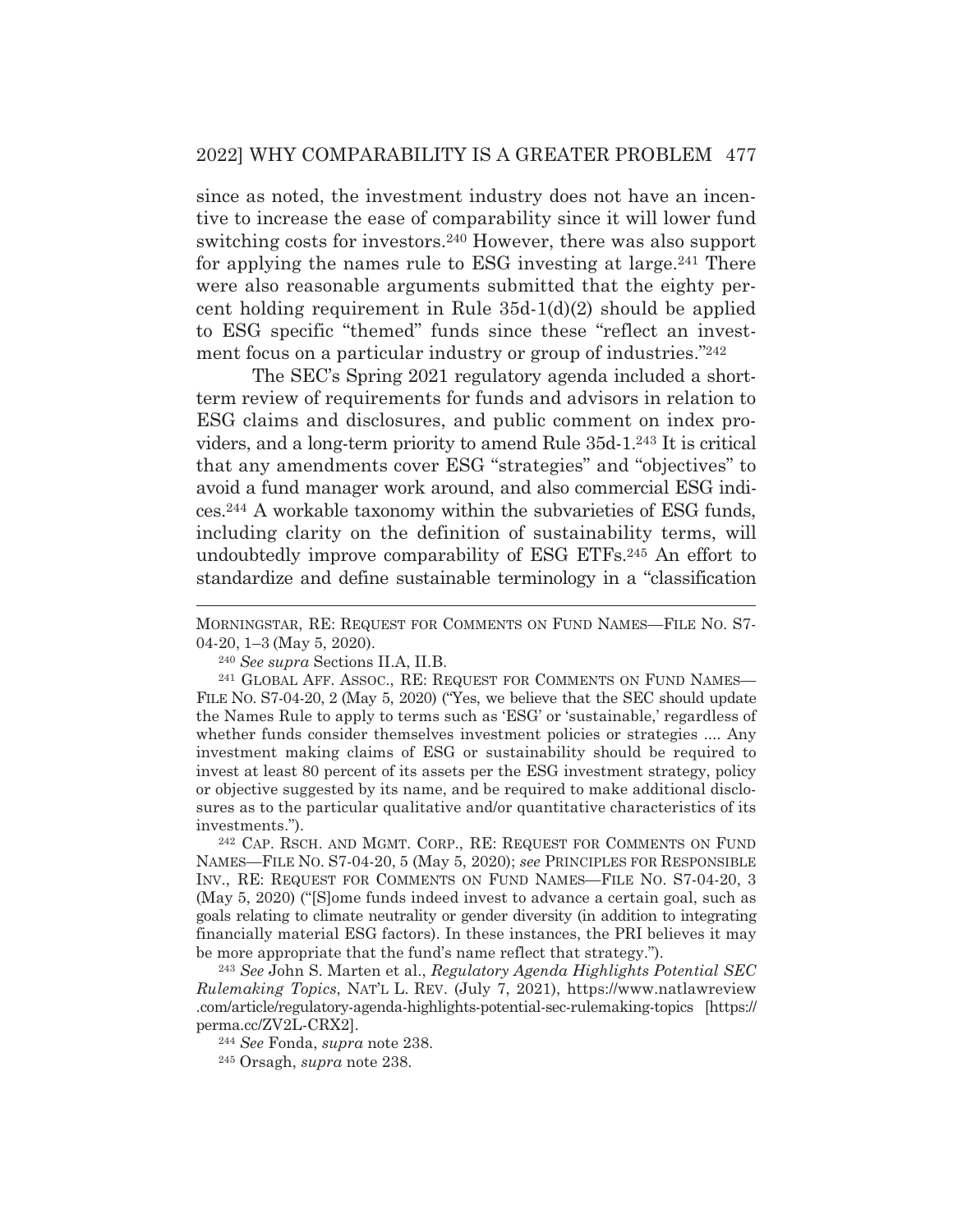framework" that funds can self-select into is a worthy undertaking.246 To this end, numerous potential naming taxonomies are evolving, which the regulator could consider.<sup>247</sup>

 In the interim, before developing a taxonomical solution, the SEC, and global regulators, can greatly aid in investors comparability in ESG ETFs by requiring a fund to justify its use of ESG-related terminology in its name in its specific ETF disclosures, and this suggestion received significant support in SEC comment letters on Rule 35d-1.248 In other words, if a fund uses a specific sustainable term in its name, it must also specifically disclose how it justifies this name usage.249 MSCI, Inc., in its May 5, 2020, comment letter on Rule 35d-1 provided a useful framework for an ETF justifying its choice of fund name in its disclosures:

Such a disclosure should include (1) the fund's criteria for the ESG terms it uses in its name; (2) the methodology the fund

<sup>248</sup> *See* MSCI, INC., RE: RESPONSE FOR REQUEST FOR COMMENTS ON FUND NAMES FILE NO. S7-04-20, 3 (May 5, 2020) ("A fund that references ESG (or similar terms) in its name should be required to demonstrate support in its public disclosures"); VANGUARD GRP., INC., ATTENTION: REQUEST FOR COMMENTS ON FUND NAMES FILE NO. S7-04-20, 3 (May 5, 2020) ("[W]e recommend the Commission require funds using ESG and related terms to explain those terms to investors."); SIFMA, RE: RESPONSE FOR REQUEST FOR COMMENTS ON FUND NAMES FILE NO. S7-04-20, 4 (May 5, 2020) ("[A]ny fund that uses ESG in its name should still be required to include clear disclosure in its prospectus with respect to its ESG strategy. This disclosure would better inform investors and enable them to make their investment decisions in alignment with their investment objectives, including investing in a socially responsible way."); GLOB. AFF. ASSOC., *supra* note 241, 3–4 ("At the very least, any investment making such a claim in their name should clearly state in the prospectus, which aspect(s) of 'ESG' they are focused on their specific definition of the term used, ideally referencing a standard definition, the specific criteria screened for.... Funds should demonstrate which aspect of ESG they are focused on, articulate where they fall on the Responsible Investment Continuum, and how they justify their claim."); CREDIT SUISSE, RE: RESPONSE FOR REQUEST FOR COM-MENTS ON FUND NAMES FILE NO. S7-04-20 2–4 (May 5, 2020); PRINCIPLES FOR RESPONSIBLE INV., *supra* note 242, at 3.

<sup>249</sup> *See* PRINCIPLES FOR RESPONSIBLE INV., *supra* note 242, at 3.

<sup>246</sup> *See* MICHAEL COSACK & HENRY SHILLING, SEC RULE REQUEST FOR COMMENT ON FUND NAMES RESPONSE 1 (May 5, 2020).

<sup>247</sup> *See* GLOB. AFF. ASSOC., *supra* note 241, at 4–5, 8–11; HARV. L. SCH., SEC—FILE NO. S7-04-20 2–3 (May 5, 2020); RE:FILE NO. S7-04-20, *supra* note 217, at 5.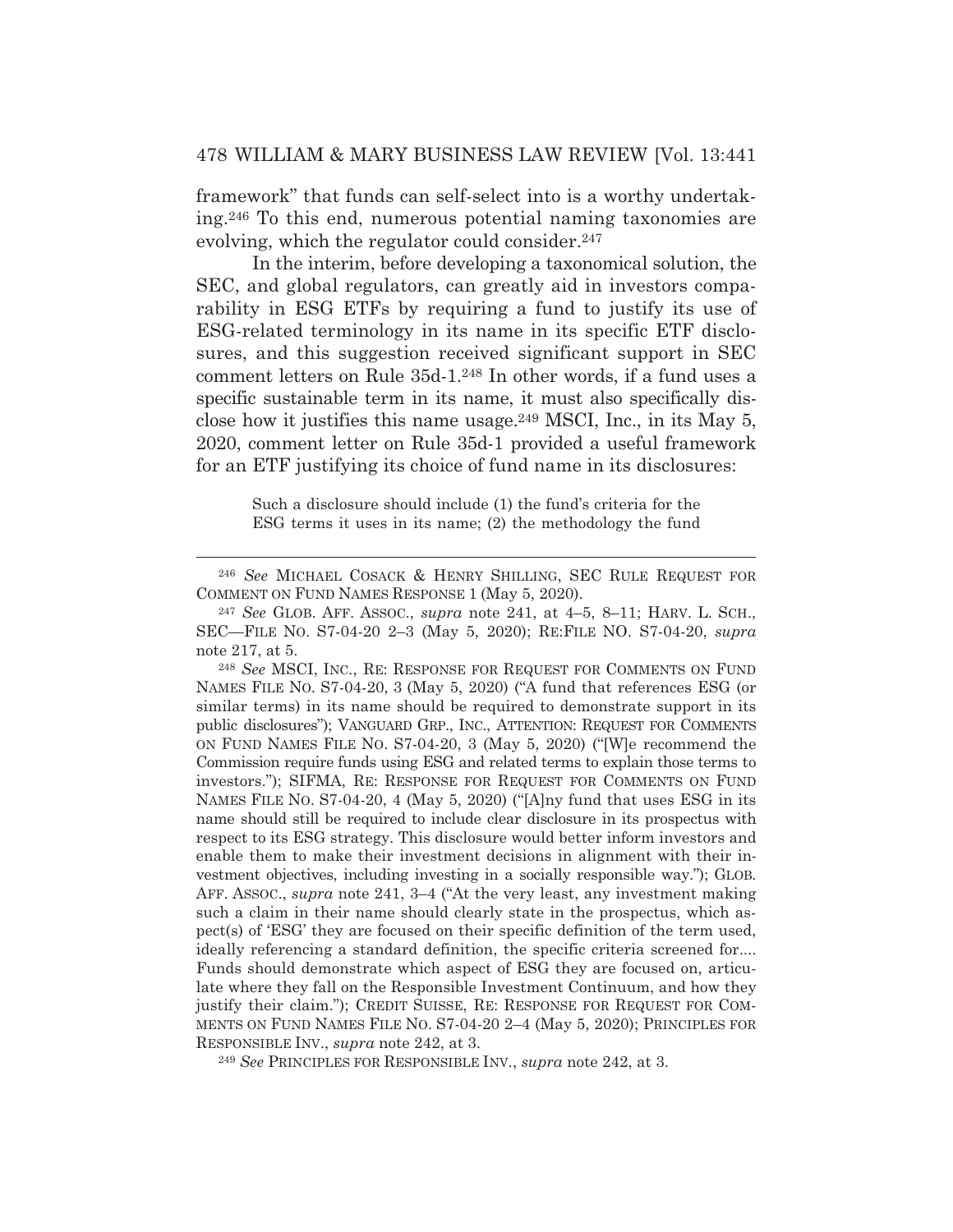employs to support its defined criteria, (3) the metrics the fund uses to validate that it satisfies its criteria and methodology, and (4) historical evidence or metrics to back test that tend to substantiate the effectiveness of the methodology, or a warning to investors that historical evidence to support the effectiveness of the fund's methodology is unavailable.250

Ideally, justifying disclosures would be included in both the ETF's prospectus and in a uniform layout style and presentation format (determined by the regulator) on the ETF issuers website, so that such information is easily comparable between funds.<sup>251</sup>

## *B. Step Two: Standardize ESG ETF Measurement Metrics*

As noted by Dana Reiser and Anne Tucker, ESG investing is highly non-standardized,252 and the "substance" of ESG investing is "essentially unregulated," which introduces significant investor and consumer protection concerns.253 Industry driven ESG scoring systems vary on the basis of "different frameworks, measures, key indicators and metrics, data use, qualitative judgement, and weighting of subcategories,"254 as well as "wide differences in factor subcategories below the E, S, and G, the number of metrics, their weighting and subjective judgment" which impact the ability of investors to compare ETFs side by side.255 Given the exceptional investor interest in this product segment, significant regulatory efforts in the United States should be made to standardize ESG measurement metrics.256

 By way of comparison, a temperature analogous or caloricstyle reference mechanism would help consumers of ESG ETFs compare products.257 One of the challenges in "negative screen" ETFs, which exclude certain categories like tobacco or firearms, is that there is no way for them to track their actual ESG impact.258 Scoring metrics are being produced by industry, but diverse

<sup>250</sup> MSCI, INC., *supra* note 248, at 3.

<sup>251</sup> *See infra* Section IV.C.

<sup>252</sup> Reiser & Tucker, *supra* note 7, at 1926.

<sup>253</sup> *Id.* at 1925–26.

<sup>254</sup> BOFFO & PATALANO, *supra* note 11, at 7.

<sup>255</sup> *Id.* at 10.

<sup>256</sup> *Id.*

<sup>257</sup> *See* Pucker, *supra* note 58, at 139.

<sup>258</sup> *Id.* at 140.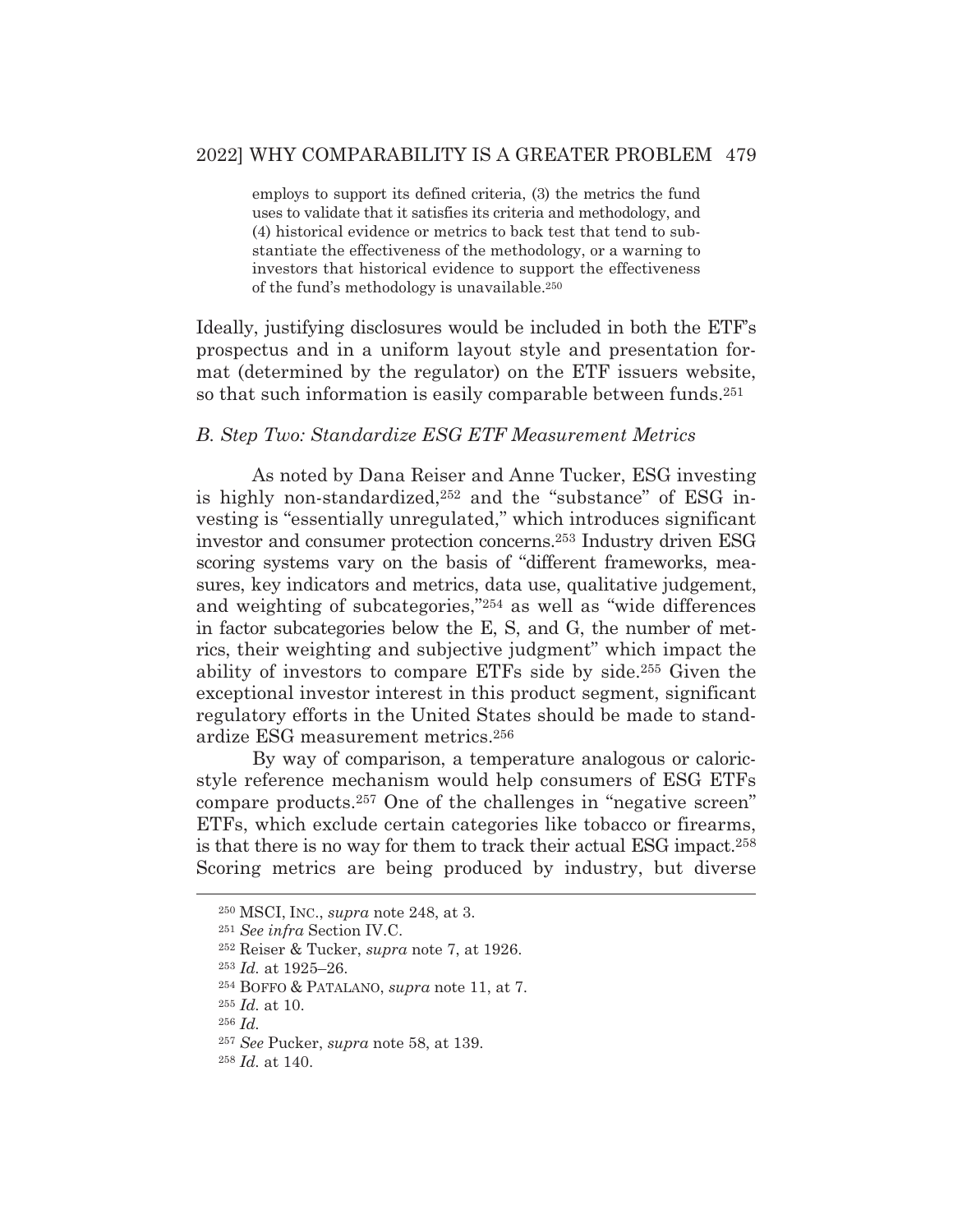measurement metrics seems to be growing at a similar rate as the products themselves.259 ETF data aggregator TrackInsight recently noted that globally there are now "more than 125 ESG data providers" who have distinct scoring methodologies.260

 Industry competition on a preferred ESG scoring metric benchmark compounds the information acquisition and synthesis costs, and comparative complexity highlighted by this Article.261 Not only does an ESG ETF investor face a nearly insurmountable task in comparing products,<sup>262</sup> but they also have a second order (equally daunting) challenge of comparing and evaluating distinct ESG scoring systems altogether!<sup>263</sup> Given the nascent popularity of this investment asset subclass, regulatory invention—informed by industry consultation—to standardize ESG scoring metrics is urgently needed.<sup>264</sup>

 Standardized measurement metrics could include uniform disclosures on whether an ESG ETF uses its proxy voting power in accordance with their underlying ESG initiative or stated objective.265 Such disclosure should be easily identifiable through consistent reporting and uniform information presentation (pursuant to step three below).<sup>266</sup> It's important for an investor to understand the correlation between an ETF's stated intent and its actual actions through proxy voting, and an investor focused regulatory structure should lower information barriers to ascertaining this data.267 For example, research from Morningstar has revealed "varying degrees of intentionality" in the proxy voting actions of gender diversity ETFs, and in many cases gender or diversity themed ETFs public statements don't align with their voting records.268

<sup>259</sup> *Id*. at 137, 141.

<sup>260</sup> *See TrackInsight: ESG ETFs*, *supra* note 45.

<sup>261</sup> *See* Reiser & Tucker, *supra* note 7, at 1940–45.

<sup>262</sup> *See* IIF SUSTAINABLE FINANCE, *supra* note 125.

<sup>263</sup> *See TrackInsight: ESG ETFs*, *supra* note 45 (in addition to diverse scoring metrics, ESG data providers source their data in distinct ways including public disclosures, interviews, artificial intelligence captures).

<sup>264</sup> *See* Reiser & Tucker, *supra* note 7, at 1926.

<sup>265</sup> *See id.* at 1933–34.

<sup>266</sup> *See* Burgess, *supra* note 224.

<sup>267</sup> *See* Clements, *Exchange-Traded Confusion*, *supra* note 9, at 174–75.

<sup>268</sup> *See* Madison Sargis, *Gender and Diversity Funds: Intentional or Not?*, MORNINGSTAR (Apr. 14, 2019), https://www.morningstar.com/articles/922757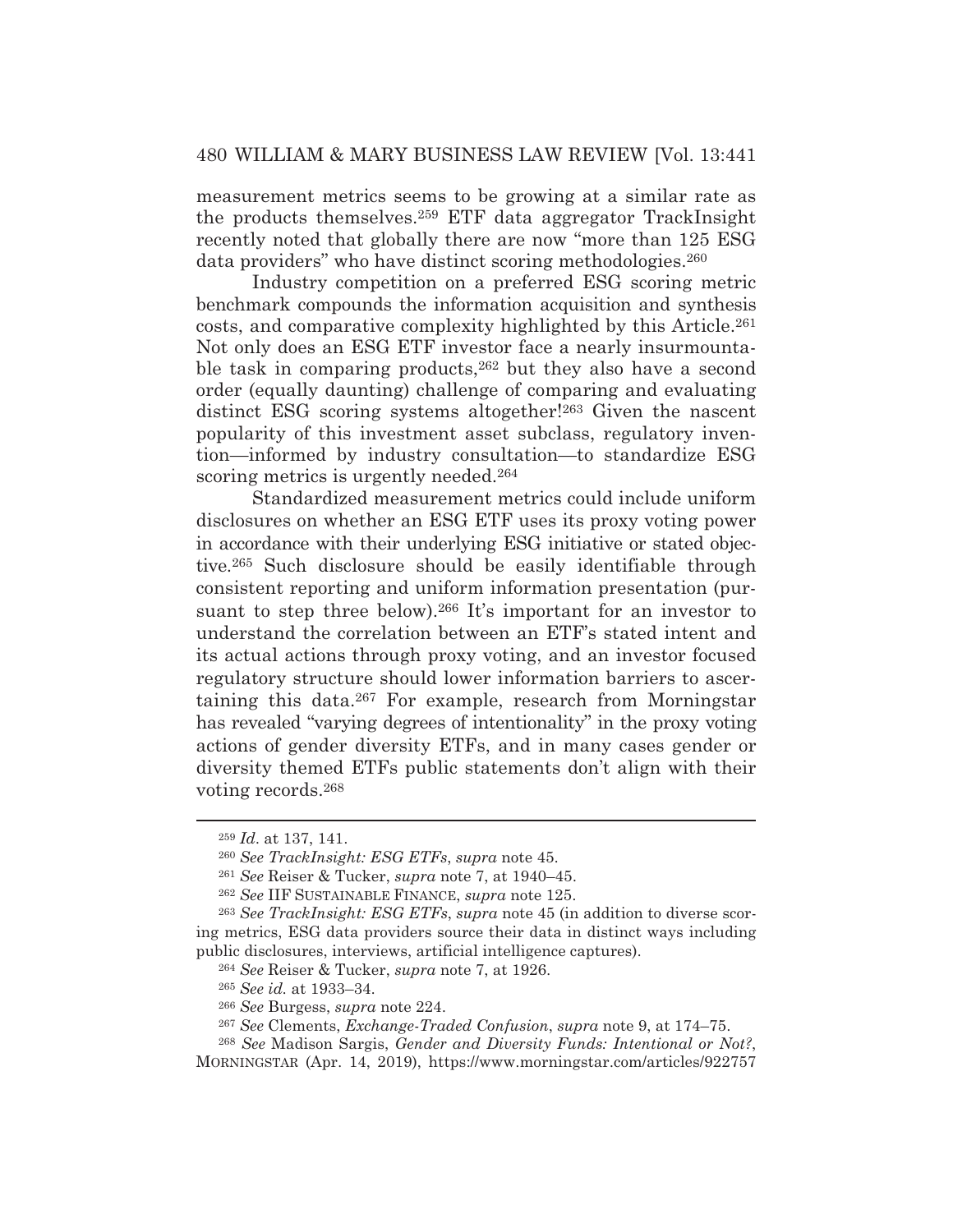## 2022] WHY COMPARABILITY IS A GREATER PROBLEM 481

 A uniform, standardized reporting mechanism around objective aligned voting measures would greatly aid informed comparability in ESG ETFs.269 Undoubtedly a top-down regulatory framework will need extensive industry consultation and serious attempts at international consistency; however, such measures are desperately needed in what is perhaps the hottest investment sector at the moment.<sup>270</sup> Also, as advocated by the OECD, metrics in reporting frameworks should also be "consistent," "transparent," and "comparable"*—*ideally across internationally issued ESG ETF products.271 Standardized metrics should contemplate sector specific subcategories within each "pillar" of E, S and G respectively.272 Further, standardized metric systems should contemplate both financial and nonfinancial "materiality" determinations so that investors can assess the effects of ESG factors on financial performance.273

## *C. Step Three: Uniform Information Presentation Style on Websites*

 Standardized marketing and website layout (uniform information presentation) measures that can reduce information

<sup>/</sup>gender-and-diversity-funds-intentional-or-not [https://perma.cc/V94Z-NKSX] (the study included proxy voting record of three ETFs having a primary focus on gender diversity including the State Street *SPDR SSGA Gender Diversity ETF* (SHE); *Serenity Shares' Impact ETF*; and *Impact Shares YWCA Women's Empowerment ETF* (WOMN) and found that they failed to support numerous gender-related resolutions during 2016–2018, particularly State Street's ETF, as noted in the study, "Of the three gender diversity funds reviewed, the voting record for State Street's SPDR SSGA Gender Diversity ETF is the least supportive of shareholder resolutions addressing gender and diversity, which seems at odds with the investment objective stated in the fund's prospectus.").

<sup>269</sup> *See* BOFFO & PATALANO, *supra* note 11, at 59 (identifying issues that regulatory reform should be targeting, including objective-aligned voting).

<sup>270</sup> *See id.* at 9 (providing a broad discussion of the issues with the status quo).  $271$  *Id.* at 9–10.

<sup>272</sup> *Id.* at 63 ("[T]he way in which environmental risks are captured in energy and financial sectors would be quite different, so sector-specific tailoring would be essential for relevance. Frameworks might benefit from indicating trade-offs associated with completeness vs. availability, suggesting how sector-specific metrics might further develop over time as more consistent data becomes available.").

<sup>273</sup> *Id.* at 63–64.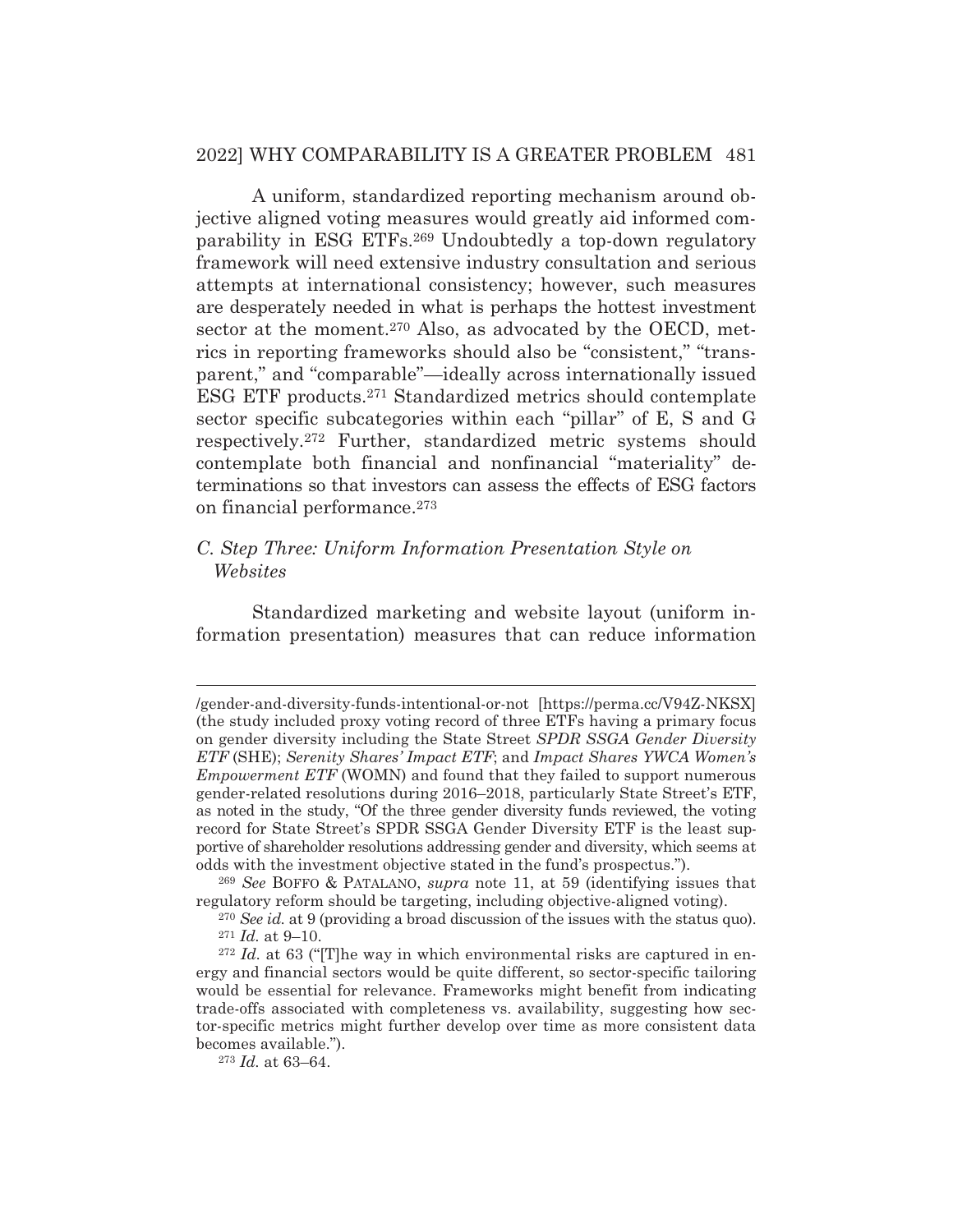gathering and synthesis costs in ESG ETFs are critically needed.274 There are effective measures that could be easily instituted by the SEC that would greatly aid comparability in ESG ETFs.275 An immediate step would be to mandate uniform website disclosure presentation format on ETF issuer sites, including standardized layout (where the information shows up on each site in the same place and in the same format) and includes consistent content, ideally even enhanced with constituent color coding for easy interpretation.276

 Investment decision-making is made more efficient when disclosures are presented in a comparative format.277 Given the hyper-competitive, fee sensitive nature of the industry, ETF issuers do not have incentives to standardize information presentation format on their own.278 Neither do ETF issuers have incentives to make ETFs easier to compare because this lowers the switching costs that investors face through information acquisition and synthesis.279 As a result, investment issue website "optimal layouts" have been described as a "collective action problem" in prior scholarship, and thus requires a regulatory solution.280

<sup>274</sup> *See* Clements, *Exchange-Traded Confusion*, *supra* note 9, at 175 ("A centralized and standardized reporting mechanism, when combined with a uniform website layout format, would also help remedy the related challenge that an ETF investor, when choosing between products, will subjectively weight fund attributes, a phenomenon that has been described as an 'error in self-insight.""); *id.* at 192 ("Presentation format has also been found to have a material impact on how consumers process information. A 2015 Wharton Business School working paper provides evidence that a 'streamlined' and 'easier to understand' menu format for employees choosing between defined contribution retirement investment options leads to better investor risk profiles, lower turnover rates, reduced expense ratios, and more aggregate savings for plan participants. Simplified disclosures have also increased the effectiveness of tax credit and employer 401(k) programs. Simplifying and ordering ETF disclosures around the most important factors will eliminate the need for investors to take additional steps to use disclosures provided to them.").

<sup>275</sup> *See* BOFFO & PATALANO, *supra* note 11, at 60–61.

<sup>276</sup> Burgess, *supra* note 224.

<sup>277</sup> Clements, *Exchange-Traded Confusion*, *supra* note 9, at 182.

<sup>278</sup> *Id.* at 184–85.

<sup>279</sup> *See* Jeff Schwartz, *Reconceptualizing Investment Management Regulation*, 16 GEO. MASON L. REV. 521, 541–42 (2009).

<sup>280</sup> *Id.* at 541.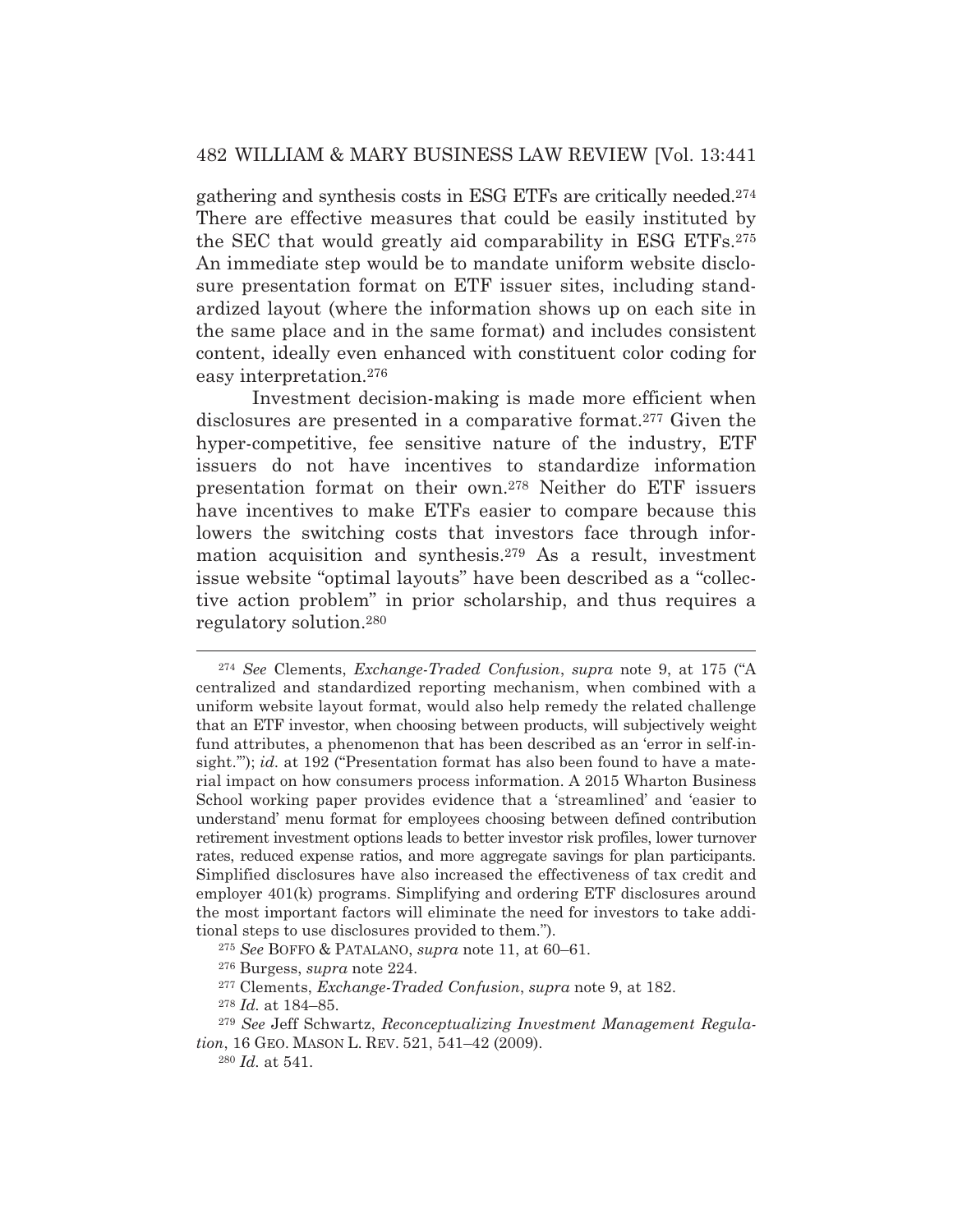#### 2022] WHY COMPARABILITY IS A GREATER PROBLEM 483

 Previous literature has illustrated the disparity and discretion currently in ETF issuer website layouts, and how this harms ETF investor comparisons.281 Having a uniform layout allows for an easier investor comparison between ESG ETFs.282 The ideal uniform content for ESG ETFs would include a description of the "type" of ESG amongst a defined menu of available types (for example exclusionary, best-in-class, full integration, or thematic), <sup>283</sup> combined with a "qualitative" description of how the fund integrates ESG considerations.284

 You can see the problem of layout disparity by simply looking at similar types of ESG ETFs issued by different fund managers, as illustrated by the following example. Consider five proprietarily constituted U.S. Equity "Total Market" ETFs that select their constituent index on the basis of ESG considerations, issued respectively, by New York Life Investments, 285 FlexShares, 286 Nationwide, 287

#### <sup>282</sup> *Id.*

<sup>283</sup> *See TrackInsight: ESG ETFs*, *supra* note 45.

284 Qualitative reporting in ETFs, at large, have previously been advocated by Professors Henry Hu and John Morley using a "Management Discussion and Analysis" (MD&A) style disclosure with respect to potential instability in the ETF arbitrage function. *See* Henry T.C. Hu & John Morley, *A Regulatory Framework For Exchange Traded Funds*, 91 S. CAL. L. REV. 839, 849 (2018); Henry T.C. Hu & John Morley, *The SEC and Regulation of Exchange-Traded Funds: A Commendable Start and a Welcome Invitation*, 92 S. CAL. L. REV. 1155, 1159–61 (2019).

<sup>285</sup> *See IQSU IQ Candriam ESG US Equity ETF*, N.Y. LIFE INVS. [hereinafter *IQSU IQ Candriam*], https://www.newyorklifeinvestments.com/etf/iq-can driam-esg-us-equity-etf-iqsu?ticker=IQSU [https://perma.cc/5EQE-SB8J].

<sup>286</sup> *See STOXX® US ESG Select Index Fund (ESG)*, FLEXSHARES (Sept. 19, 2021) [hereinafter *STOXX®*], https://www.flexshares.com/funds/ESG [https:// perma.cc/Y655-RZMY].

<sup>287</sup> *See Nationwide Maximum Diversification U.S. Core Equity ETF*, NATION-WIDE [hereinafter *Nationwide Maximum*], https://etf.nationwide.com/#!/etfpro file/MXDU [https://perma.cc/2QW2-8NCF].

<sup>281</sup> *See* Clements, *Exchange-Traded Confusion*, *supra* note 9, at 183 ("A structured layout was not required under the new rule, despite having significant industry support for a standardized approach. Given layout discretion, the SEC openly acknowledged that 'an investor's ability to efficiently extract information from website disclosures for purposes of aggregation, comparison, and analysis across multiple ETFs and time periods may be limited.' Further, third-party aggregation services are costly for investors, who must otherwise engage in a cumbersome process of reviewing each ETF website. The SEC conceded that having to visit each website could 'decrease the information benefits of the new disclosures.'").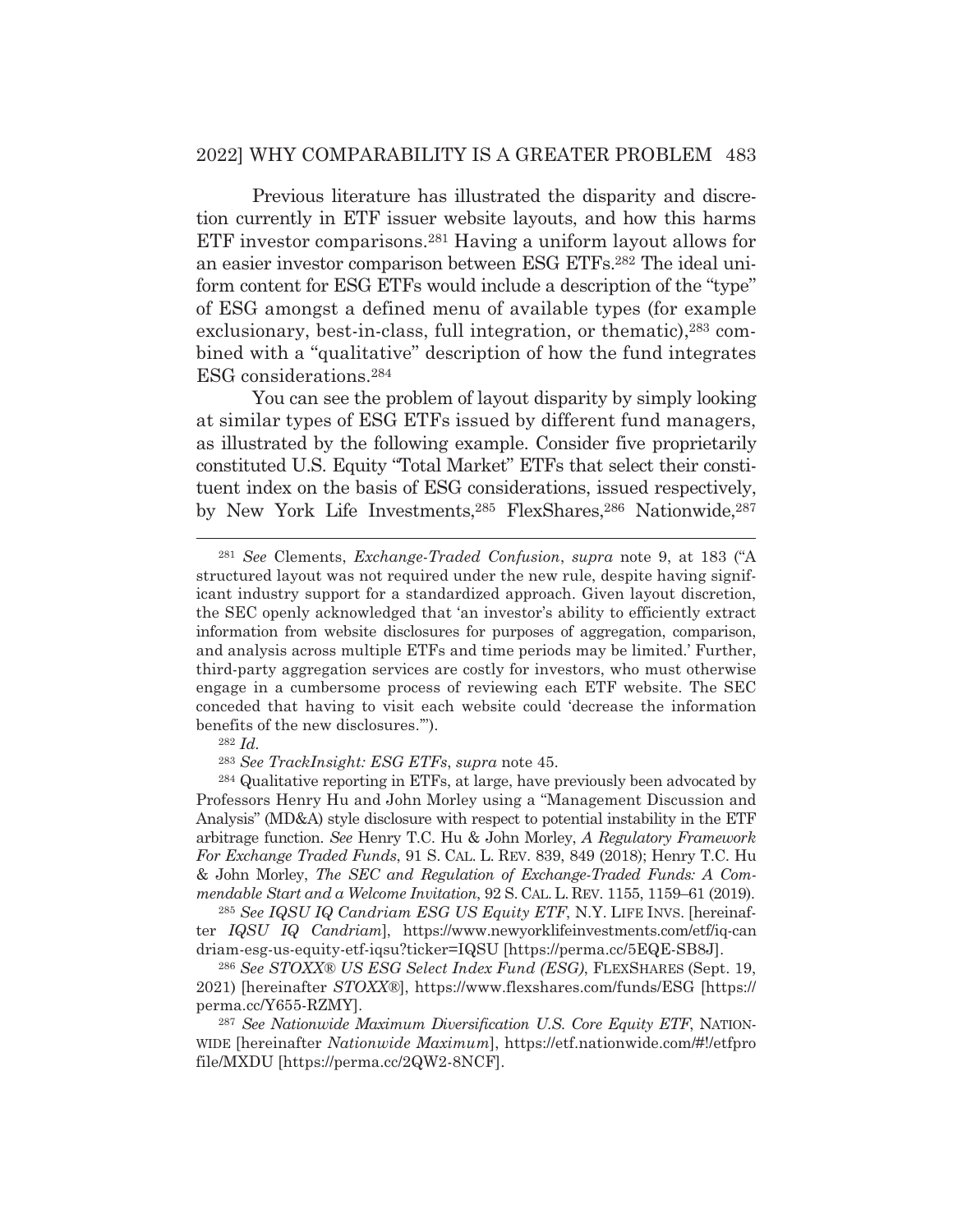WisdomTree,288 PIMCO,289 and BlackRock.290 The issuer websites for these ESG ETF products are markedly different, and although they contain the required disclosures pursuant to securities law,291 they present information, including where it's placed on the website, in very distinct ways.292 There is no investor protection justification for this lack of standardization, and with the extreme growth of ETFs (and ESG varieties in particular) a uniform layout rule would be very beneficial for investors.293

292 For example, when you access each of these five issuer websites what one immediately sees, without having to scroll, is markedly distinct. Nationwide immediately presents fund performance data followed by a generalized overview, without specific ESG considerations or the nature of the screening or decision-making heuristics that are used by the fund managers for ESG inclusion. *See Nationwide Maximum*, *supra* note 287. New York Life Investments, after displaying the ticker symbol, current price and limited performance data provides some description on the ESG considerations (without significant details of the sustainable decision-making mechanism), followed by key facts. *See IQSU IQ Candriam*, *supra* note 285. FlexShares provides immediate "Quick Stats" and requires the investor to download PDF files for more detailed information and there is no easily ascertainable data, descriptions, or decision-making descriptors for ESG considerations. *See STOXX®, supra* note 286. WisdomTree provides a general overview with some ESG details, but using mostly generalized language, followed by tabled overview data. *See WisdomTree*, *supra* note 288. PIMCO immediately advocates for "why invest in this fund" with visual aids. *See* PIMCO, *supra* note 289. BlackRock, similar to PIMCO provides advocating language up front ("Why ESGU") with information on the sustainable screens that this fund uses, providing the most detail on ESG considerations compared to the other funds profiled here. *See iShares*, *supra* note 290.

<sup>293</sup> *See* Clements, *Exchange-Traded Confusion, supra* note 9, at 183–84 ("The SEC conceded that having to visit each website could 'decrease the information benefits of the new disclosures.' Standardized website layouts could incorporate learnings from behavioral studies, which show that internet consumers often do not make careful assessments in their online viewing, instead substituting 'depth for speed.' Thus, the JDM principles of prominence and disclosure ordering, including varied screen designs for mobile and desktop viewing platforms, are important to consider in designing a standardized layout and should be further studied.").

<sup>288</sup> *See WisdomTree U.S. ESG Fund*, WISDOMTREE [hereinafter *WisdomTree*], https://www.wisdomtree.com/de-at/etfs/esg/resp [https://perma.cc/3BQ8-E275].

<sup>289</sup> *See RAFE RAFI ESG U.S. ETF*, PIMCO [hereinafter PIMCO], https://www .pimco.com/en-us/investments/etf/rafi-esg-us-etf/ [https://perma.cc/XV3S-U6NH].

<sup>290</sup> *See iShares ESG Aware MSCI USA ETF*, BLACKROCK (Sept. 17, 2021) [hereinafter *iShares*], https://www.ishares.com/us/products/286007/ishares-esg -aware-msci-usa-etf [https://perma.cc/T863-U7HK].

<sup>291</sup> *See* 17 C.F.R. §§ 210, 232, 239, 270, 274 (2019).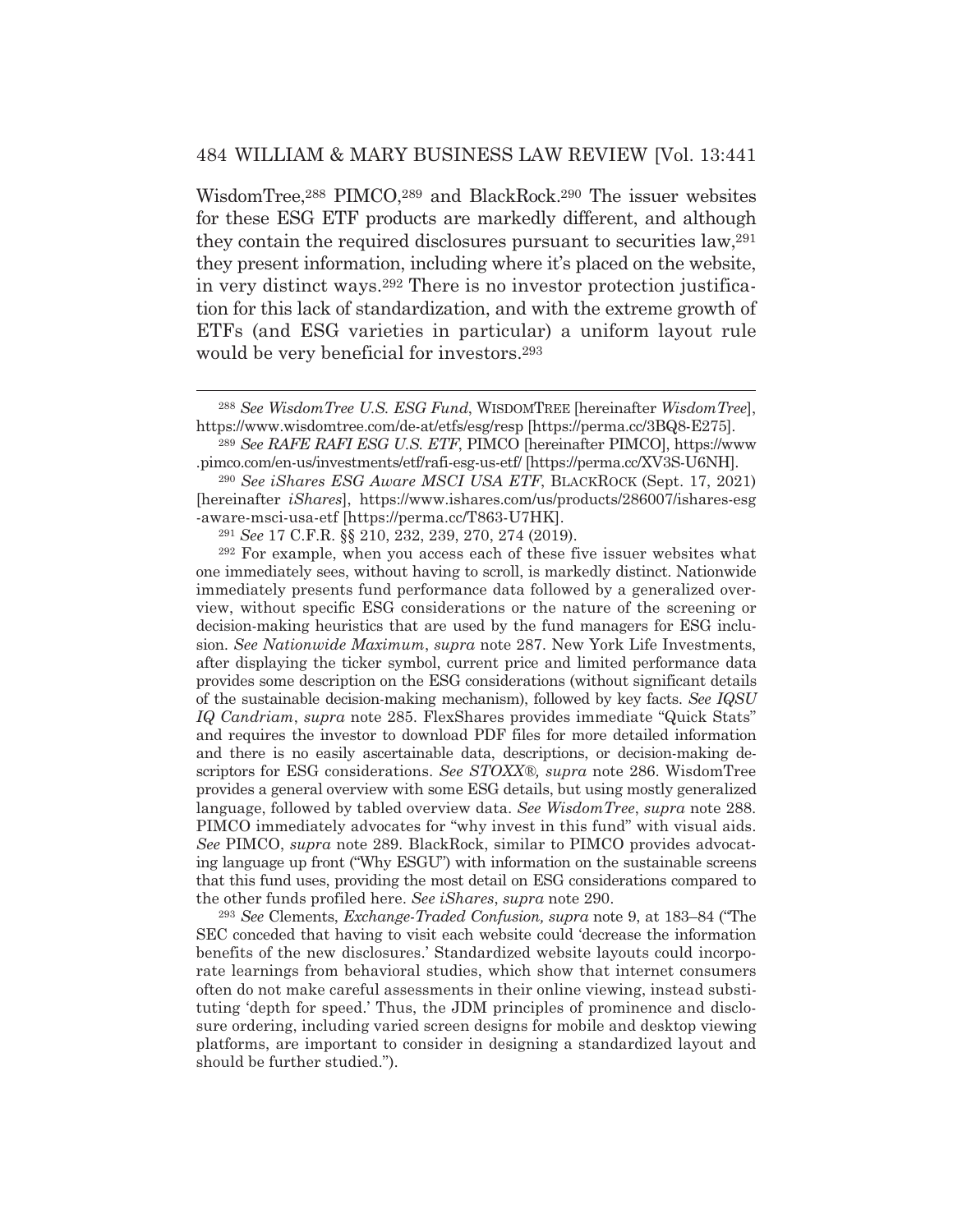## **CONCLUSION**

 This Article has argued comparability in ESG ETFs is a critical problem—even bigger than purported greenwashing.294 One analyst recently compared the conundrum investors face when attempting to assess ESG ETFs to "archaeologists excavating fund fact documents for buried truths."295 Another advisor compared himself to "Indiana Jones" in the process of finding the right ETFs for his client.296 Independent of the merits of ESG investing, which is currently a matter of scholarly debate,<sup>297</sup> and is in need of additional empirical studies, high demand for sustainable ETFs and the concurrent proliferation of available products demands a regulatory solution to prevent against investor harm and capital and risk misallocation.298 The current system favors the issuers of ETF products, not the investors.299

 It is not obvious that ESG ETFs are being deceptively "greenwashed."300 In fact, when reviewing the myriad of ESG ETF products increasingly available on the market, and the research undertaken to date on this subject, it appears that ESG considerations are being integrated in some way.301 Further, ETF issuers face the damaging prospect of reputational risk from greenwashing in a hyper-competitive, low-margin market, which effectively costs an investor nothing to switch funds in the highly liquid, easily accessible investment segment that is ETFs.302 While nondeceptive practices of asset managers are observable in the zero sum, highly competitive, asset management game of capturing new ESG-directed capital flows, the subjectivity that ETF managers use to integrate ESG considerations into the composition of underlying ETF holdings is so disparate that investors face tremendous information acquisition and synthesis costs and difficulty comparing products.303

<sup>294</sup> *See supra* Introduction.

<sup>295</sup> Burgess, *supra* note 224.

<sup>296</sup> *Id.*

<sup>297</sup> *See supra* Section I.B.

<sup>298</sup> *See supra* Sections III.A, III.B.

<sup>299</sup> *See supra* Section III.C.

<sup>300</sup> *See supra* Section II.A.

<sup>301</sup> *See supra* Section II.A.

<sup>302</sup> *See supra* Section II.A.

<sup>303</sup> *See supra* Section II.B.